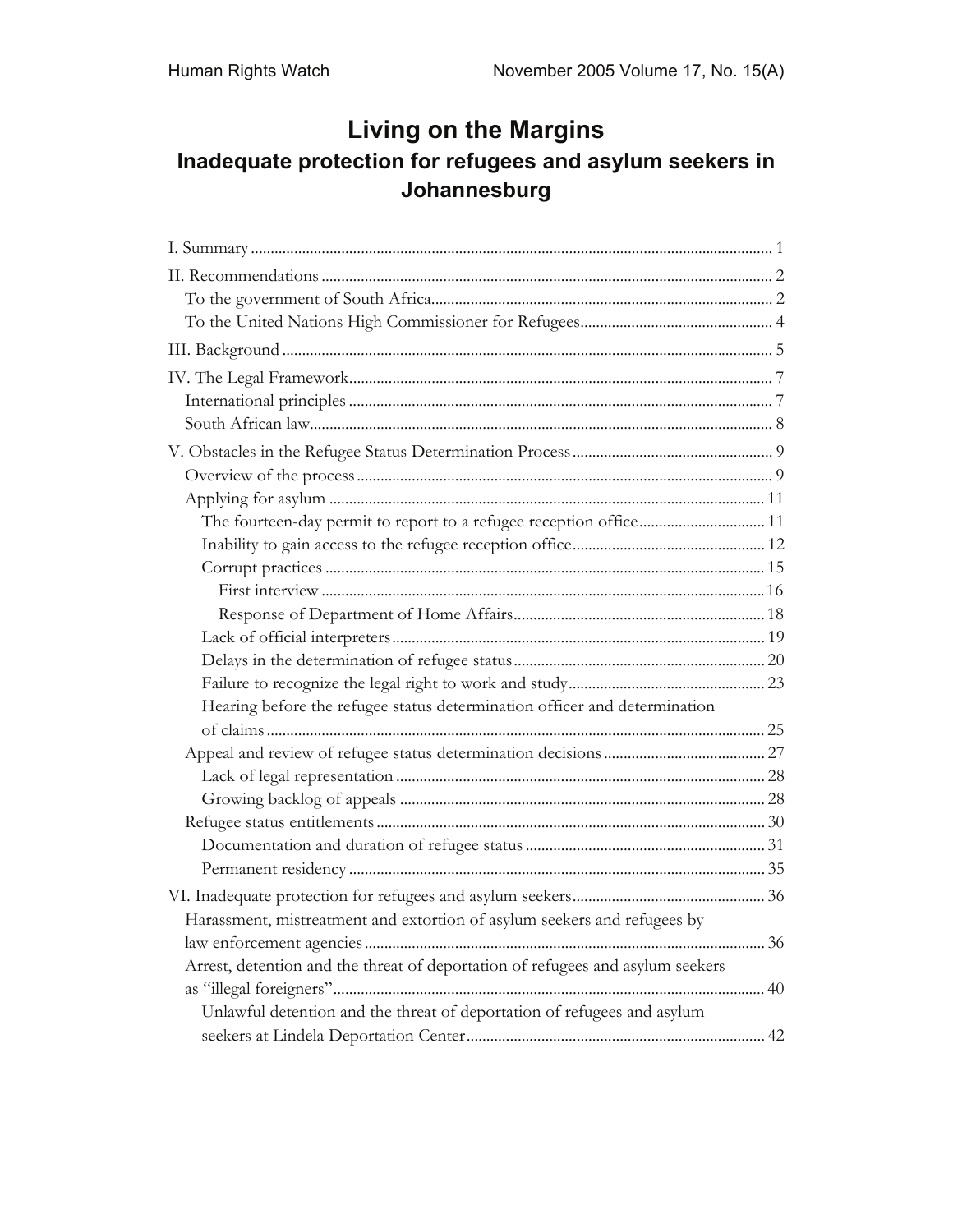| Detention of unaccompanied children at Lindela Deportation Center  47 |  |
|-----------------------------------------------------------------------|--|
|                                                                       |  |
| Social assistance for refugees and asylum seekers in Johannesburg 52  |  |
|                                                                       |  |
|                                                                       |  |
|                                                                       |  |
|                                                                       |  |
|                                                                       |  |
|                                                                       |  |
|                                                                       |  |
|                                                                       |  |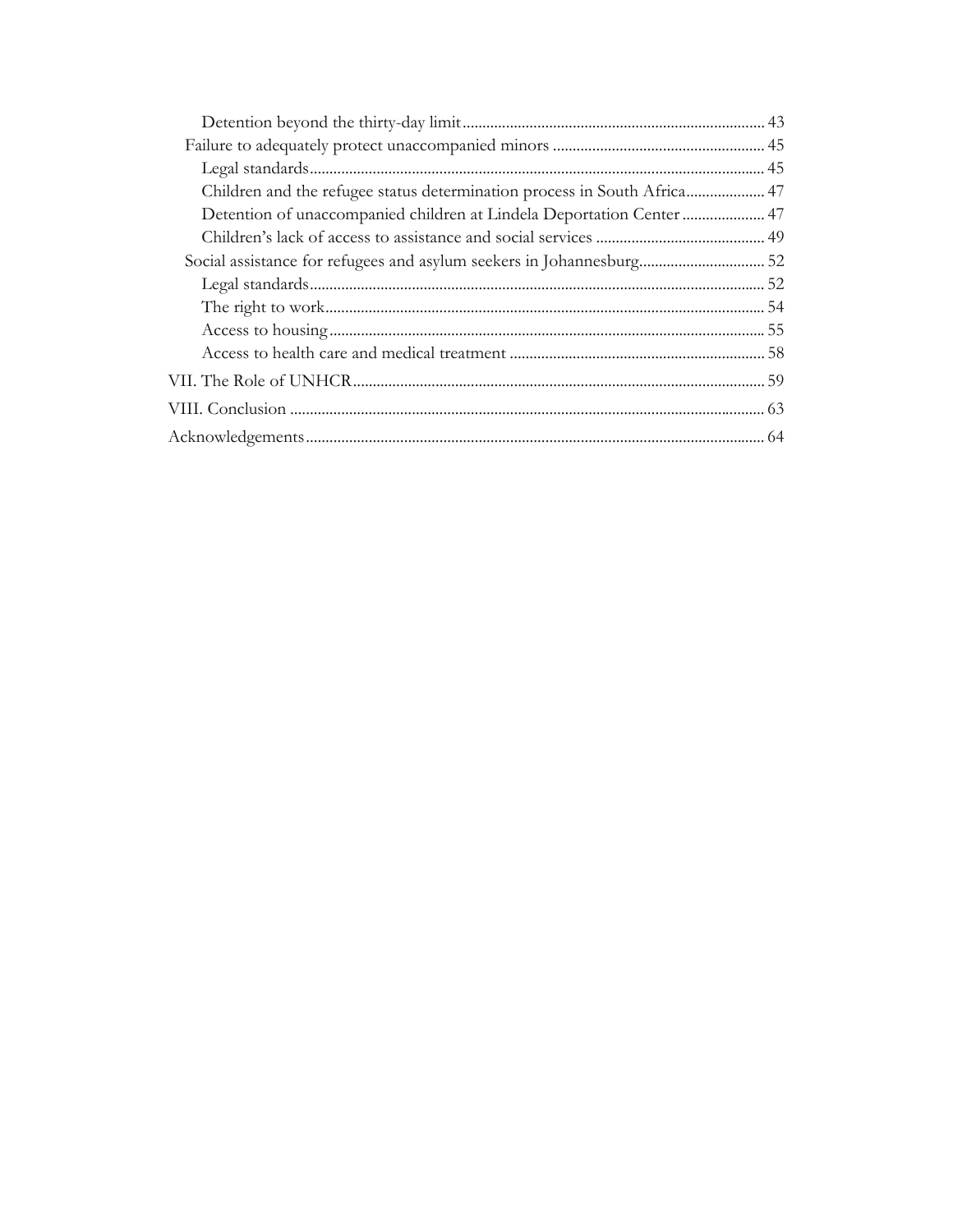### **I. Summary**

The principles of human dignity and equality for all are enshrined in South Africa's constitution. Since 1994, the country has become a party to most major international refugee and human rights conventions. The Refugees Act 130 of 1998, which came into force in 2000, was South Africa's first comprehensive legal framework for refugees and asylum seekers. On paper, the Refugees Act and the constitution provide comprehensive protections for the rights of those fleeing persecution, including the rights to fair and efficient status determination procedures, registration and documentation, to freedom from arbitrary detention and threat of deportation, and to services such as health care, shelter and education.

However, these legal guarantees have not yet been fully put into practice by those South African institutions responsible for the protection and promotion of these rights. Although South Africa now has in place a good formal legal regime for the protection of refugees and asylum seekers, serious flaws remain in its implementation. Refugees and asylum seekers in Johannesburg continue to experience problems in realizing their rights and gaining access to services.

The inability of the Department of Home Affairs (DHA) to process asylum applications within the legally stipulated six-month period has resulted in prolonged insecurity for asylum seekers, in some cases for up to five years. During this waiting period, Human Rights Watch found that asylum seekers are living on the margins. They are often unable to work or study, although they are legally entitled to seek employment and education. Refugee reception officers appear to be arbitrarily applying a ruling that lifted a prohibition on work and formal education for asylum seekers, sometimes only removing the prohibition after bribery or intervention by lawyers. The inability to seek employment and work prevents asylum seekers from meeting their own basic needs.

Refugees and asylum seekers also face harassment, mistreatment and the risk of arbitrary arrest and detention by law enforcement agencies. This restricts their freedom of movement and association, their access to services to which they are entitled, and to enjoy their right to work. Corrupt practices within DHA and the police services in Johannesburg are a further obstacle to effective protection for refugees and asylum seekers in Johannesburg.

This report examines the obstacles asylum seekers encounter in access to the refugee status determination process and the lack of protection that asylum seekers and refugees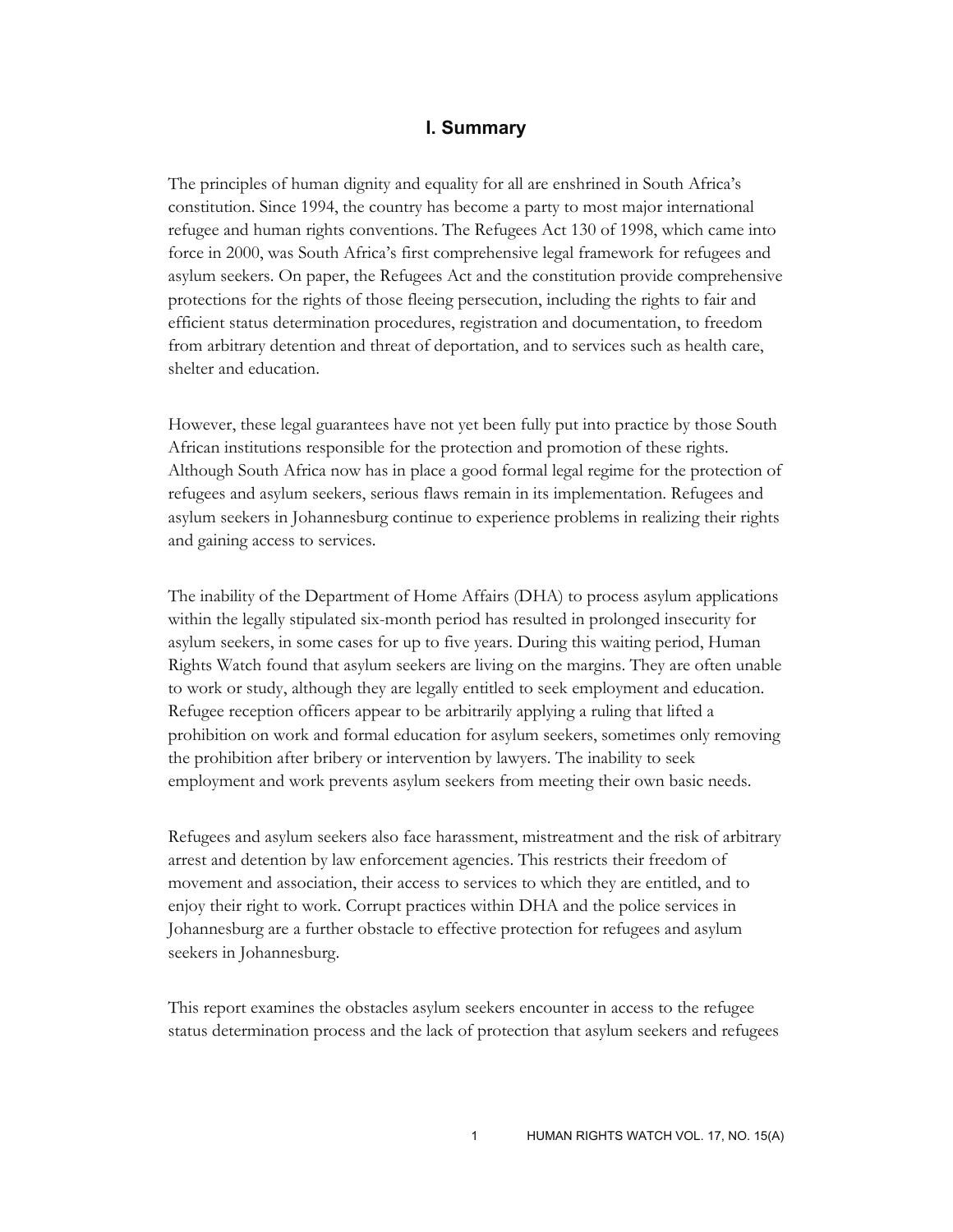receive in Johannesburg. The Johannesburg refugee reception office was selected as the focus of research for this report because, until May 2005, it received the largest number of applications for asylum. For a significant number of asylum seekers, the Johannesburg office was the first office approached on arrival in South Africa. The Johannesburg office currently has the largest number of pending asylum seeker applications approximately 75,000 out of 115,000 applications as at the end of 2004. The challenges in the refugee status determination process in Johannesburg are representative of similar challenges at other refugee reception offices across the country, particularly with regard to corrupt practices, delays in the determination of refugee status and access to the office.

Human Rights Watch calls on South Africa, in line with its international and domestic obligations, to take further measures to provide effective protection to refugees and asylum seekers. These measures should encompass not only protection from *refoulement* but also protection of the fundamental human rights of the 142,000 or so refugees and asylum seekers South Africa hosts.

Human Rights Watch interviewed dozens of asylum seekers and refugees, including unaccompanied children, as well as nongovernmental organizations (NGOs) that provide services to asylum seekers and refugees, United Nations High Commissioner for Refugees (UNHCR) representatives, and South African government officials between July 2004 and February 2005. The names of refugees, asylum seekers, and NGO workers have been withheld to protect their security and privacy.

### **II. Recommendations**

#### *To the government of South Africa*

- Ensure that DHA in Johannesburg verifies in a timely manner the status of asylum seekers and refugees who have been arrested or detained. All staff having contact with migrant populations should be trained to identify asylum seekers and channel them into the asylum procedure.
- Substantially increase the number of appropriately trained staff and the facilities at refugee reception offices for more efficient processing of asylum applications, the determination of status, and the issuing of refugee identity documents.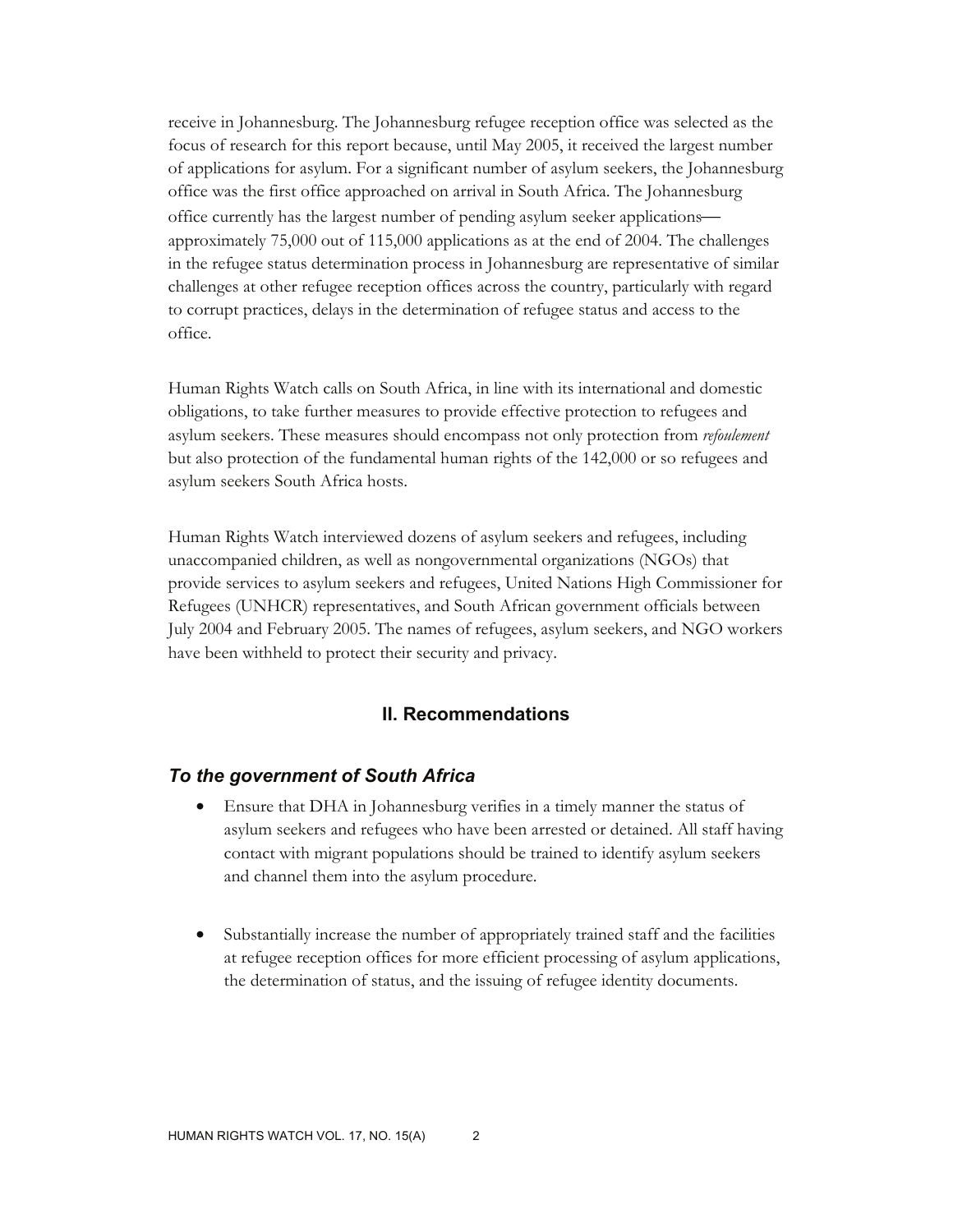- Strengthen the anti-corruption unit within DHA to urgently address incidents of corruption in the refugee status determination system. Investigate and prosecute any officials alleged to be involved in corrupt practices.
- Provide competent, official interpreters to assist refugees and asylum seekers through the asylum application and status determination process, including any appeals.
- Establish an information desk at refugee reception offices to assist with queries from asylum seekers and refugees. Appropriately trained officials and interpreters at the information desk should explain to refugees and asylum seekers their rights and obligations, and assist with providing information about local service providers.
- Prominently post signs at refugee reception offices in the main languages of asylum seekers that clearly state that all services are to be provided free of charge and that any request by reception office personnel for money or other favors should be reported immediately.
- Provide a clear complaint mechanism for asylum seekers and other clients to register complaints. Provide means to assure that complaints will be considered without prejudice to refugee status claims. Assure that the staff member about whom the complaint is directed is not involved in receiving or processing the complaint. For example, complaints could be submitted directly into a secure complaint box that would be opened regularly by the head of office and a DHA official from outside the office. Assist illiterate clients in submitting complaints.
- Increase coordination and cooperation between DHA and other government departments to facilitate access to social services for refugees and asylum seekers. In particular, refugees or asylum seekers who act as foster parents or guardians for unaccompanied refugee or asylum-seeking children should receive government financial support for the care of children.
- Improve administrative procedures to ensure that unaccompanied children seeking asylum are able to enter the refugee status determination process as soon as possible and be immediately referred to the Department of Social Development for assistance.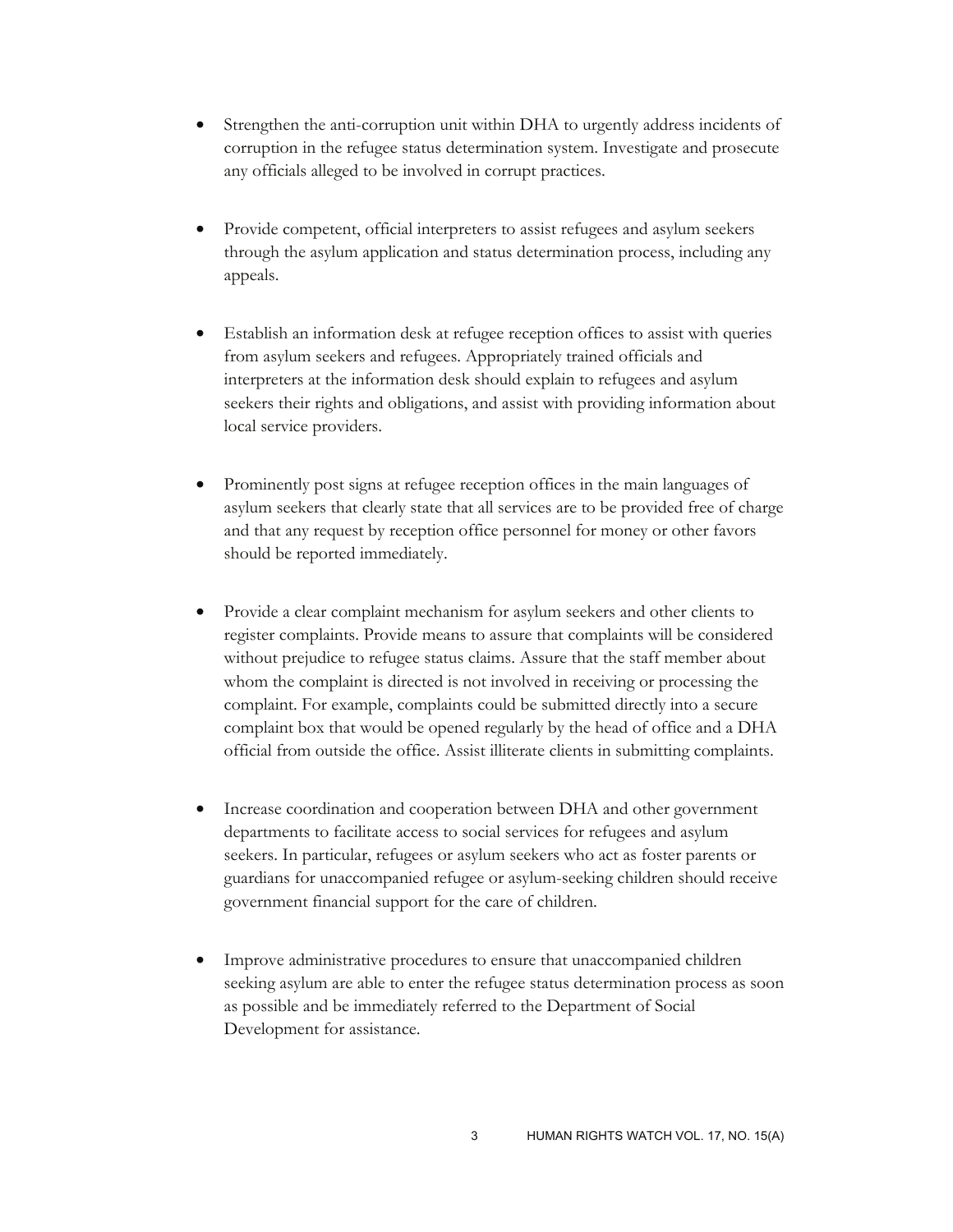- Develop a protocol for refugee reception office officials on processing asylum applications of unaccompanied children. Such a protocol should include, at a minimum, standards for interviewing children, meeting their special needs, performing best interest determinations, and undertaking family tracing.
- Based on the general principle that children should not be detained, establish a referral system for unaccompanied children detained at Lindela deportation center in order that they are moved to more appropriate, alternative accommodation as soon as possible.
- Ensure that recognized refugees are not forced to resubmit the substance of their claims periodically, when extending their refugee identity documents or their refugee status permits, but are instead granted a secure legal status that cannot be withdrawn without proper application of the cessation clauses contained in the Refugees Act.

# *To the United Nations High Commissioner for Refugees*

- Assist the South African government to devise strategies aimed at better integration of refugees and asylum seekers into the South African community. This should include instructing private institutions and employers to recognize DHA documents pertaining to refugees and asylum seekers.
- Assist the government to develop written and video materials that clearly outline the rights and obligations of refugees and asylum seekers. These materials should be in the languages widely spoken by the refugee community.
- Advise DHA on developing official protocols for assisting and protecting refugee and asylum-seeking children, including unaccompanied minors, to promote the best interests of the child.
- Develop a wider and deeper network of implementing partners to ensure that all refugees and asylum seekers in need of assistance are adequately supported.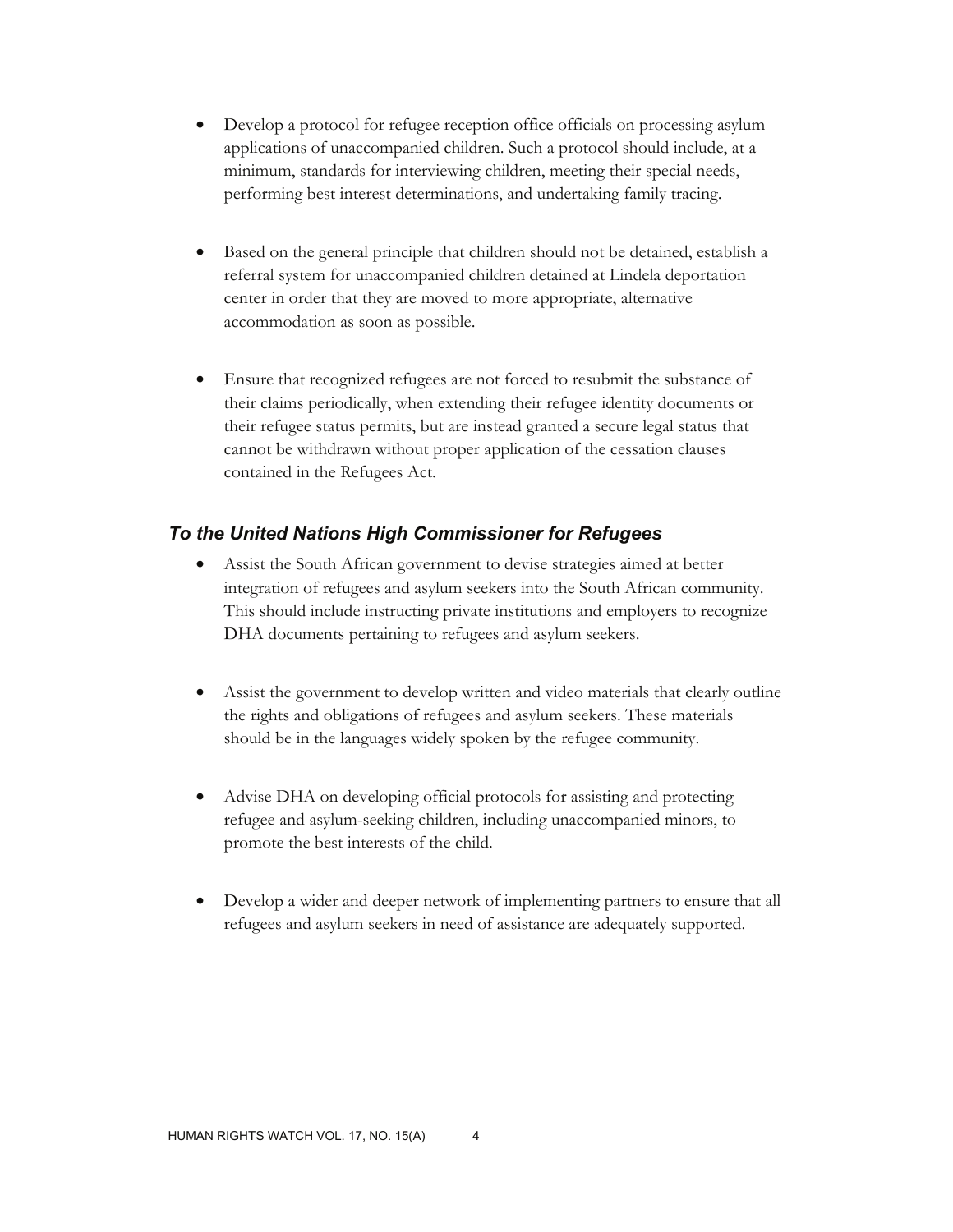### **III. Background**

The Aliens Control Act of 1991<sup>1</sup> was the only piece of legislation regulating the movement of non-nationals into South Africa when, in 1993, South Africa signed a first "Basic Agreement" with UNHCR.2 As detailed by Human Rights Watch in its 1998 report *Prohibited Persons*, 3 the Aliens Control Act dealt with refugees and asylum seekers in an ad hoc manner. Without statutory basis for determining refugee status, procedures were instead contained in internal DHA circulars. The procedures could not readily be challenged in court and there was little recourse to either administrative or judicial appeal.

Although the number of *prima facie* refugees4 has declined from its peak in the early 1990s, South Africa has, since 1994, experienced a steady increase in the number of individuals seeking asylum. The ratification of the 1951 Convention relating to the Status of Refugees and its 1967 Protocol5 (1951 UN Refugee Convention) and the Organization of African Unity's 1969 Convention Governing the Specific Aspects of Refugee Problems in Africa  $(OAU)^6$ , as well as the growing number of asylum seekers in the territory, necessitated the creation of a comprehensive legal framework for refugees and asylum seekers in South Africa.

<sup>&</sup>lt;sup>1</sup> Government of the Republic of South Africa, Aliens Control Act, Act 96 of 1991 (hereafter, "Aliens Control Act").

<sup>&</sup>lt;sup>2</sup> Prior to the government's signing of the 1951 Convention relating to the Status of Refugees, South Africa and UNHCR signed a Basic Agreement (1993) binding the country to observe international refugee norms, such as the right to seek asylum.

<sup>3</sup> Human Rights Watch, *Prohibited Persons: Abuse of Undocumented Migrants, Asylum Seekers, and Refugees in South Africa* (New York: Human Rights Watch, 1998).

<sup>4</sup> *Prima facie* refugees are those who are immediately recognized as refugees in the absence of any evidence to the contrary; a practice usually relating to persons fleeing conditions of insecurity and conflict and arrive as part of a large-scale influx. In such situations it is not always possible for the receiving country to ascertain the claim of refugee status for each and every individual. See also UNHCR Executive Committee (ExCom) Conclusion No. 22 of 1981 which provides that persons who "owing to external aggression, occupation, foreign domination or events seriously disturbing public order in either part of, or the whole of their country of origin or nationality are compelled to seek refuge outside that country," are asylum seekers who must be "fully protected," and the fundamental principle of non-refoulement including non-rejection at the frontier—must be scrupulously observed."

<sup>&</sup>lt;sup>5</sup> 1951 Convention Relating to the Status of Refugees, 189 UNTS 150; and the 1967 Protocol Relating to the Status of Refugees, 606 UNTS 267 (hereafter, "1951 Refugee Convention").

<sup>&</sup>lt;sup>6</sup> Organization of African Unity, 1969 Convention Governing the Specific Aspects of Refugee Problems in Africa, 1001 UNTS 45 (hereafter, "OAU Refugee Convention").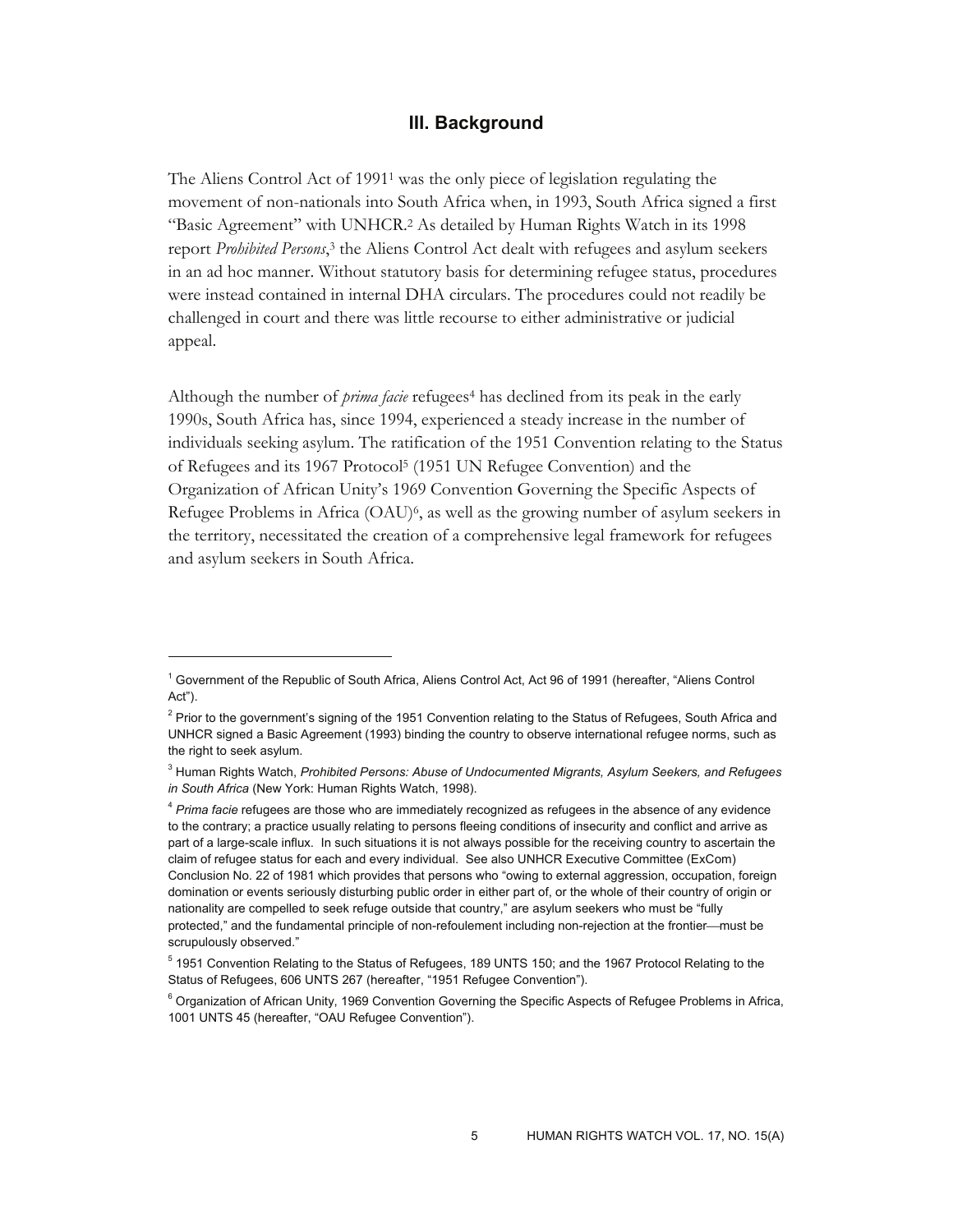South African civil society long debated legislation that became the Refugees Act No. 130 of 1998 (Refugees Act),7 which did not come into force until its regulations were published in April 2000. The Refugees Act and its regulations define the legal standard for refugee status, establish South Africa's asylum procedure, and set out the rights and obligations of refugees and asylum seekers. In spite of a comprehensive law, however, many refugees and asylum seekers continue to face significant obstacles to their right to seek and enjoy effective protection in South Africa.8

As of 1999, before the Refugees Act came into force, 54,759 asylum applications had been lodged.9 Out of this number, 8,504 were recognized as refugees, 25,020 were rejected, and 21,295 applications were pending. By end 2004, the provisional number of asylum applications pending according to the UNHCR had risen to 115,224 of which 32,600 were new applications.10 In addition, the Department of Home Affairs granted refugee status to 27,683 asylum seeker applications largely from the Democratic Republic of Congo, Somalia, Angola and Rwanda. This brought the total of the asylum seeker and refugee population to 142,907 by the end of 2004.11 The asylum application backlog makes up a large proportion of this group.

Poor planning and inadequate preparation for the coming into force of the Refugees Act has largely been responsible for the backlog of asylum applications. The government did not adequately manage the transfer of asylum applicants issued under the Aliens Control Act to the new system. Too few immigration officials were hired and trained to administer the Refugees Act.12 DHA and UNHCR implemented a Backlog Project to reduce the number of pending asylum applications issued under the Aliens Control Act between 2000 and 2001. In addition to reducing the number of pending asylum applications, this project was intended to equip DHA with a roster of well-trained

bin/texis/vtx/events/opendoc.pdf?tbl=STATISTICS&id=42b2834744.

 $11$  Ibid.

<sup>&</sup>lt;sup>7</sup> See, for example, the work of the Southern African Migration Project (SAMP), http://www.queensu.ca/samp/; Jeff Handmaker, "No Easy Walk: Advancing Refugee Protection in South Africa," *Africa Today* Vol. 48, No. 3, 2001, pp. 91-113; and Michael Barutciski, "The Development of Refugee Law and Policy in South Africa," *International Journal of Refugee Law*, Vol. 10 (1998), pp.700-724.

<sup>&</sup>lt;sup>8</sup> Universal Declaration of Human Rights, article 14.

<sup>9</sup> UNHCR Statistical Yearbook, 2003, pp 318-9.

 $10$  UNHCR 2004 Global Refugee Trends4 (provisional)—Overview of refugee populations, new arrivals, durable solutions, asylum seekers, statelessness and other persons of concern to the UNHCR, June 2005 pp 5-8. The statistics can be sourced at:http://www.unhcr.ch/cgi-

<sup>&</sup>lt;sup>12</sup> Fedde Groot, UNHCR, "Challenges of the UNHCR's Programme for Urban Refugees in South Africa," in Loren B. Landau (ed.), *Forced Migrants in the new Johannesburg: Towards a Local Government Response*  (Johannesburg: Forced Migration Studies Programme, University of Witwatersrand, 2004), p. 38.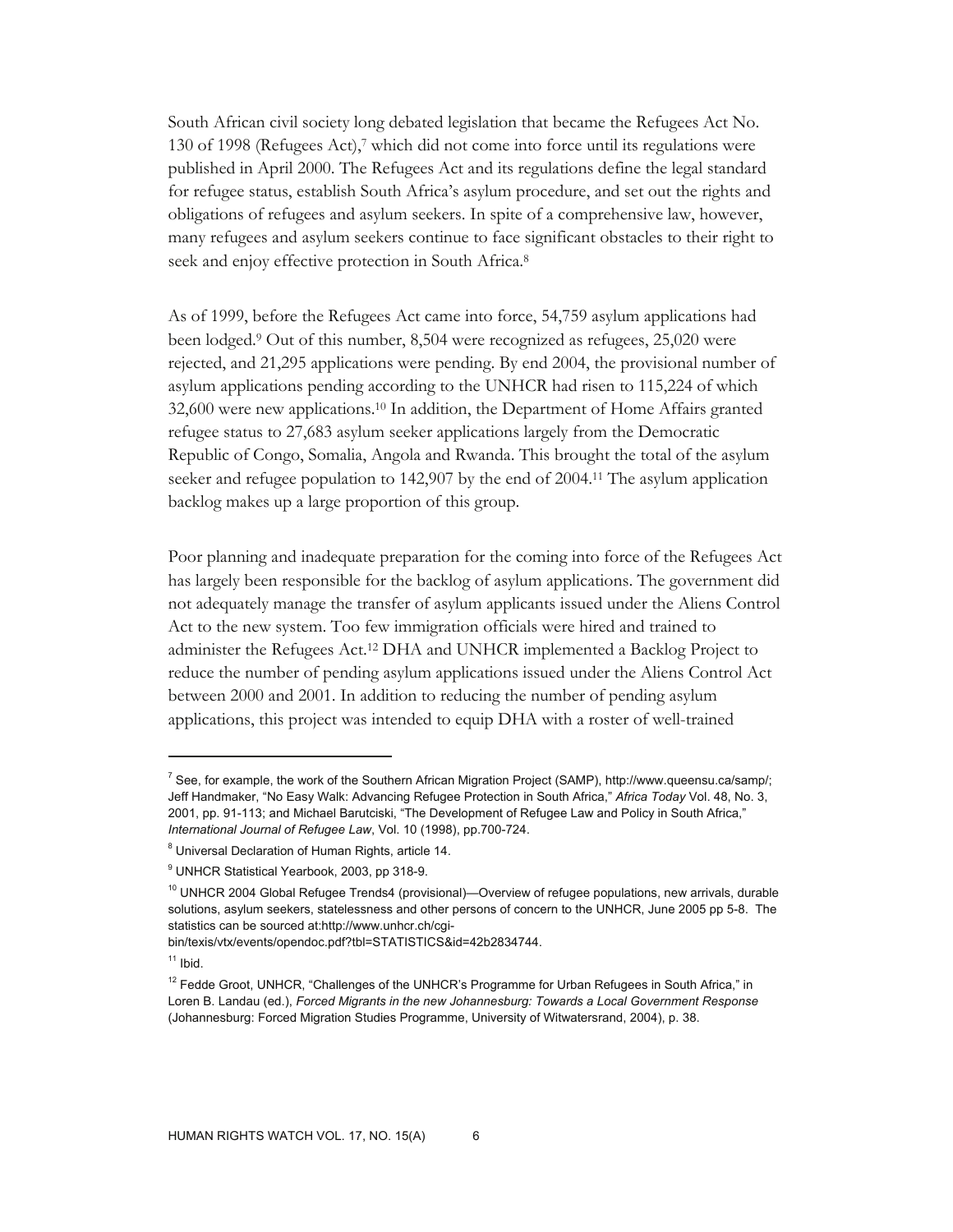refugee affairs officers.13 The UNHCR embarked on another backlog project from August 2005 (see below).

# **IV. The Legal Framework**

### *International principles*

Following its first democratic elections in 1994, South Africa acceded to and ratified several refugee and human rights treaties, most notably the 1951 UN Refugee Convention and the OAU Refugee Convention.14 The OAU refugee definition expands the 1951 Refugee Convention's narrow "well-founded fear of being persecuted" standard by including other grounds for refugee status, including flight across borders caused by "external aggression, occupation, foreign domination, or events seriously disturbing public order in either part or the whole of his country of origin or nationality."

Both the UN Refugee Convention and OAU Refugee Convention impose certain obligations on host states to protect the rights of refugees and asylum seekers, including with regard to status determination and documentation, and uphold certain social and economic rights for refugees. Article 2 of the OAU Refugee Convention recognizes the granting of asylum as a mechanism to protect refugees; in particular, it notes that states shall "use their best endeavors consistent with their respective legislations to receive refugees and to secure the settlement of those refugees, who for well-founded reasons, are unable or unwilling to return to their country of origin of nationality,"15

The African Charter on Human and Peoples' Rights (African Charter), to which South Africa is a party, guarantees for the rights of every individual, "when persecuted, to seek and obtain asylum in other countries in accordance with laws of those countries and international conventions."16 The International Covenant on Civil and Political Rights

<sup>&</sup>lt;sup>13</sup> Human Rights Watch interview, Mr. Mbilinyi, UNHCR, Pretoria, op cit.

<sup>&</sup>lt;sup>14</sup> South Africa acceded to the OAU Refugee Convention in 1995 and the 1951 Refugee Convention and its 1967 Protocol on January 12, 1996.

<sup>&</sup>lt;sup>15</sup> OAU Refugee Convention, article 2(1).

<sup>&</sup>lt;sup>16</sup> African Charter on Human and Peoples' Rights (African Charter), article 12. South Africa ratified the African Charter on July 9, 1996.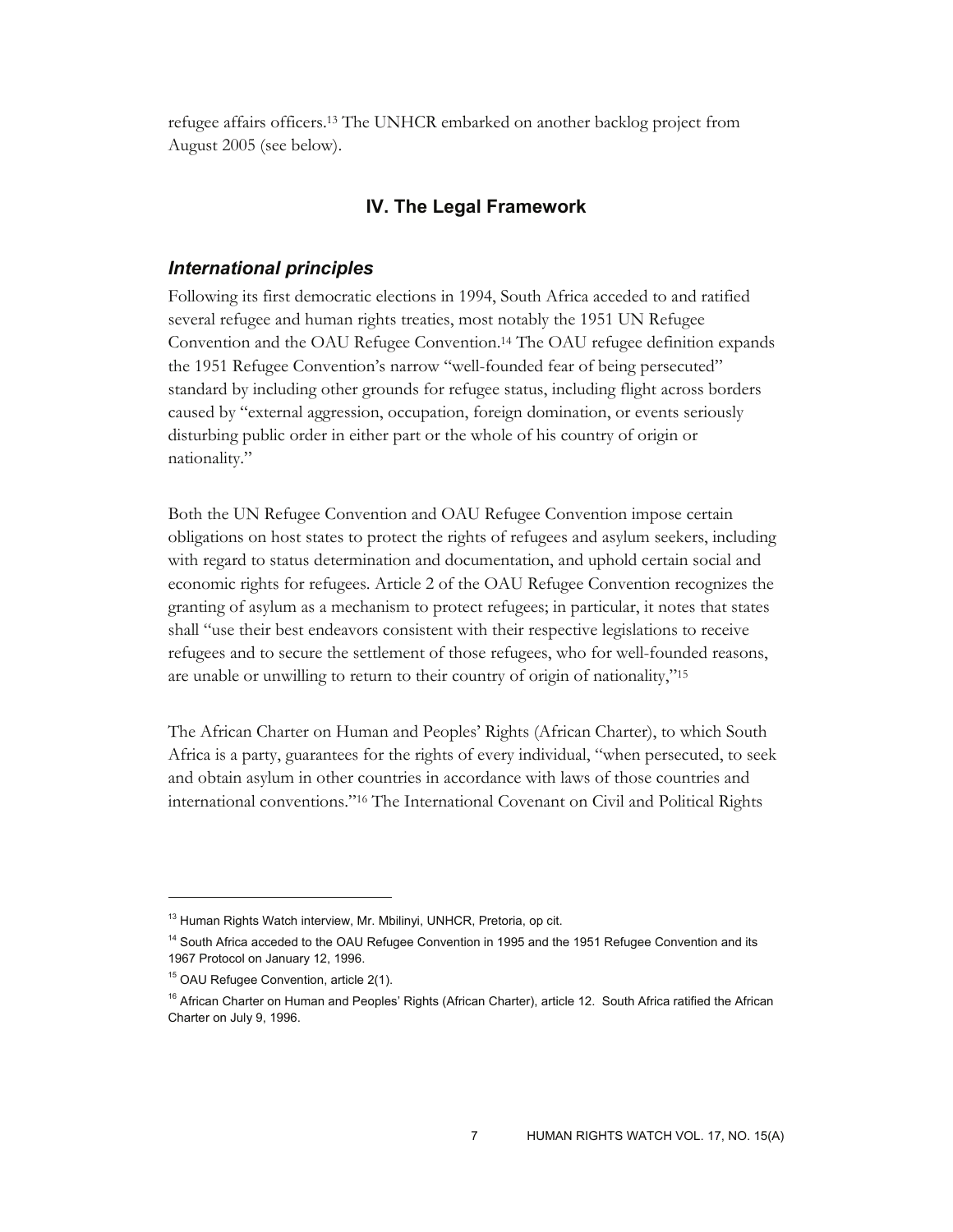guarantees the right to the security of the person and prohibits "arbitrary arrest and detention."<sup>17</sup>

The UN Convention on the Rights of the Child and the OAU Convention on the Rights and Welfare of the Child, to which South Africa is a party,18 protect the rights of refugee and asylum-seeking children, and place obligations on states parties to ensure that such children are protected and assisted and have access to services such as legal defense, education, and others. Article 22 of the UN Convention on the Rights of the Child calls on state parties to take appropriate measures to ensure that children seeking asylum, including unaccompanied minors, receive "appropriate protection and humanitarian assistance." Provision is further made for states to facilitate the tracing of family members or parents of any refugee child for family reunification.19

The International Covenant on Civil and Political Rights, to which South Africa is a party, also protects refugees and asylum seekers from arbitrary detention.

# *South African law*

 $\overline{a}$ 

Underlying the various international refugee and human rights conventions are the principles of non-discrimination and dignity, core tenets of South Africa's constitutional democracy.20 The 1996 South African constitution guarantees fundamental rights to all individuals, including refugees and asylum seekers. The Bill of Rights entrenches the rights (among others) to human dignity, freedom and security of the person, and the right of everyone in South Africa to have access to housing and health care. The Constitutional Court of South Africa has interpreted with regard to access to social assistance that "everyone" includes nationals and certain non-nationals in particular permanent residents.<sup>21</sup> The constitution further guarantees due process of law for all.<sup>22</sup>

 $17$  The International Covenant on Civil and Political Rights, article 9(1). South Africa ratified the Covenant on December 10, 1998.

<sup>&</sup>lt;sup>18</sup> South Africa ratified the UN Convention on the Rights of the Child on June 16, 1996; the African Charter on the Rights and Welfare of the Child on January 7, 2000.

 $19$  UN Convention on the Right of the Child, article 22(2). A similar provision is contained in article 23 of the African Charter on the Rights and Welfare of the Child.

<sup>&</sup>lt;sup>20</sup> The Constitution of the Republic of South Africa Act 108 of 1996, section 7 (1) states that, "[the] Bill of Rights is the cornerstone of democracy in South Africa. It enshrines the rights of all people in our country and affirms the democratic values of human dignity, equality and freedom."

<sup>&</sup>lt;sup>21</sup> The Constitution of the Republic of South Africa, sections 10, 23, 29, 26 and 27, respectively. On the interpretation of access to social and economic rights for non-citizens under the South African constitution see *Louis Khosa and others v The Minister of Social Development and others, CCT 12/03; Saleta Mahlauli and*  another v The Minister of Social Development and others, CCT 13/03 at para 47. Also see footnote 242 below.

 $22$  The Constitution of the Republic of South Africa of 1996, sections 33 and 34.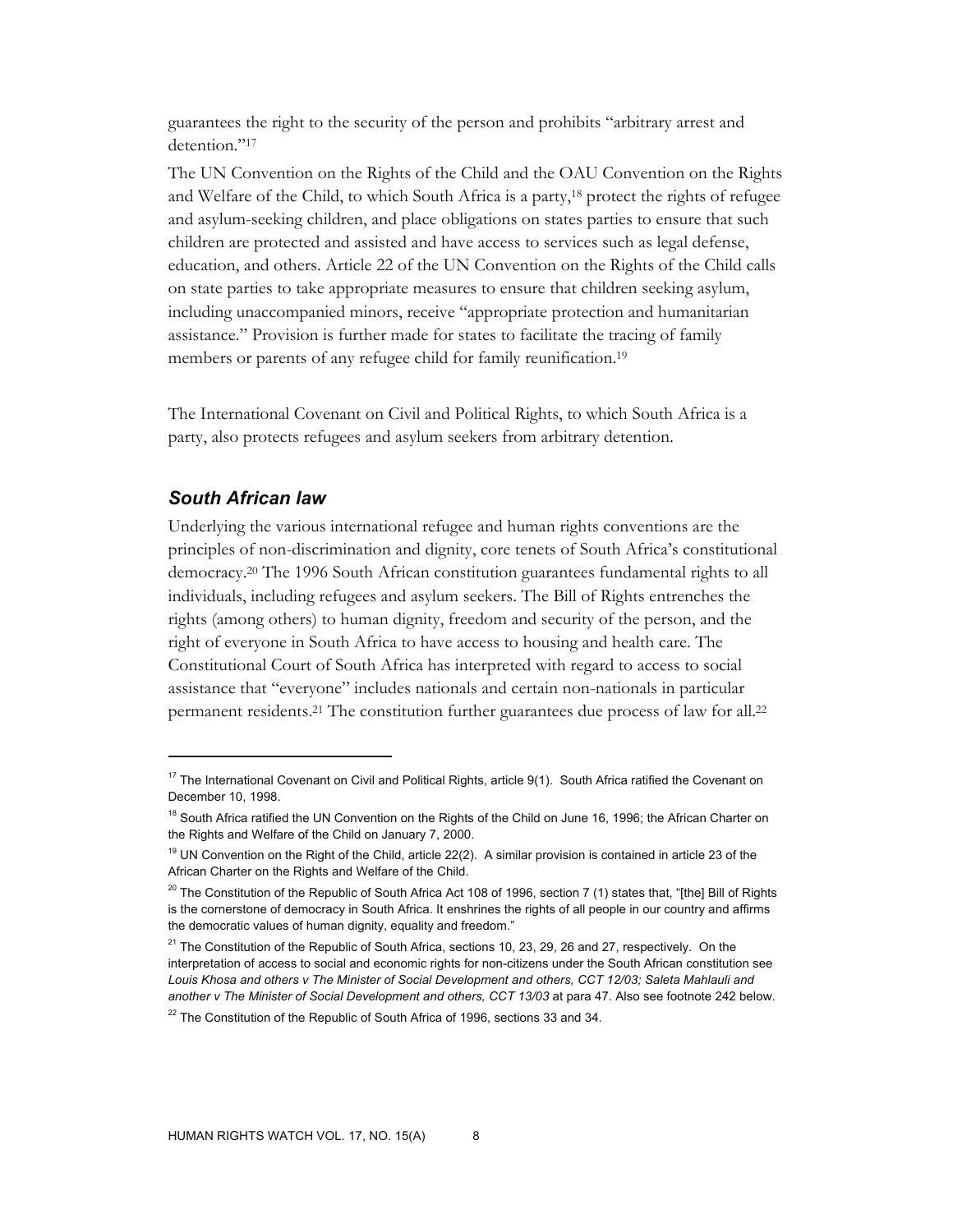Under the constitution, international law must be considered in the interpretation of the Bill of Rights and other national legislation.23 International law becomes legally enforceable in South Africa once it has been enacted into domestic law.24 The Refugees Act, which came into effect in 2000, provides the first specific refugee law framework for South Africa. It is a marked shift from the previous Aliens Control Act, which, as noted above, was essentially silent on refugee protection. The Refugees Act sets up the 'refugee reception offices' which are tasked with issuing temporary permits to asylum seekers and with conducting eligibility and refugee status determination interviews. It also outlines the system of administrative appeals and judicial review, and establishes the Standing Committee for Refugee Affairs and the Refugee Appeals Board. Lastly, the Act outlines the rights and obligations of refugees and asylum seekers, including protection from *refoulement*, 25 access to documentation, limited use of detention, and special provisions for unaccompanied children and the disabled. The Refugees Act is supplemented by its regulations,26 which provide detail on implementing the asylum application and refugee status determination processes.

# **V. Obstacles in the Refugee Status Determination Process**

#### *Overview of the process*

 $\overline{a}$ 

The refugee status determination process outlined in the Refugees Act sets out a detailed system for individuals seeking asylum in South Africa. Under the regulations to the Refugees Act, asylum seekers must present themselves in person at a refugee reception office "without delay." Also, the regulation 2(2) provides that when a person indicates his or her intention to seek asylum upon entry into South Africa, officials will issue him or her a temporary permit valid for fourteen days. During this period, the person should approach the nearest refugee reception office where a refugee reception officer will conduct an initial eligibility interview, in practice, to establish identity and the general reason for applying. The officer will issue a temporary asylum seeker permit, which sets the date for a full refugee status determination hearing (this is a non-adversarial process). There, a refugee status determination officer interviews the applicant and decides

 $23$  The Constitution of the Republic of South Africa of 1996, section 39(1) (b) and section 233.

 $24$  The Constitution of the Republic of South Africa of 1996, section 231(4).

<sup>25</sup> The principle of *non-refoulement* prohibits the return of a refugee to a country where his life or freedom would be threatened, and is the cornerstone of international refugee law. In addition to being incorporated into various international and regional instruments, the principle forms a part of customary international law.

 $26$  Refugee Regulations No. R 366, April 6, 2000 under the Refugees Act 130 of 1998.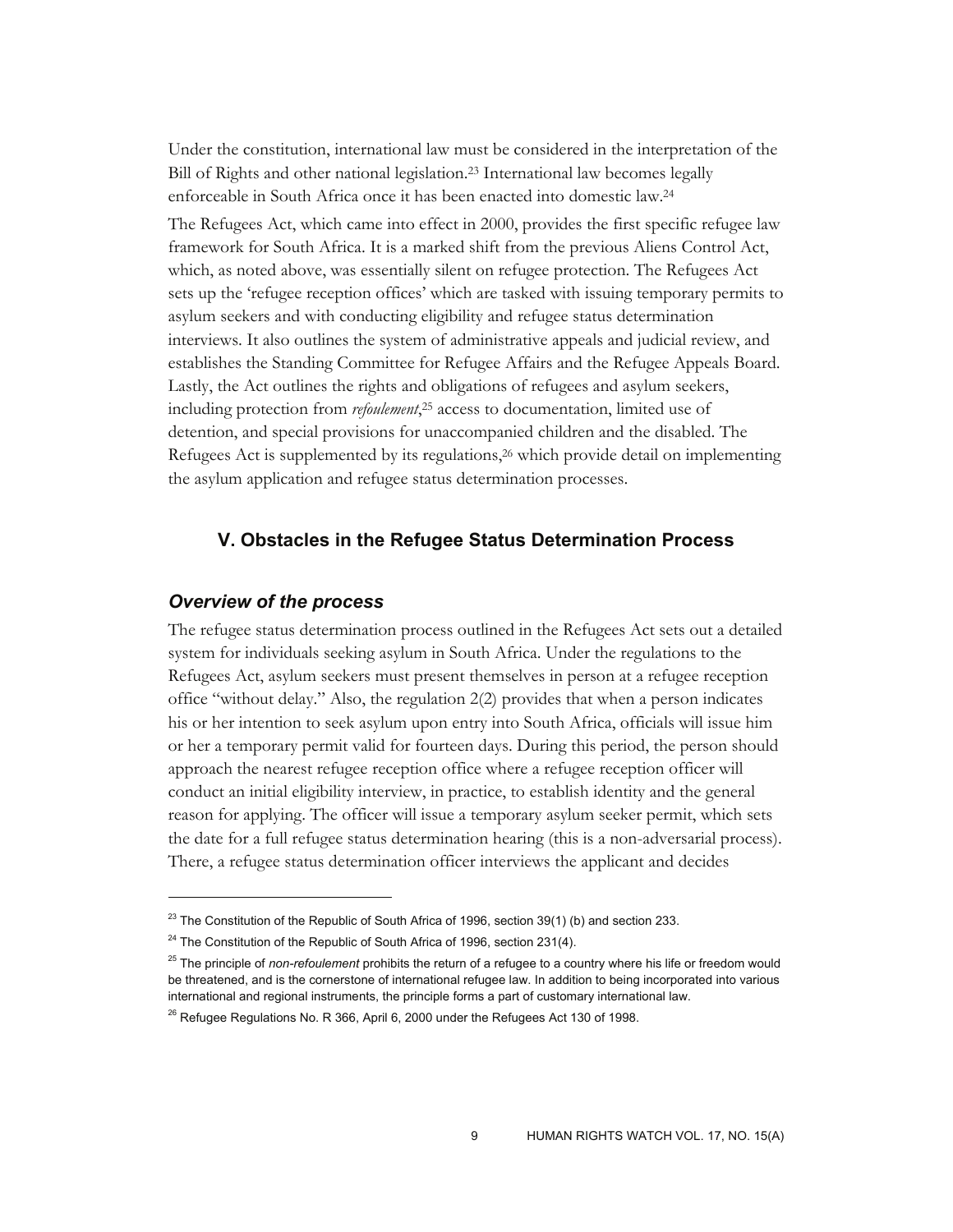whether he or she should be granted refugee status. If refugee status is granted, DHA issues a permit, and subsequently, a refugee identity document. If the application is denied, the asylum seeker may appeal to the Refugee Appeals Board.

Overall, the refugee status determination system in the Refugees Act and regulations is a marked improvement over the *ad hoc* process used during the era of the Aliens Control Act. However, the day-to-day implementation of the system in Johannesburg—and thus the ability of refugees and asylum seekers to fully access and benefit from it—remains problematic.

The obstacles in the system in Johannesburg are apparent from the first moment the asylum seeker tries to enter the refugee reception office to the moment—often years later—when he or she receives a decision on refugee status. For example, given the difficulty asylum seekers have in gaining access to the Johannesburg refugee reception office, the fourteen-day permit issued at initial points of entry does not provide enough time for most asylum seekers to obtain asylum seeker permits under Section 22 of the Refugees Act. This is the first of several 'documentation gaps,' which can leave asylum seekers in situations of insecurity and jeopardy

Lack of clear, easily available rules regarding the asylum process and the operation of the Johannesburg office and the lack of official interpreters complicate the process and contribute to the pervasiveness of corrupt practices in and around the office.

Insufficient staff and inadequate equipment, such as functioning computers, are major causes for long delays in the asylum procedures. This situation is made worse because of inconsistent DHA decisions regarding work authorization. Many asylum seekers unable to support themselves are left destitute. There has also been insufficient public education regarding the asylum seekers' right to work and study.

Once a formal refugee status hearing does take place, refugees benefit from a broad refugee definition outlined in South African law. However, when refugees are recognized and granted status, the issuance of refugee documentation is not automatic, which hampers the individual's full access to his or her rights.

Lastly, some recognized refugees are denied "indefinite" refugee status and instead are required to resubmit their claims every two years to renew their permits—a practice which ignores UNHCR expert guidance on the importance of the Refugee Convention's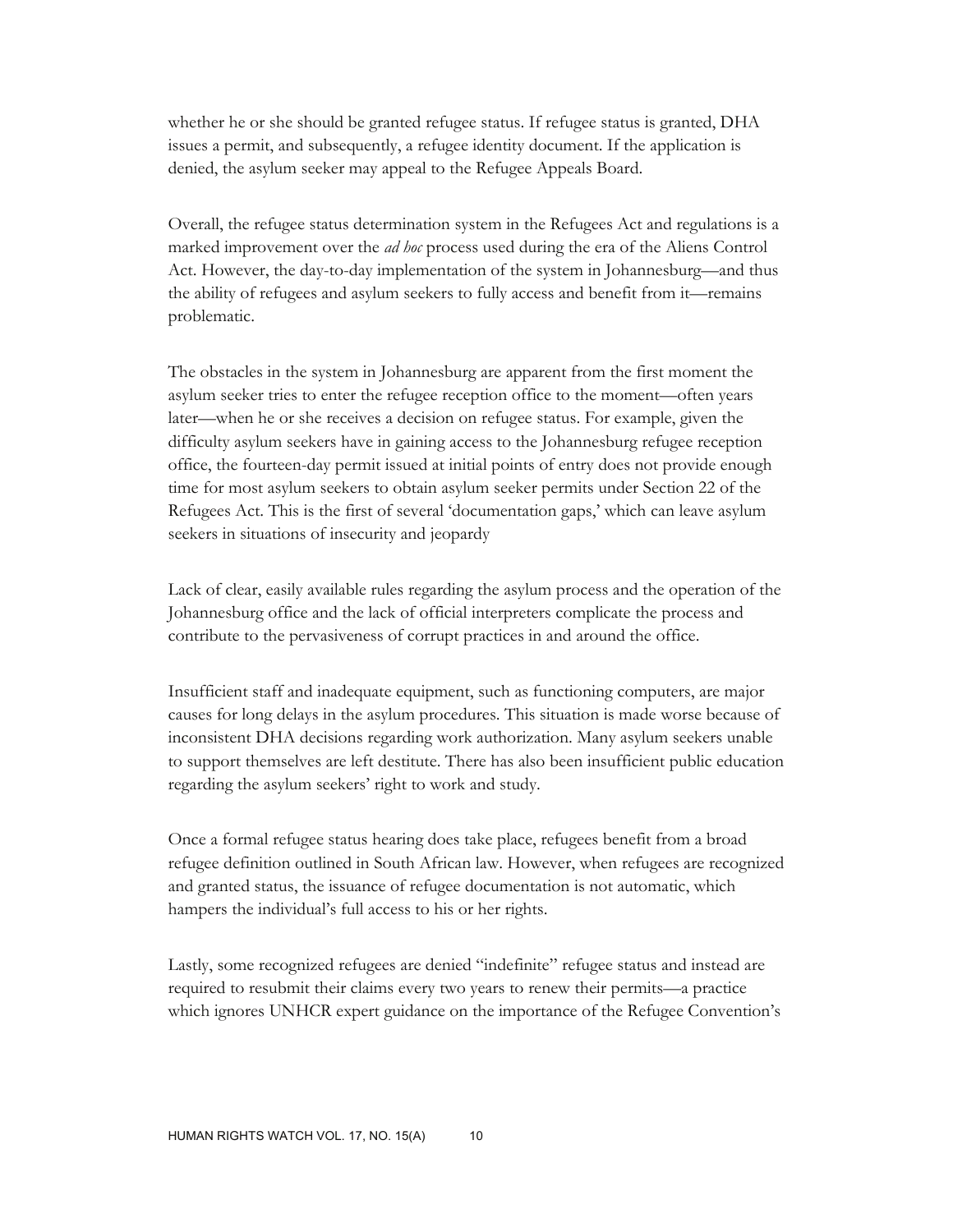cessation clauses as the sole grounds for withdrawing Convention refugee protection from an individual.

The next sections set out in more detail some of the key obstacles in the refugee status determination process in Johannesburg.

# *Applying for asylum*

-

# *The fourteen-day permit to report to a refugee reception office*

An immigration officer at a border crossing must issue an asylum seeker entering South Africa a temporary document, valid for fourteen days, requiring the person to apply for asylum at the nearest refugee reception office.27 At present there are five reception offices in the country, located in Johannesburg, Pretoria, Cape Town, Durban, and Port Elizabeth—with Johannesburg being the busiest with the largest number of applications.

The issuing of the fourteen-day permit is meant to give an asylum seeker adequate time to reach the nearest refugee reception office and to apply for asylum without risk of arrest for being "illegal" (that is, present on the territory without authorization). An assumption exists that the asylum seeker will find the refugee reception office within the prescribed two-week period, be able to present him/herself before a refugee reception officer, and be issued with a permit.

However, as Human Rights Watch found, and as confirmed by NGOs working with refugees and asylum seekers, the fourteen-day document often expires long before many asylum seekers have been issued with an asylum seeker permit. In Johannesburg, this is due largely to the difficulties asylum seekers have in gaining access to the refugee reception office.28

The Immigration Amendment Act 19 of 2004, which came into force on July 1, 2005, provides that a person automatically becomes an "illegal foreigner" (and therefore

 $^{27}$  The Immigration Act 13 of 2002, section 23; Immigration Regulation No. R487 under the Immigration Act, regulation 32. Similar provision is contained in Regulation No. R366 under the Refugees Act 130 of 1998, regulation 2(2) which states that: "any person who entered the Republic [of South Africa] and is encountered in violation of the Aliens Control Act, who has not submitted an application pursuant sub-regulation 2(1), but indicates an intention to apply for asylum shall be issued with an appropriate permit valid for 14 days within which they must approach a refugee reception office to complete an asylum application.

<sup>&</sup>lt;sup>28</sup> Human Rights Watch interview, Lawyers for Human Rights, August 23, 2004.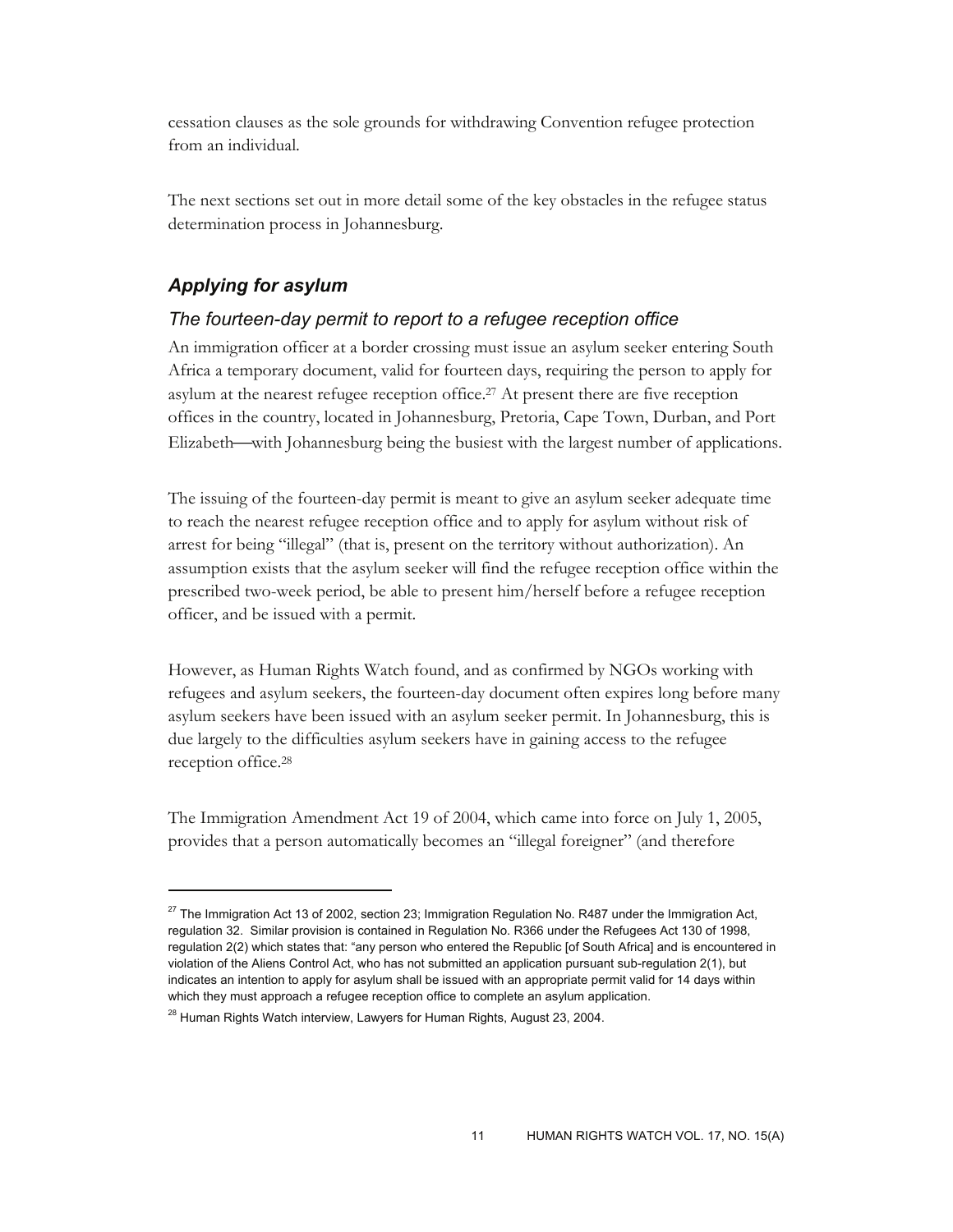subject to detention and deportation) if this temporary document expires before the bearer is able to appear before a refugee reception officer.<sup>29</sup>

# *Inability to gain access to the refugee reception office*

The regulations to the Refugees Act state that an application for asylum must be lodged "without delay" at a designated refugee reception office.<sup>30</sup>

Through visits to the Johannesburg reception office and interviews with asylum seekers and NGOs working on their behalf, Human Rights Watch found that factors preventing access to the office include gaining physical access to the refugee reception office; lack of information about the location of the office; how the office and asylum process functions; the need for most newly arrived asylum seekers to wait in long lines sometimes overnight—in the hope that they might be admitted the next day; and the constantly changing system of admitting new arrivals seeking asylum.

An asylum seeker from Zimbabwe told Human Rights Watch about his experience in trying to gain access to the Johannesburg refugee reception office:

I went to Home Affairs one Monday evening in order to be in the front of the queue the following morning. The Tuesday—the day they admit Zimbabweans—they told me that they can only admit thirty applicants from Zimbabwe. I got into the office at 1100 when I received assistance. The refugee reception officer interviewed me. He took down basic information from me [the eligibility form]. He did not issue me with a paper as the printer was not working. I was told to return the following day.31

An October 2004 report by the Office of the Public Protector in South Africa found that DHA "has acted in an unlawful and improper manner in denying refugees access to the building and services rendered at the Braamfontein Refugee Reception Office (now Rosettenville premises)" and that "refugees have been improperly denied the right of access to the asylum system and procedures."32

<sup>&</sup>lt;sup>29</sup> Immigration Amendment Act 19 of 2004, section 24.

 $30$  Refugee Regulations No. R366 under the Refugees Act, regulation 2(1)a.

<sup>&</sup>lt;sup>31</sup> Human Rights Watch interview, asylum seeker, August 27, 2004.

 $32$  Office of the Public Protector of South Africa, "Report on an investigation into allegations of undue delay, unlawful and improper conduct and prejudice in the rendering of services at Braamfontein refugee reception centre (now Rosettenville premises)." Report in terms of section 182(1)(b) of the Constitution of the Republic of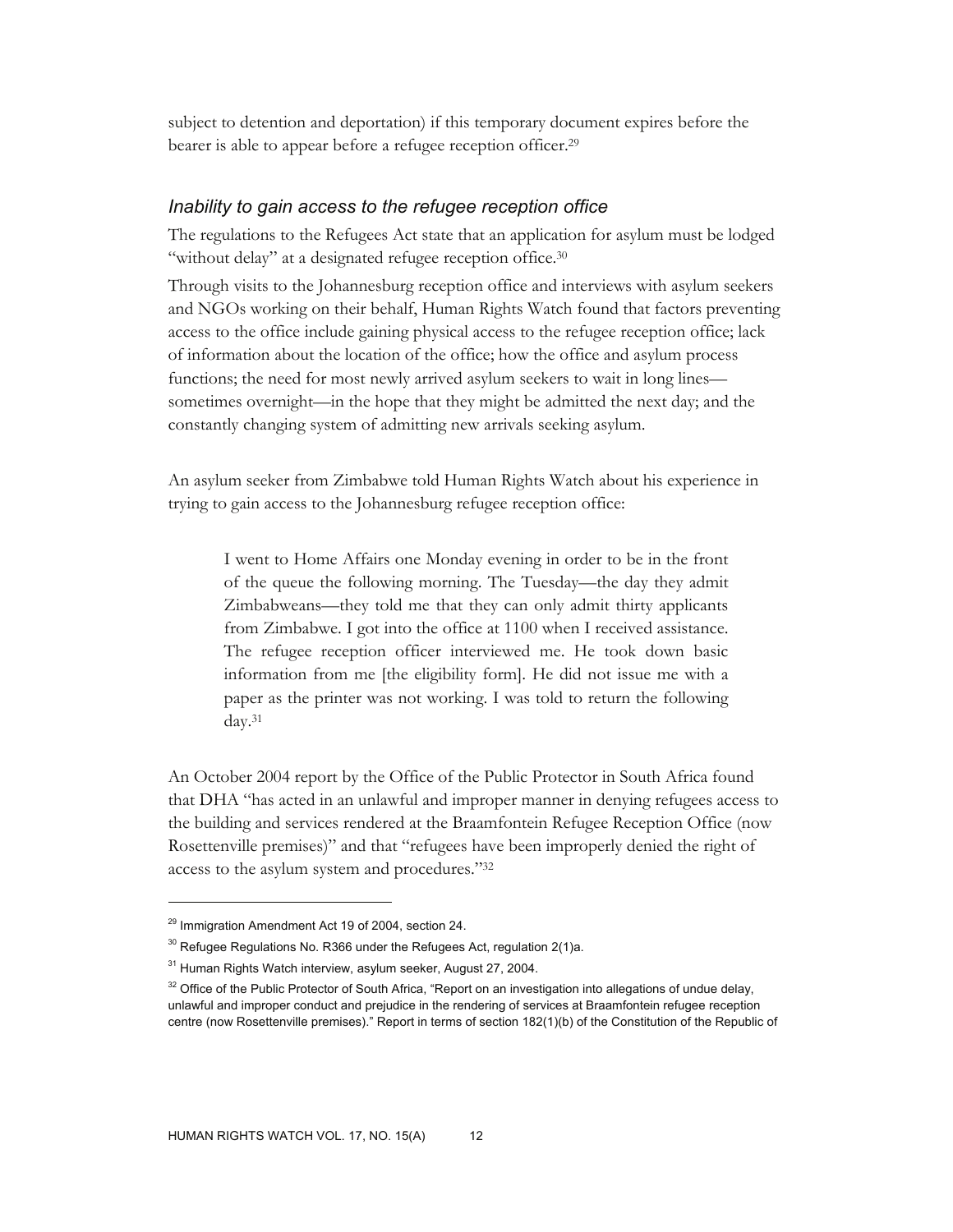The Johannesburg refugee reception office moved locations three times in a period of six months between 2003 and early 2004 before settling at its now permanent address in Rosettenville, south of Johannesburg's central business district. During this period there were no notices indicating where the office had moved. This created confusion and, potentially, the risk of arrest, detention, and deportation for those who were due to renew their permits but found the former offices shut.

The absence of available information at the office on either the asylum process or on the rights of asylum seekers in general further opens the process to potential corrupt practices by unscrupulous actors within and outside the system.33 One refugee told Human Rights Watch, "Look for a friend, give him money, and he will know what to do."34

To address the problems asylum seekers experienced in gaining access to the reception center, during 2004, some asylum seekers were being issued with appointment letters when the refugee reception officers were unable to process their applications. These letters, which indicate that the asylum seeker has presented him or herself to the refugee reception office, however, are not provided for under the Refugees Act or accompanying regulations and have no legal standing. Without a legal document, the asylum seeker has no certain protection from potential arrest. Also, the bearer of such a letter is unable to obtain certain social services. A Congolese asylum seeker, who arrived in Johannesburg in December 2003, showed Human Rights Watch an appointment letter issued to him, and explained:

I went to Home Affairs and was given this paper. They said I should return for the Section 22 paper. For a long time the computers were not working. The computers started working from April 2004. I still did not get the permit.35

South Africa Act 108 of 1996, and Section 8(1) of the Public Protector Act, 23 of 1994, October 12, 2004, pp.3- 4, Sections 4.1 and 4.3." The report can be sourced at http://www.publicprotector.org.

 $33$  Though it stopped short of saying outright that refugee reception officers were themselves involved in corrupt practices, the Public Protector's report (op. cit.) strongly censured the department for various delays in the refugee status determination process and recommended that all refugee reception officials receive and wear name tags while performing their official duties (p.14, section 2.6; p.24, Section 5.6).

<sup>&</sup>lt;sup>34</sup> Human Rights Watch interview, refugee, Johannesburg, September 1, 2004.

 $35$  Human Rights Watch interview, asylum seeker, Johannesburg, July 14, 2004.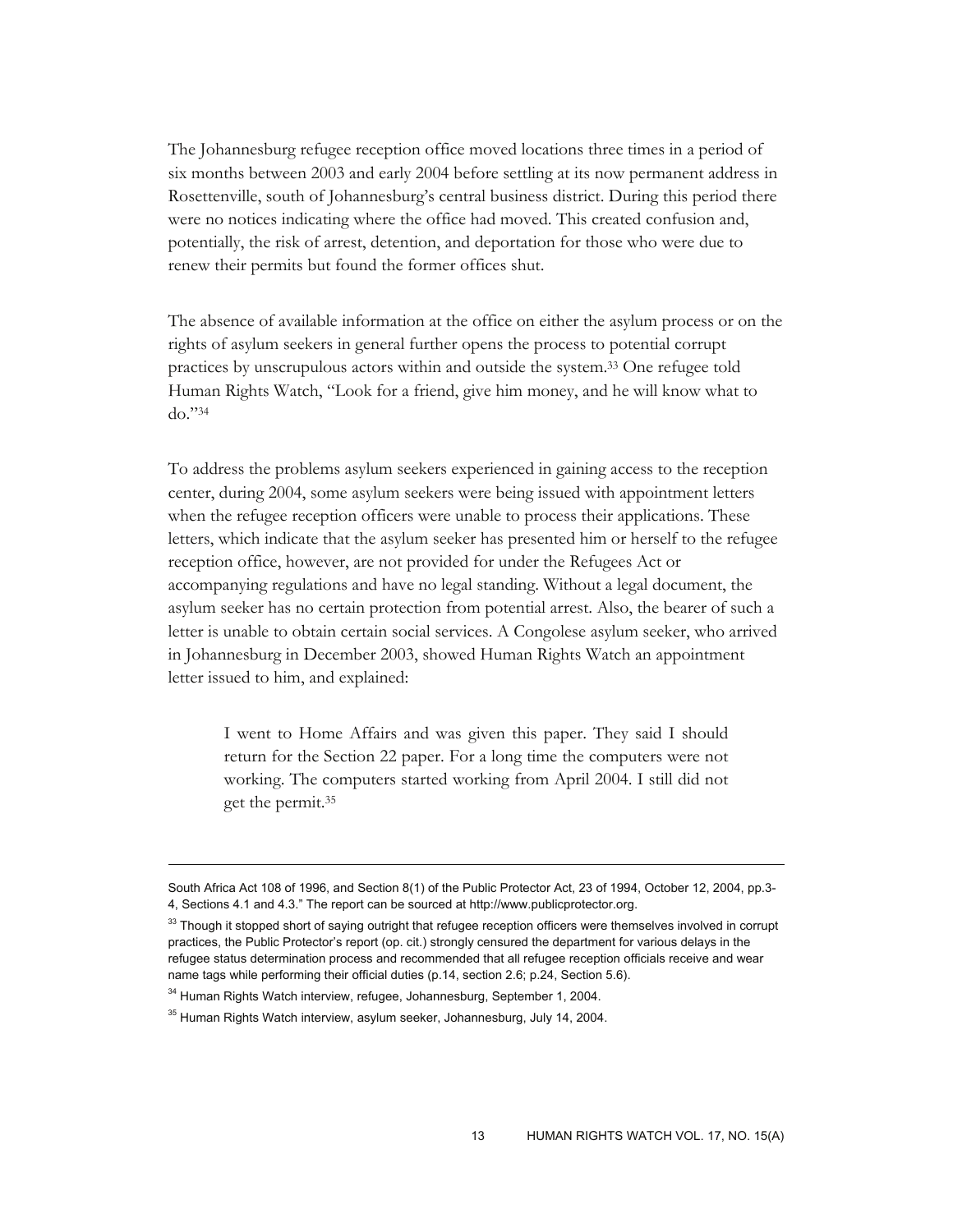He renewed the paper each time he went to the Johannesburg refugee reception office from December 2003 to July 2004.

The University of the Witwatersrand (Wits) Law Clinic reported in November 2004 that one of its client's appointment letters had been renewed repeatedly for a year and a half, contravening section 22 of the Refugees Act, which states that asylum applicants should be issued with asylum seeker permits.36

In addition, between November 2004 and March 2005, the Johannesburg refugee reception office introduced a system of accepting new asylum applications on specific "intake days." According to an official at the office, there were two intake days each in November and December 2004 and one each in January and February 2005. On the intake day of February 4, 2005, approximately 2,000 asylum seekers presented themselves at the office.37 The DHA official told Human Rights Watch that the next intake day was scheduled in April 2005. Refugee reception officers issue all new asylum seekers presenting themselves on intake days with "tokens" requiring them to come back to the office for their eligibility interview at a later date.<sup>38</sup> This intake system was suspended following a DHA review.<sup>39</sup>

In the last week of April 2005, the Johannesburg refugee reception office began to direct all new applicants to the Pretoria refugee reception office owing to health and safety concerns raised by the local municipal authority.40 In the meantime, the Johannesburg refugee reception is continuing with its other tasks, such as renewing asylum seeker permits. DHA has established a task force to look for an alternative suitable location for the Johannesburg refugee reception office.41 As of September 2005, the Johannesburg refugee office was not admitting new arrivals and DHA had not found a new location.

<sup>&</sup>lt;sup>36</sup> Human Rights Watch interview, Wits Law Clinic, Johannesburg, February 22, 2005.

<sup>&</sup>lt;sup>37</sup> Human Rights Watch telephone interview, Mr Ngozwana, head, Johannesburg refugee reception office, February 28, 2005.

<sup>&</sup>lt;sup>38</sup> On these dates, the office processes sixty applications per day.

<sup>&</sup>lt;sup>39</sup> In a written communication to Human Rights Watch (April 4, 2005), Mr. Fraser, Deputy Director General for Immigration (DHA) noted that the department has developed and adopted standard operating procedures across all refugee reception offices in an effort to address some of the problems of intake days, appointment letters and so on. He stated that "any asylum seeker who approaches a Refugee Reception Office will be immediately assisted" but added that "this must be taken with the understanding that DHA is engaged in the capacitating of these offices."

<sup>&</sup>lt;sup>40</sup> Human Rights Watch telephone interview, Mr Ngozwana, head, Johannesburg refugee reception office, May 17, 2005.

<sup>41</sup> *Buanews* (South Africa), "Task team set up to look at relocation of Rosettenville Refugee Office," April 24, 2005.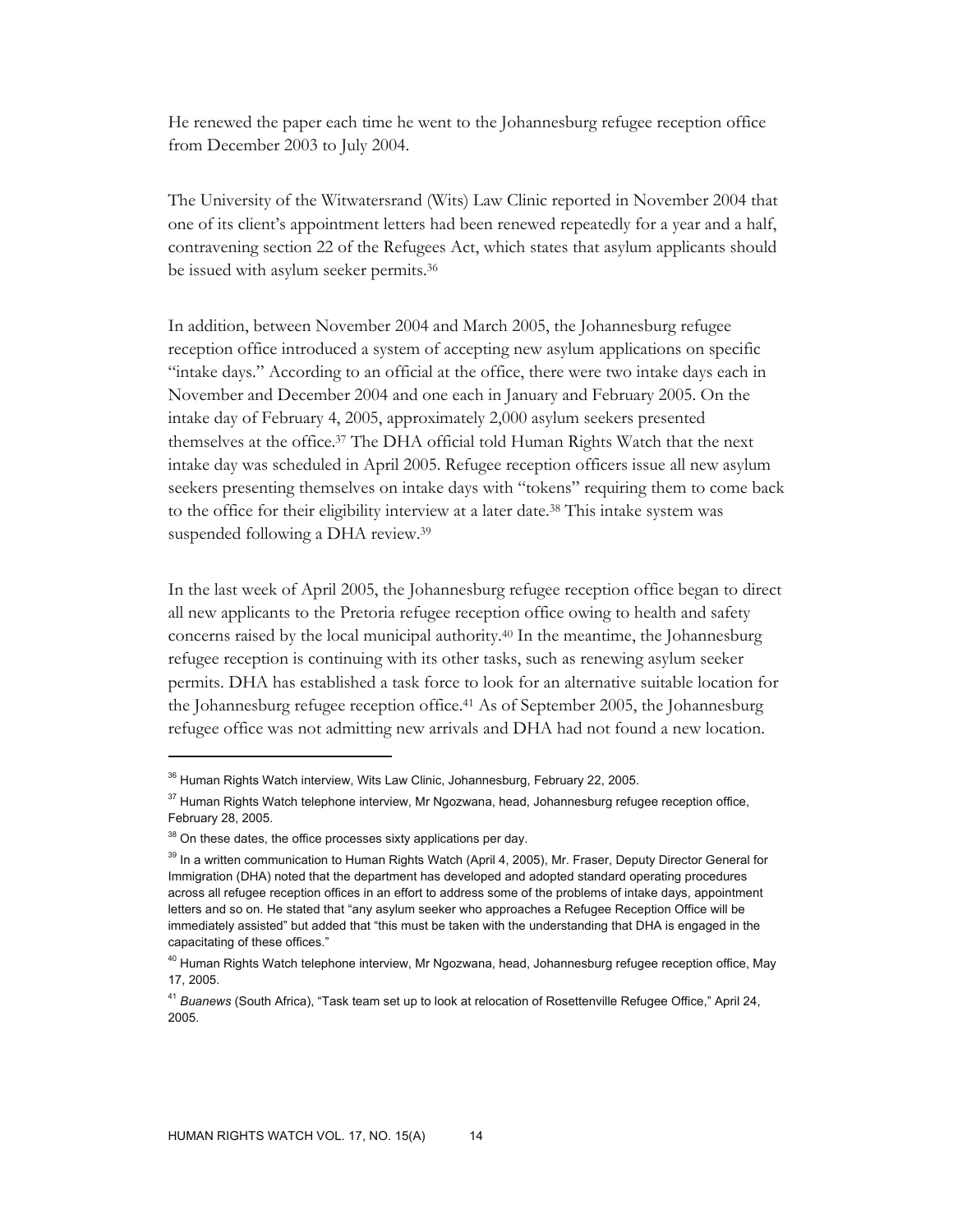Neither the "tokens" nor appointment letters are legally recognized documents and therefore do not give the asylum seeker legal status in the country. These measures are not in keeping with UNHCR Executive Committee (ExCom)42 Conclusion No. 35 (1984) recommended that if an asylum claim cannot be decided "without delay," the asylum seeker should be issued with temporary documents to ensure his or her legal protection.43

Neither the tokens nor appointment letters are provisional documents sufficient to ensure that the bearer will not risk detention. Asylum seeker permits, as provided under the Refugees Act and regulations, are the only legal documents that afford some legal protection by allowing the bearer to stay in South Africa.

In responding to concerns about access to the Johannesburg refugee office, DHA told Human Rights Watch that it would institute a uniform system on June 30, 2005 across all refugee reception offices in South Africa. Under the new system, reception and interview of asylum seekers should be completed within four or five working days.44 In addition, DHA said it would recruit fifty permanent staff members across all the five refugee reception offices. However, as of October 2005, the Johannesburg refugee office had not opened its offices to new arrivals thereby implementing the new system.

# *Corrupt practices*

 $\overline{a}$ 

Corruption in the refugee reception office and the failure by officials to restrict the activities of "brokers" and unofficial "interpreters" further hinder the ability of asylum seekers to gain access to refugee status determination procedures and protection. As an asylum seeker told Human Rights Watch, "Without [bribe] money, I cannot get a paper [asylum seeker permit]."45 He claims to have paid R400 (U.S. \$67) to a person not in uniform at the Johannesburg refugee reception office in order to gain access to the

<sup>&</sup>lt;sup>42</sup> The Executive Committee of the Programme of the UNHCR comprises largely countries that produce or host refugees, or important donors to UNHCR's programs. The terms of reference of the ExCom are to advise the High Commissioner for Refugees in the exercise of his/her functions, to approve the High Commissioner's programs, and to set financial targets. Its conclusions on refugee protection serve as guidelines for government practices regarding refugees and asylum seekers.

<sup>43</sup> UNHCR ExCom, Conclusion No. 35 on identity documents to refugees, October 18, 1984, para. (d) recommends that "asylum applicants whose applications cannot be decided without delay be provided with provisional documentation sufficient to ensure that they are protected against expulsion or *refoulement* until a decision has been taken by the competent authorities with regard to their application."

<sup>44</sup> Department of Home Affairs, National Immigration Branch, *Plan for Facilitating Reception of Asylum Seekers at Refugee Reception Offices,* May 10, 2005.

<sup>45</sup> Human Rights Watch interview, asylum seeker, Johannesburg, July 14, 2004.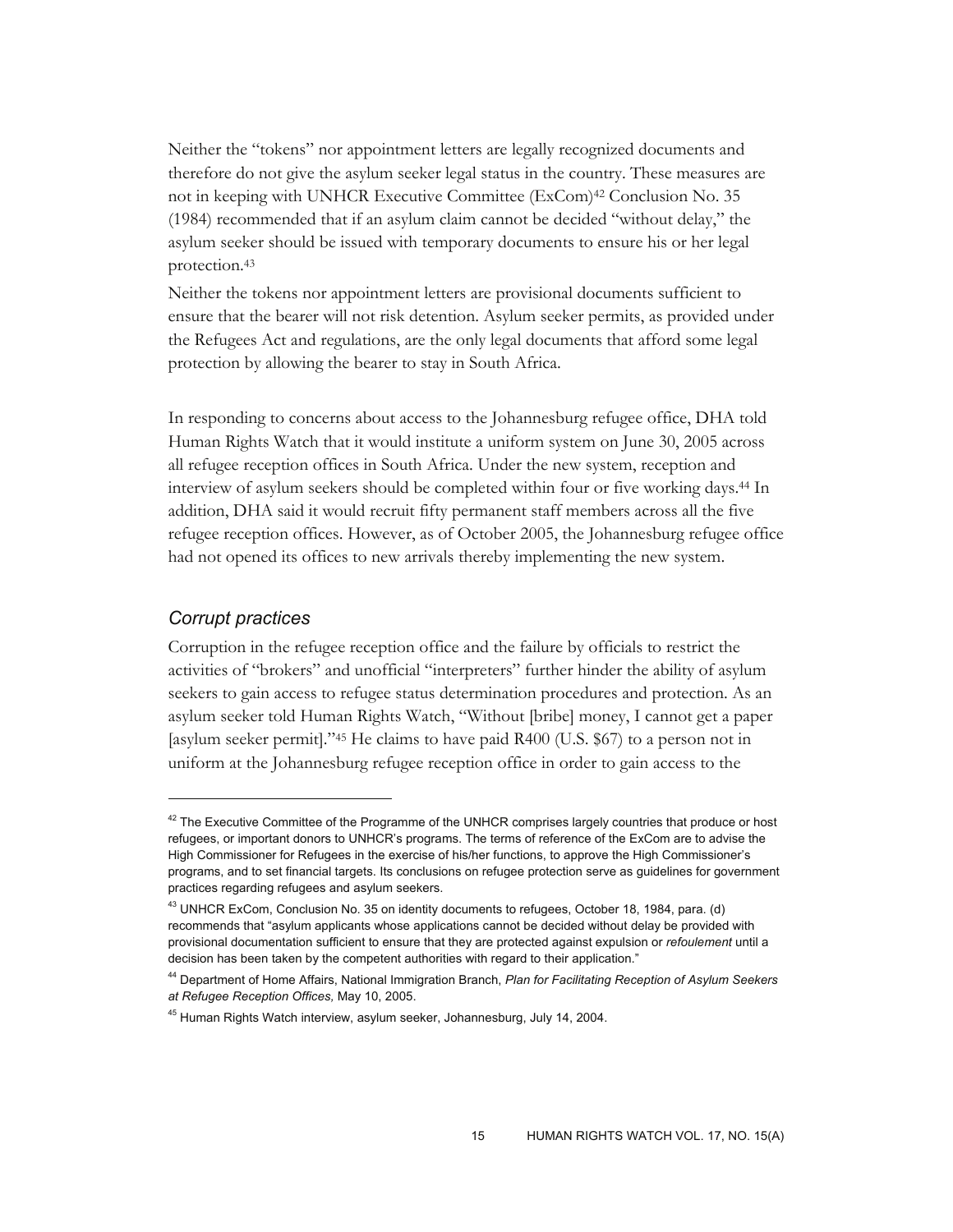office. Another asylum seeker from the DRC told Human Rights Watch that someone not in uniform at the Johannesburg refugee reception office told him, "If you want a paper, you must pay R 400 (U.S. \$67)."46 When Human Rights Watch asked about allegations of corruption at the Johannesburg refugee reception office, the head of the office would not confirm or deny the allegations.47

Corruption is notoriously difficult to prove, for a variety of reasons.48 Asylum seeker victims of corruption may be reluctant to come forward with their complaints since they are dependent on the very people they may be accusing to grant them legal status to remain in the country. Moreover, until late 2004, officials at the Johannesburg office did not wear nametags, adding to the difficulties for asylum seekers in lodging formal complaints against them. Regardless, however, most asylum seekers and service providers interviewed by Human Rights Watch as well as various reports by the National Consortium for Refugee Affairs, the Human Rights Committee (a South Africa-based NGO)49, and the Public Protector, an independent statutory body,50 contend that corruption within DHA as a whole is a problem (see examples below).

### First interview

-

The Refugees Act establishes a procedure for refugee reception officers to receive asylum applications presented to them and submit them to a refugee status determination officer. The asylum seeker should be given "notice in writing to appear before a status determination officer for an interview… not later than thirty working days after the initial lodging of the application."51 Additionally, UNHCR's ExCom has stressed that states should ensure that individual asylum seekers are "registered

<sup>&</sup>lt;sup>46</sup> Human Rights Watch interview, asylum seeker, Johannesburg, August 31, 2004.

<sup>&</sup>lt;sup>47</sup> Human Rights Watch interview, Mr Ngozwana, head, Johannesburg refugee reception office, September 9, 2004.

<sup>48</sup> See Lee Anne de la Hunt, *Tracking Progress: Initial Experiences with the Refugees Act 130 of 1998,*  researched for the National Consortium for Refugee Affairs [NCRA; South Africa], September 2002, p.39: "…it is difficult to prove corruption. There is a problem that the same quality of vulnerability that makes asylum seekers 'easy targets' for corrupt officials makes it impossible for them to seek redress. Their lives are literally in the hands of those they accuse. On the other hand, aggrieved applicants may allege corruption in response to a negative outcome."

<sup>49</sup> Human Rights Committee [South Africa], *Access to Justice: Focus on Refugees and Asylum Seekers, Human Rights Committee Quarterly Review*, March 2001, pp.73-5.

<sup>50</sup> Public Protector's report, op. cit.

<sup>&</sup>lt;sup>51</sup> Refugee Regulation No R366 under the Refugees Act, regulation 4(1)(b); and Refugees Act, Section 21(1)(a),(d).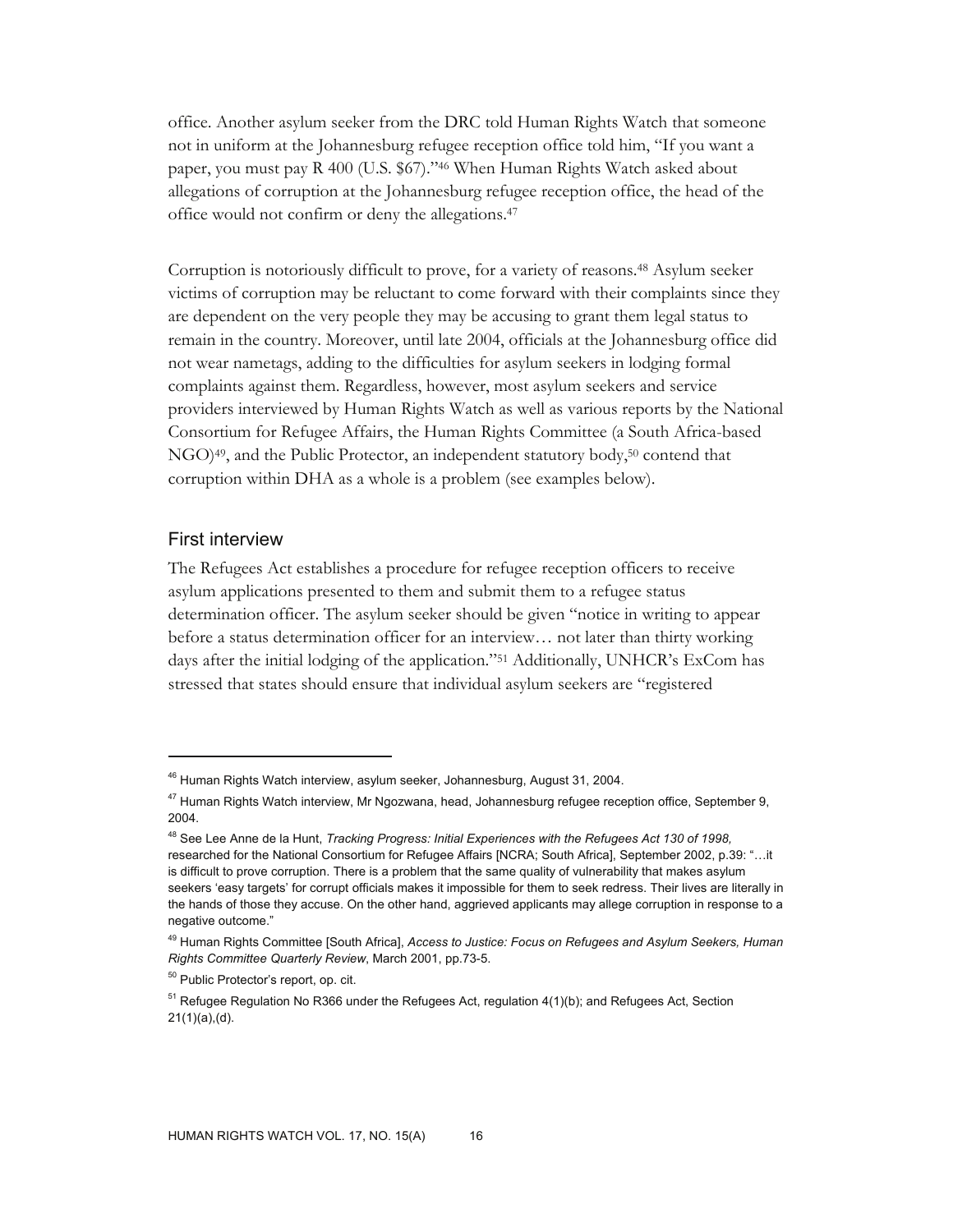and…issued appropriate documentation reflecting their status as asylum seekers, which should remain valid until the final decision is taken on the asylum application."52

The refugee reception officer conducts an initial interview to gather the applicant's personal information and reason for seeking asylum and then issues the applicant an asylum seeker permit commonly referred to as a Section 22 permit. It is valid for one month, subject to renewal.53

At each renewal, the asylum seeker must return to the refugee reception office. With each visit, asylum seekers may be exposed to corrupt practices. The Forced Migration Studies Programme of the University of the Witwatersrand (Wits) found that every one of the more than fifty applicants interviewed at the refugee reception office in Johannesburg over a two-week period in December 2004 reported engaging in or being approached to participate in corrupt behavior.54 The study found that each of the various services provided at the refugee reception office, such as acquiring an "interpreter," receiving an asylum seeker permit, and having the permit renewed involved a potential demand for a bribe.55 The costs of bribes found by the Wits researchers ranged from R 400 (U.S. \$67) to R 4,000 (U.S. \$667) for interpreters and from R 100 (U.S. \$17) to R 800 (U.S. \$133) for other "services".56

An asylum seeker from Ethiopia told Human Rights Watch:

I paid someone at Home Affairs R 400 (U.S. \$67). They guess what to write on the form. Even my name is incorrect. The church said I need a paper to continue living there. They give me money and we give it to someone in plain clothes. I think this is a broker…Sometimes they charge R 600 (U.S. \$92.31) for applicants from Ethiopia. If you do not pay, you cannot get a paper.57

 $52$  UNHCR ExCom Conclusion No.93, "Reception of asylum seekers in the context of individual asylum systems," October 8, 2002, para. (b) (v).

<sup>&</sup>lt;sup>53</sup> Recent practice at refugee reception offices has been to extend the validity of the asylum seeker permit for three months in order to manage the backlog.

<sup>&</sup>lt;sup>54</sup> Human Rights Watch interview, University of the Witwatersrand Forced Migration Studies Programme, February 21, 2005.

 $55$  Ibid.

 $56$  Ibid.

<sup>57</sup> Human Rights Watch interview, asylum seeker, Johannesburg, July 14, 2004.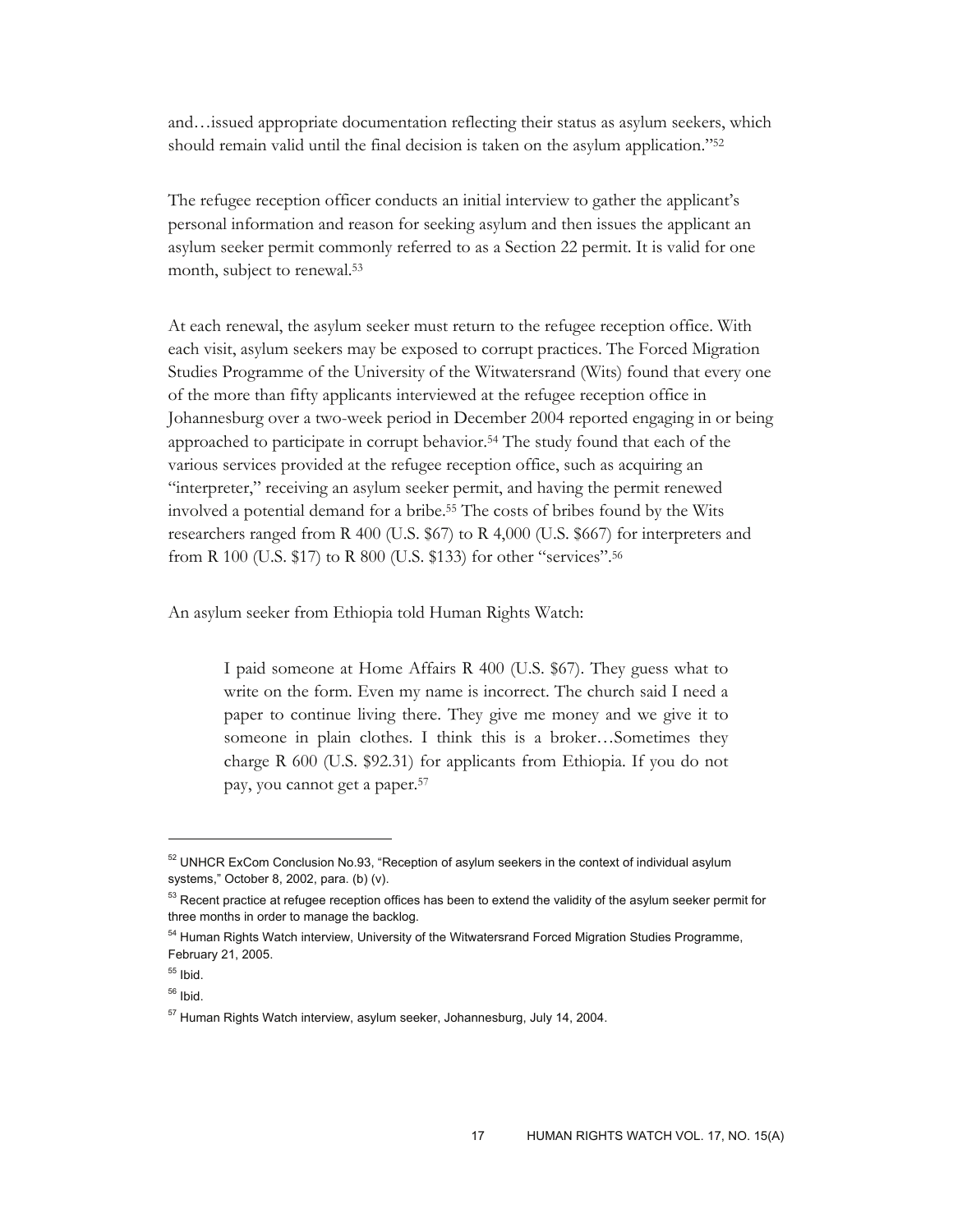Human Rights Watch discovered that some asylum seekers had paid bribes to acquire a renewal of their asylum seeker permit or to be granted a refugee status document expeditiously by DHA. An asylum seeker from Rwanda told Human Rights Watch:

From the time I began renewing my [asylum seeker] permit since my arrival in the South Africa in 2002, I noticed a number of other applicants receiving the refugee status permit quickly. When I inquired, I was informed that I could get it for a fee. So I paid R 1,000 (U.S. \$170) for me and my family.58

UNHCR officials have noticed that false documentation appears to be provided by mobile or other informal (and completely illegal) parallel "immigration offices" located near DHA offices and the refugee reception offices, including in Johannesburg.59 At these parallel offices, pre-processed documents are given out or asylum permits renewed for a fee. There is a semblance of legitimacy to the transactions, although the individuals involved remain—often unknowingly—undocumented since the transactions are never entered into the DHA system.

# Response of Department of Home Affairs

-

DHA has publicly acknowledged the existence of corruption within its ranks and has punished some officials implicated in illegal schemes such as creating mobile or "back door" immigration offices.60 Two DHA officials, for example, were arrested in February 2005 for offering fake South African identification documents to undocumented Zimbabwean immigrants.61 More comprehensively, DHA has begun to take steps through a "Turnaround Strategy,"62 announced in November 2003, to reduce the

<sup>&</sup>lt;sup>58</sup> Human Rights Watch interview, asylum seeker, Johannesburg, September 1, 2004. The man told Human Rights Watch that he made the inquiry to someone posing as an interpreter in the hallway where refugees or asylum seekers sit while awaiting an interview. The individuals who pose as interpreters, according to the man, walk around carrying papers and "looking official." Most refugees and asylum seekers are not aware that the individuals are, in fact, *not* DHA officials.

<sup>&</sup>lt;sup>59</sup> Human Rights Watch interview, Mr Mbilinyi, UNHCR, Pretoria, op. cit.

<sup>60</sup> See, for example, John Battersby, "Corrupt from Top to Bottom," *Pretoria News*, November 6, 2003, in which Barry Gilder, Director-General of DHA, states: "Corruption is widespread and endemic."

<sup>61</sup> South African Department of Home Affairs Media Release, "Statement by Home Affairs on *Special Assignment*," February 22, 2005.

<sup>&</sup>lt;sup>62</sup> Barry Gilder, Director-General of DHA, "Address by the Director-General of Home Affairs, Barry Gilder, at Media Briefing, Sandton, 5 November 2003." Available at:

http://www.info.gov.za/speeches/2003/03110611461006.htm, viewed on March 24, 2005.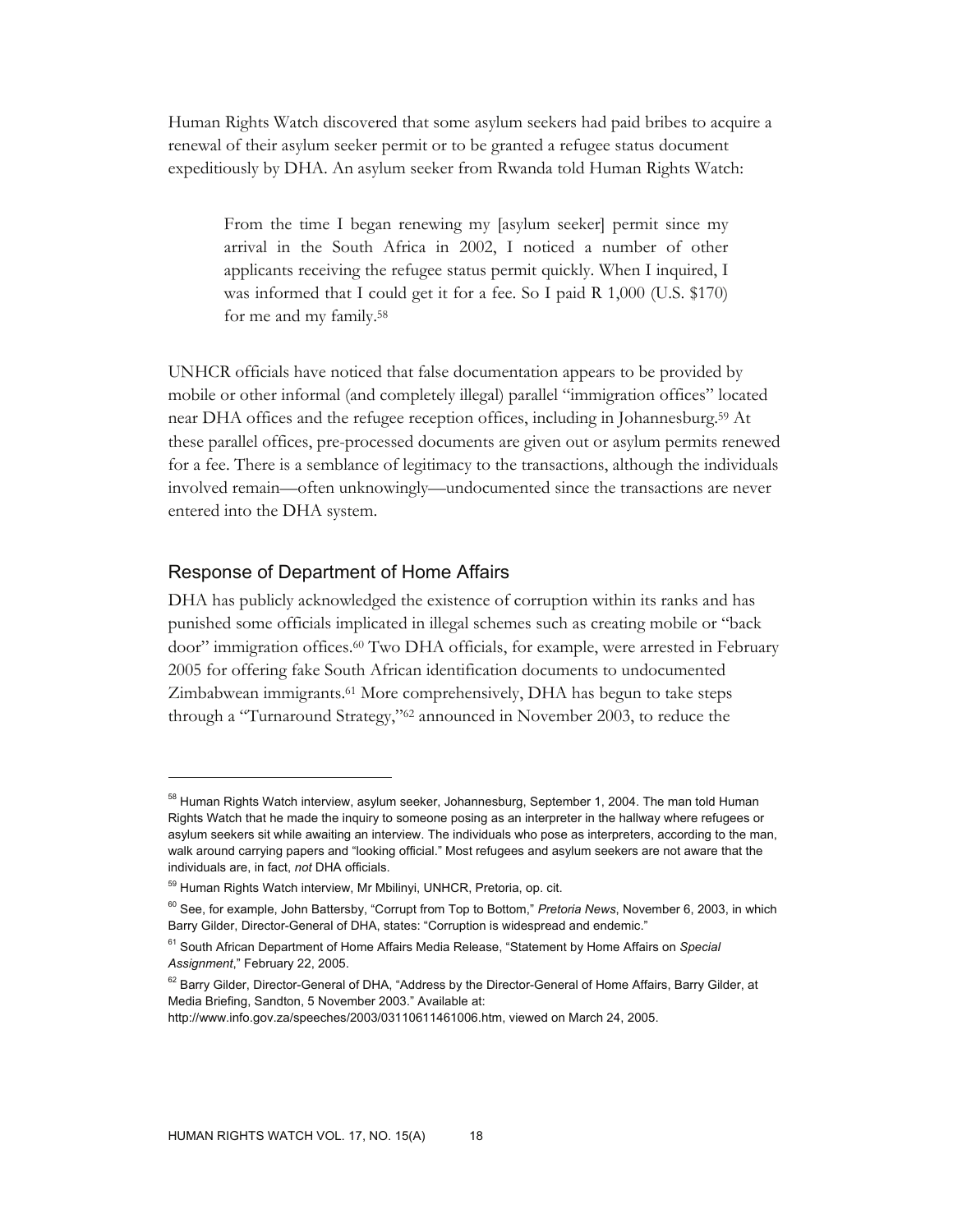"corruptibility" of its officials.63 The DHA Director-General has called for a "holistic approach to countering corruption," aimed at stopping the "syndicates that are perpetually corrupting our officials."64 According to the DHA website, the Turnaround Strategy is "aimed at improving efficiency in the department across all the sectors," including personnel. With specific reference to the problem of corruption, the Turnaround Strategy is to be led by the National Intelligence Agency, with the goals of improving morale and working conditions; educating and motivating DHA officials; dealing with the people attempting to bribe DHA officials and officials seeking bribes; improving service delivery; and establishing a chief directorate to focus on countercorruption and security.65 On April 12, 2005, DHA launched the National Immigration Branch as part of the Turnaround strategy to "professionalize the exercising of control over the entry, stay, and departure of foreigners in the country as regulated by the Immigration and Refugee Acts."66

### *Lack of official interpreters*

-

The Refugees Act regulations provide for government-funded interpreters at all stages of the asylum process "where practicable and necessary."67 UNHCR also makes clear that interpreters are a key component of fair refugee status determination procedures, and stresses in its *Handbook on Procedures and Criteria for Determining Refugee Status* (hereafter, *UNHCR Handbook*) that asylum applicants "should be given the necessary facilities, including the services of a competent interpreter, for submitting [their] case to the authorities concerned."68 The competency of interpreters is not only a matter of their technical linguistic ability, but also a matter of their impartiality, and training in cultural and child-sensitivity in the context of refugee status interviewing.

Despite the regulations and UNHCR's guidance, however, there are no officially recognized interpreters at the Johannesburg refugee reception office. While the refugee reception office in Pretoria employs two official interpreters, an informal network of

<sup>&</sup>lt;sup>63</sup> Barry Gilder, Director-General of DHA, discussed the "corruptability" of DHA officials on the SABC investigative television program *Special Assignment* on February 22, 2005.

<sup>64</sup> Matome Sebelebele, "Home Affairs' Turn-Around Plan," *BuaNews* (South Africa), November 27, 2003.

<sup>65</sup> See http://www.home-affairs.gov.za/dg/Turnaround%20Strategy.pdf, viewed on February 22, 2005. See also Address by Hon N.N. Mapisa-Nqakula, Minister of Home Affairs, July 30, 2004. Find at http://homeaffairs.pwv.gov.za/speeches.asp?id=99, viewed on March 7, 2005.

<sup>66</sup> "SA Improves Immigration Services," *Buanews* (South Africa), April 12, 2005.

 $67$  Refugee Regulation No R366 under Refugees Act, regulation 5(1).

<sup>&</sup>lt;sup>68</sup> UNHCR Handbook on Procedures and Criteria for Determining Refugee Status (Geneva: UNHCR), revised 1992, Part Two (A), para. iv. The UNHCR *Handbook* sets out guidelines on evaluating the substance of refugee claims based on interpretation of the 1951 UN Refugee Convention.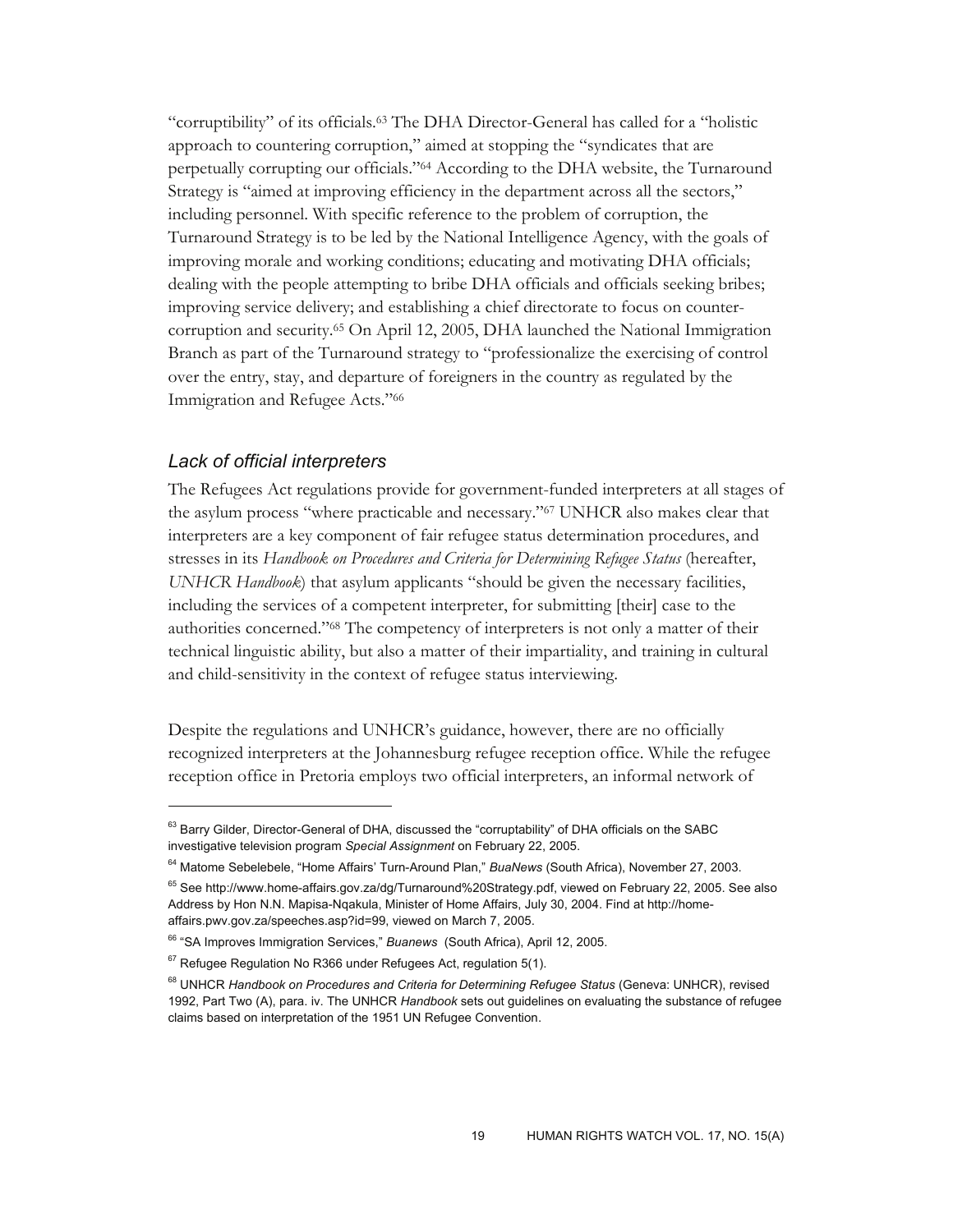"volunteer" interpreters in Johannesburg double as intermediaries in and around the refugee reception office. Because of the lack of professional, official interpreters, refugees and asylum seekers who are unable to understand interviews in English are obliged to use the services of these informal networks. DHA acknowledges that these networks are facilitating bribes and accepting monies for services that should be provided for free and rendered by the office itself.69 The head of the refugee reception office in Johannesburg acknowledged to the Office of the Public Protector that he has, on occasion, found it necessary to "dismiss" several of the informal interpreters who had been taking fees from asylum seekers for their services, and added that the interpreters "are in no manner accountable to the [DHA]."70

In September 2004, a DHA official told Human Rights Watch that DHA planned to employ officially recognized interpreters by 2005.71 As of August 2005, the Johannesburg refugee reception office did not have official interpreters.

### *Delays in the determination of refugee status*

After an asylum seeker has gained access to the refugee reception office and been issued with an asylum seeker permit, procedural delays continue. UNHCR, supported by the UN General Assembly,72 has consistently noted the need for asylum procedures to be "efficient, expeditious and fair."73 As part of the Global Consultations on International Protection,74 UNHCR sought to identify the key elements central to all asylum seeker reception and refugee status determination systems, recognizing the inherent differences in states' capacities and resources. The key elements identified by UNHCR included "stay in dignity, freedom of movement, respect for family life, access to education, access to health, information on procedure and rights in a language [the asylum seeker]

<sup>&</sup>lt;sup>69</sup> Public Protector, op. cit., p.7, Section 1.2.1.2; p.14, Section 2.8.

<sup>70</sup> Public Protector, op. cit., p.18, Section 3.5.2.

<sup>71</sup> Human Rights Watch interview, Mr Ngozwana, Johannesburg refugee reception office, September 9, 2004.

 $72$  See, for example, the 1997 UN General Assembly Resolution on UNHCR, which "[u]rges states to ensure access, consistent with relevant international and regional instruments, for all asylum seekers to fair and efficient procedures for the determination of refugee status and the granting of asylum to eligible persons." UN Doc A/RES/51/75, February 12, 1997, para. 4.

 $^{73}$  See, for example, UNHCR ExCom, Global Consultations on International Protection,  $2^{nd}$  meeting, "Asylum Processes (Fair and Efficient Asylum Procedures)." UN Doc EC/GC/01/12, May 31, 2001, para. 49.

 $74$  The Global Consultations on International Protection were a series of meetings organized by UNHCR in 2000-2001 aimed at reinvigorating the international refugee protection regime. The meetings involved key stakeholders such as governments, refugee experts, NGOs and UNHCR's Executive Committee and aimed to address various issues in the field of refugee protection where further clarity was needed. Some of the key issues addressed during the Consultations included reception, cessation, non-refoulement, and gender. See http://www.unhcr.ch/cgi-bin/texis/vtx/global-consultations.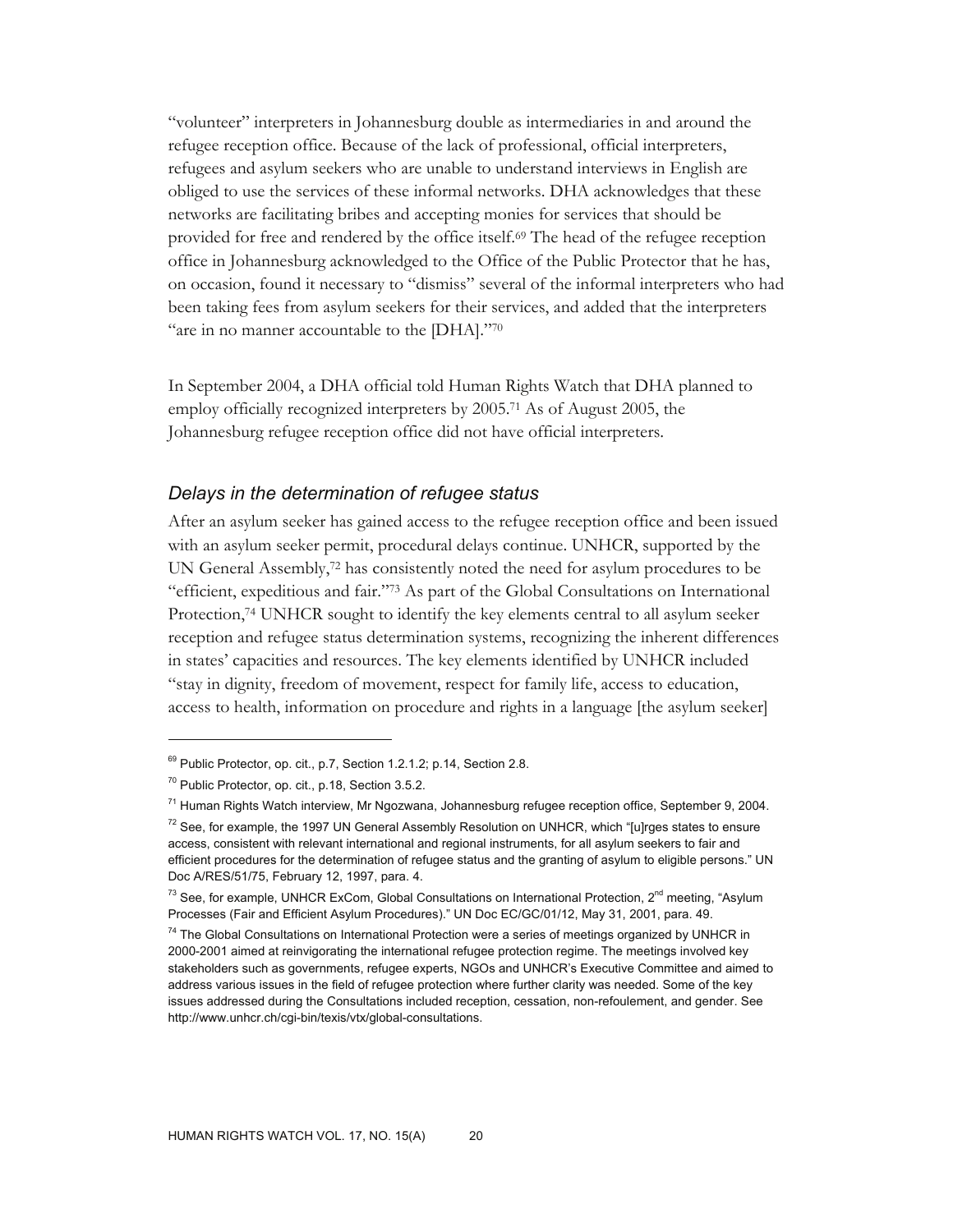can understand, *swift and fair processing of cases* to address some of the more difficult conditions of reception, and appropriate arrangements to meet special vulnerabilities" [emphasis added].75 ExCom Conclusion 30 calls on countries to "allocate sufficient personnel and resources to refugee status determination bodies so as to enable them to accomplish their task expeditiously."76

South Africa's domestic refugee law also recognizes the need for refugee status determination procedures to occur with relative speed; as noted above, the regulations to the Refugees Act envision status determinations to be finalized within six months (180 days) of the submission of an asylum application.77 In practice, however, Human Rights Watch and others have found that this is generally not the case.<sup>78</sup> A survey commissioned by UNHCR in 2003, for example, found that 70 percent of respondents (in this case, all of whom were asylum seekers) had not had their claims adjudicated within 180 days of submitting their asylum applications.<sup>79</sup>

In practice, waiting periods for refugee status determination are often one year or longer. Examples of such lengthy waiting periods include an asylum seeker from Burundi who had been in South Africa since 2001 and a Congolese asylum seeker in the country since 2000, both still awaiting the determination of their status at the time of Human Rights Watch's August 2004 visit.<sup>80</sup> A Burundian asylum seeker applied for asylum in July1997, and as at September 2004 when he was interviewed by Human Rights Watch he was still waiting for a decision on his application. With no access to any form of state-funded social assistance, asylum seekers are left to fend entirely for themselves during the long determination proceedings.

DHA, including an official at the Johannesburg refugee reception office, has acknowledged the problems encountered in finalizing cases within the 180-day period

<sup>75</sup> UN General Assembly, Executive Committee of the High Commissioner [for Refugees], *Global Consultations on International Protection: Report of the Meetings within the Framework of the Standing Committee(Third Track)*. UN Doc A/AC.96/961, June 27, 2002, p.23, para. 9.

<sup>&</sup>lt;sup>76</sup> UNHCR ExCom Conclusion No. 30, "The Problem of Manifestly Unfounded or Abusive Applications for Refugee Status or Asylum," 1983.

 $77$  Refugee Regulation No. R366 under the Refugees Act, regulation 3(1).

 $^{78}$  A point which is supported by the fact that DHA found it necessary to put in place a second "Backlog Project" in four years, with the goal of reducing the number of pending applications.

<sup>79</sup> Community Agency for Social Enquiry (CASE), *National Refugee Baseline Survey: Final Report,* researched for UNHCR and the Japan International Cooperation Agency, November 2003, p.98.

<sup>&</sup>lt;sup>80</sup> Human Rights Watch interview, asylum seekers, Johannesburg, August 31, 2004.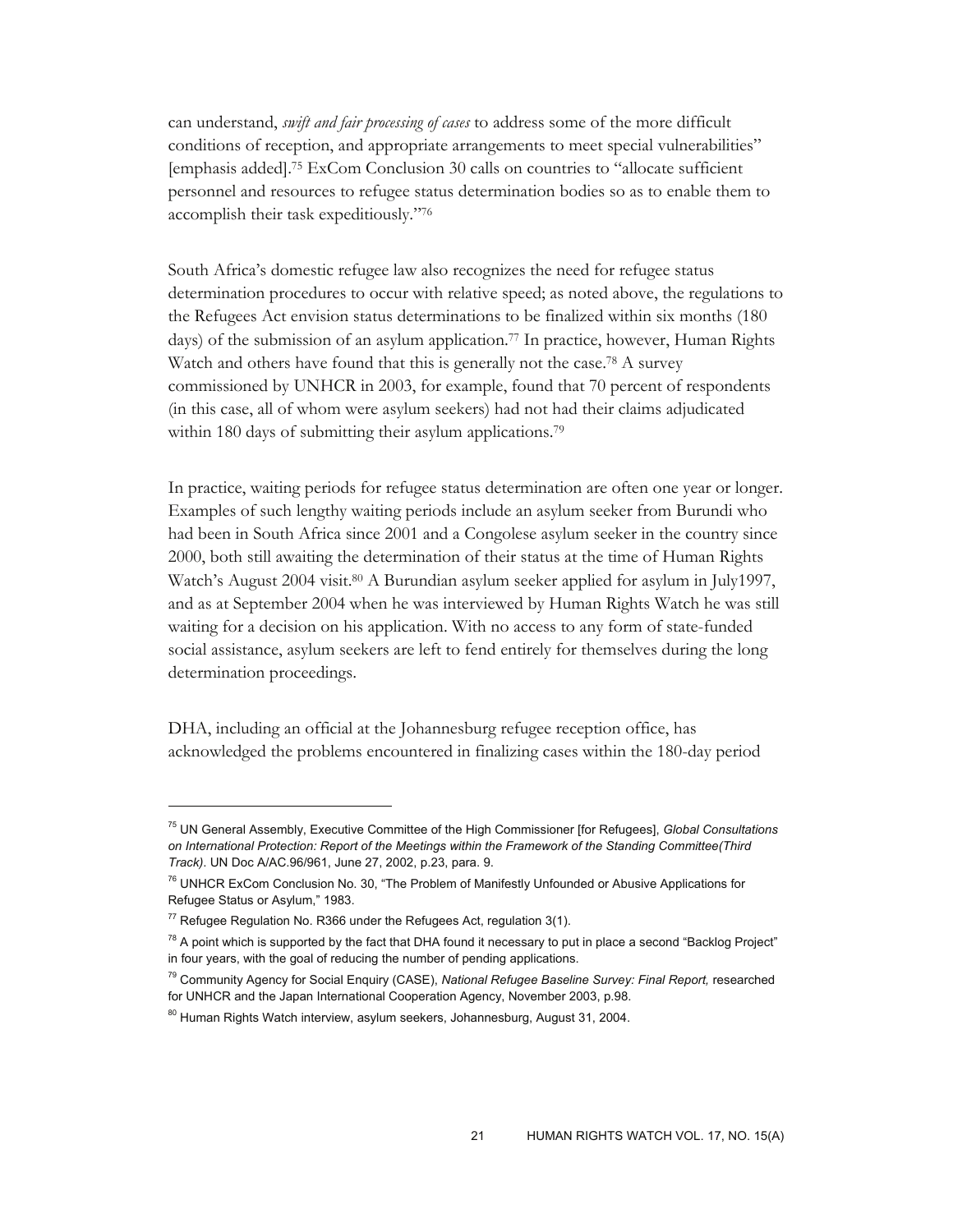stipulated under the Refugees Act regulations.81 The long delays in the process have resulted in a national backlog of between 80,000 and 115,000 pending applications.82 As of late 2004, DHA has, with assistance from UNHCR, embarked on its second project in four years to deal with the backlog of applications at the Johannesburg refugee reception office.83 In addition, UNHCR and DHA recognize that the staffing at the Johannesburg office was barely adequate to process the large numbers of asylum seekers, and that computer equipment was insufficient and unreliable for processing applications efficiently.84

As of November 2004, the number of refugee reception officers in the Johannesburg office increased from five to twenty three, and refugee status determination officers from six to eight, according to a DHA official. However, despite these increases, the continuing backlog of applications and an inefficient system of admitting new applicants indicate that neither human resources nor equipment are yet adequate to meet the need.

The long delays in processing claims in South Africa are of concern in large part because of the precarious legal situation and living conditions in which many asylum seekers find themselves during the year or more that their claims are pending—including the common denial of access to work or study, often based on employers wrongfully refusing to accept a Section 22 permit issued by the DHA that allows asylum seekers to work and study during the refugee status determination period, harassment by police and other government officials, lack of recognition on the part of both public and private authorities of their documents, and difficulties in finding accommodation.

In recounting the problems experienced while waiting for refugee status to be determined an asylum seeker told Human Rights Watch, "Before it was okay to find

<sup>&</sup>lt;sup>81</sup> Human Rights Watch interview, Mr Ngozwana, head, Johannesburg refugee reception office, September 9, 2004; see also Hon N.N. Mapisa-Nqakula, Minister of Home Affairs, Statement of the Minister of Home Affairs on the occasion of networking breakfast meeting with editors, July 30, 2004. Find at http://www.homeaffairs.gov.za/speeches/asp?id=99. Viewed on September 11, 2004.

<sup>&</sup>lt;sup>82</sup> Human Rights Watch interview, UNHCR Pretoria Office, op. cit.; Fedde Groot, UNHCR, "Challenges of the UNHCR's Programme for Urban Refugees in South Africa," in Loren B. Landau (ed.), *Forced Migrants in the New Johannesburg: Towards A Local Government Response* (Johannesburg: Forced Migration Studies Programme, University of the Witswatersrand, 2004), p. 38; Barry Gilder, Director-General of DHA, Media Briefing, Johannesburg, November 5, 2004.

<sup>83</sup> Human Rights Watch interview, Mr Mbilinyi, UNHCR, Pretoria, op. cit. UNHCR assisted with the first "Backlog Project" in 2000-2001.

<sup>&</sup>lt;sup>84</sup> Though the computer system and some of the computers are new, the system as a whole is still insufficient and prone to breakdowns. Procedural delays have occurred as a result of, among other problems, lack of toner for printers or broken cameras for taking pictures of applicants.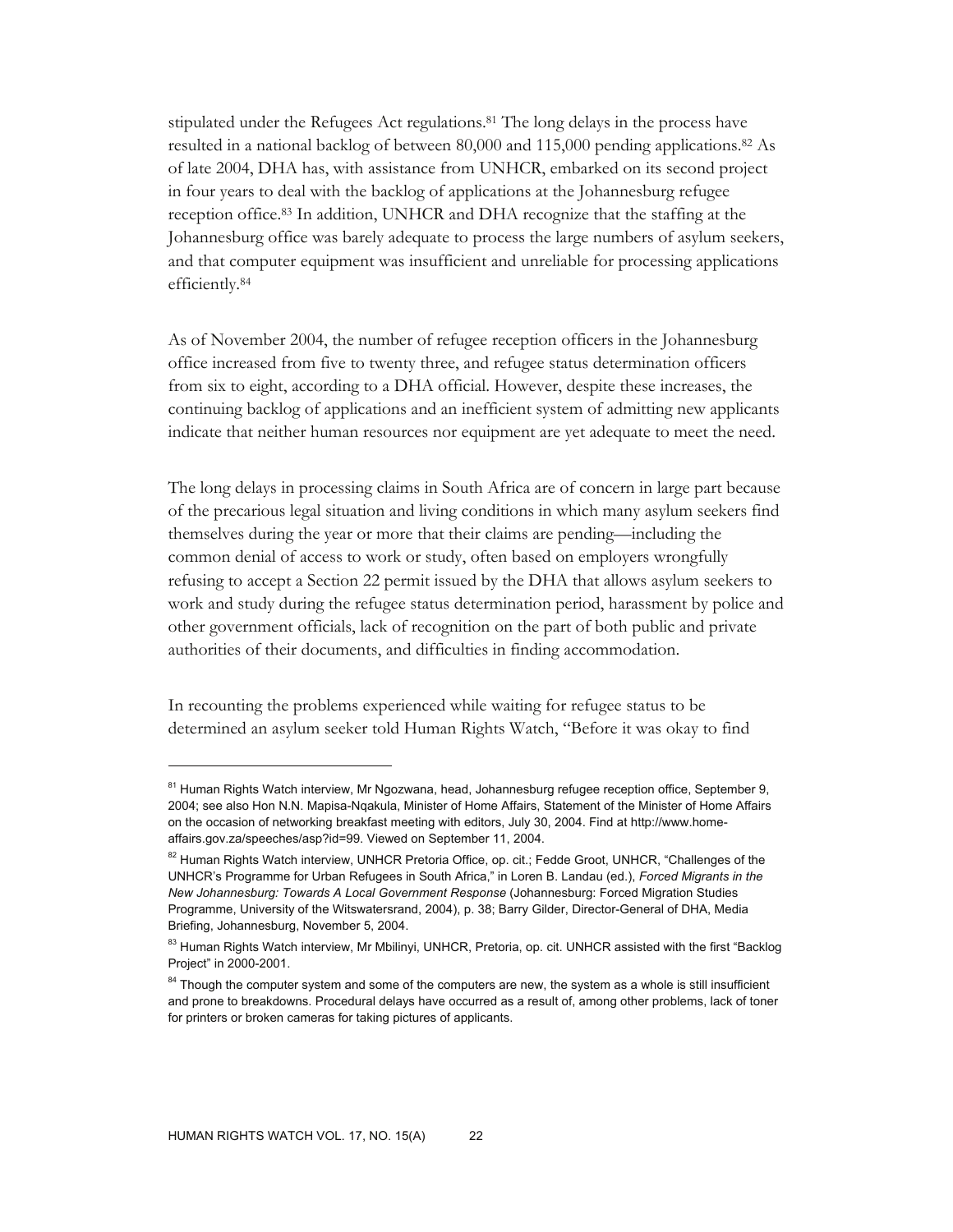security guard work. Now you cannot get authorization from the security officers' board to work. They want refugee status."85 The asylum seeker had been on a Section 22 permit since 2001.

Another asylum seeker from the DRC who acquired an asylum seeker permit in 2003 told Human Rights Watch, "When I went to the licensing office in Johannesburg to register to take a test to be able to drive a lorry, they did not accept the asylum permit. [The authorities] said it was not proper identification. They say I must have refugee status in order to register for the license."86

UNHCR recommends that the reception conditions outlined in domestic refugee law "take careful account of the length of asylum procedures."87 According to the UN agency, the benefits accorded asylum seekers should be "commensurate with the anticipated length of the procedure."88

# *Failure to recognize the legal right to work and study*

Under South African law, asylum seekers are permitted to work and study during the refugee status determination period. DHA officials are required to issue asylum seeker Section 22 permit that clearly indicate the bearers' entitlement to work and study.

In the first few years of the administration of the Refugees Act (2000-2003), bearers of asylum seeker permits were not legally entitled to work or study pending determination of status. If a decision was not made within the 180-day period, an applicant could approach the Standing Committee for Refugee Affairs to have the prohibition lifted, and gain permission to engage in these activities.89

<sup>&</sup>lt;sup>85</sup> Human Rights Watch interview, asylum seeker, Johannesburg, August 31, 2004.

<sup>86</sup> Human Rights Watch interview, asylum seeker, Johannesburg, September 1, 2004.

<sup>&</sup>lt;sup>87</sup> UNHCR ExCom, Global Consultations on International Protection, "Reception of asylum-seekers, including standards of treatment, in the context of individual asylum systems." UN Doc EC/GC/01/17, September 4, 2001, para. 25(ii).

<sup>88</sup> Global Consultations, September 2001, op.cit.

<sup>&</sup>lt;sup>89</sup> Refugee Regulations No. R366 under the Refugees Act, regulations 3(1), (3). The Standing Committee for Refugee Affairs is an independent oversight body within the Refugee Directorate, comprising four persons. It is charged with monitoring the implementation of the Refugees Act, advising on interpretation of the Act, and meets periodically to review matters of law referred to it by refugee status determination officers.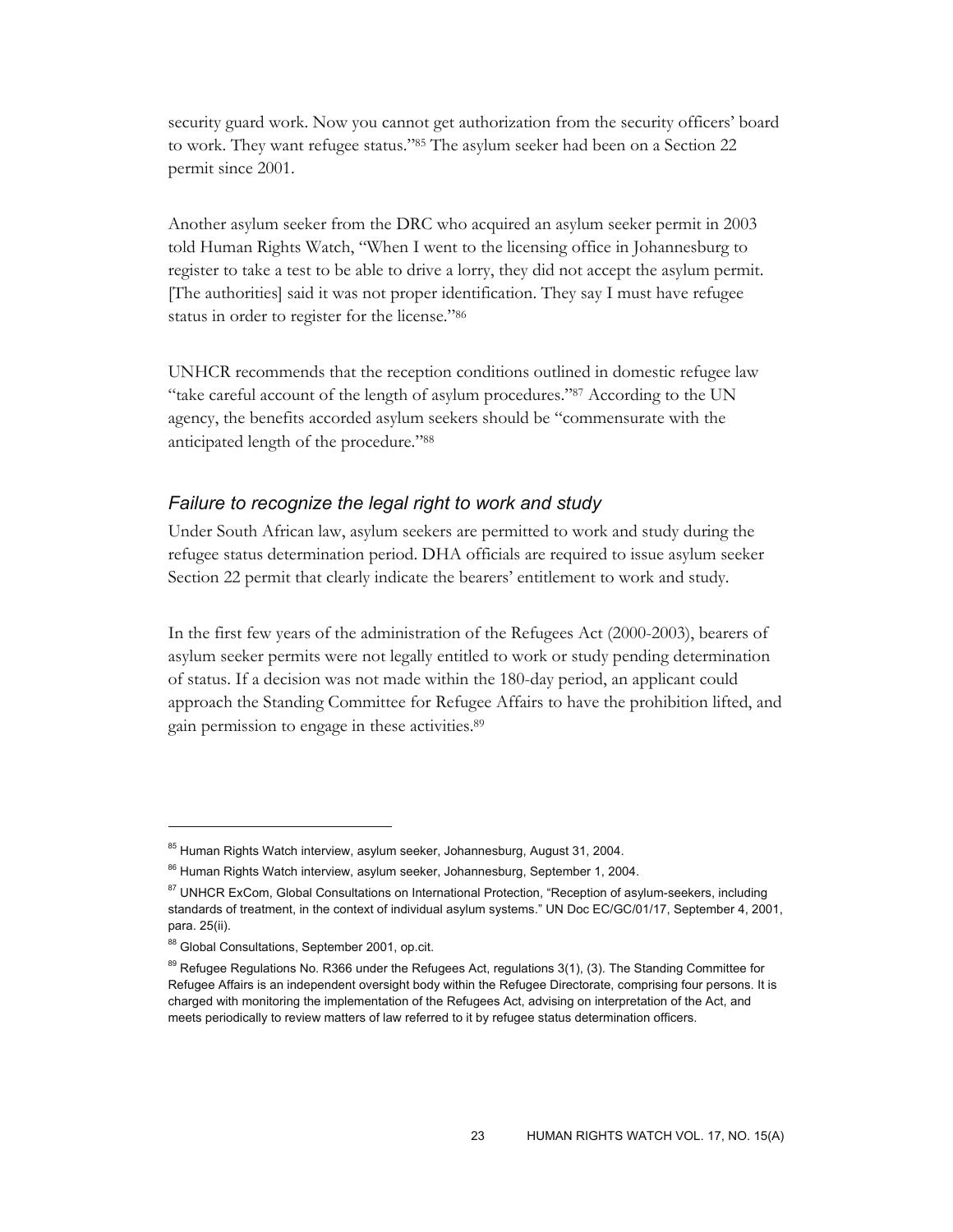Following a legal challenge to the prohibition in *Watchenuka v Minister of Home Affairs*, 90 however, the Standing Committee for Refugee Affairs ruled on March 30, 2004 that all asylum seekers should be allowed to work and study.91

All refugee reception offices are required to implement the decision. In theory, therefore, asylum seekers in South Africa now have the legal right to work and study. However, the Johannesburg refugee reception office inconsistently implements the Standing Committee for Refugee Affairs' decision to lift the prohibition on work and study from asylum seeker permits. It appears that refugee reception officers are applying the ruling arbitrarily and in other cases the prohibition is lifted only after bribery or intervention by lawyers.

A DHA official at the Johannesburg refugee reception office assured Human Rights Watch that the prohibition was no longer in effect.<sup>92</sup> Although the prohibition was deleted on some permits issued in June 2004 in Johannesburg, Human Rights Watch viewed others on which the prohibition is still firmly imprinted.93 Service providers told Human Rights Watch that they continue to receive cases where asylum seeker permits are issued with the prohibition intact.94 Although precise statistics are unavailable, estimates from the legal clinic of the University of the Witwatersrand as of February 2005 are that more than half of newly issued permits still have the prohibition imprinted on them.95 In most instances, the prohibition will only be removed if the asylum seeker specifically requests its removal (through the assistance and intervention of lawyers or NGOs). This only occurs, however, if the asylum seeker is aware that the law has been changed.

<sup>90</sup> *Watchenuka v Minister of Home Affairs* 2003(1) SA 619 (c) was appealed by DHA in *Minister of Home Affairs v Watchenuka* Case No. 10 (2003). In a decision delivered November 28, 2003, the original decision requiring the lifting of the prohibition on work and study was upheld. The Standing Committee on Refugee Affairs issued a directive giving effect to the decision in March 2004.

 $91$  Refugees Act, section 11(h) makes provision for the determination by the Standing Committee for Refugee Affairs of conditions relating to work and study in South Africa under which a permit can be issued. The Standing Committee for Refugee Affairs' decision was issued in a policy decision dated March 30, 2004.

<sup>92</sup> Human Rights Watch interview, Mr Ngozwana, head, Johannesburg refugee reception office, September 9, 2004.

 $93$  The deletion of the work and study prohibition is accomplished through manually drawing a line across the words "work and study prohibited." The alteration on the permit is then countersigned by the refugee reception officer. According to an official from DHA, the electronic version of the template cannot be altered due to a technical problem.

<sup>&</sup>lt;sup>94</sup> Human Rights Watch interview, Wits Law Clinic, Johannesburg, August 26, 2004.

<sup>&</sup>lt;sup>95</sup> Human Rights Watch interview, Wits Law Clinic, Johannesburg, February 22, 2005.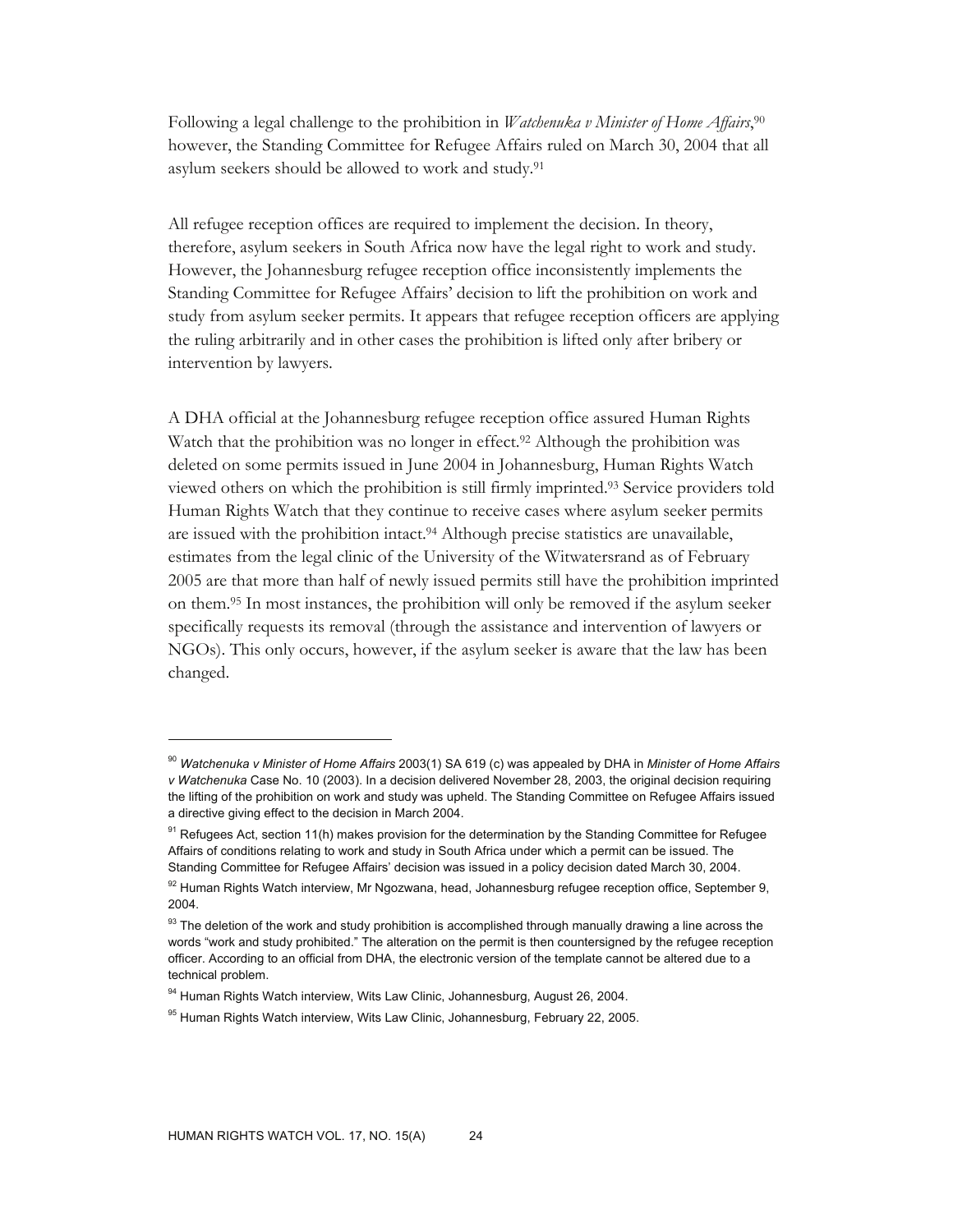An asylum seeker from Burundi who arrived in South Africa in 2001 told Human Rights Watch:

I am looking for a loan to start a small business, but I cannot because the permit says I cannot work. Jesuit Refugee Services [JRS] cannot give me a loan because they say my goods will be confiscated. Now I do not work. I do not know where to get food.96

The failure to implement the legal right to work and study uniformly and to remove the prohibition on work and study from asylum seeker permits over a prolonged period prevents asylum seekers from engaging in legitimate economic activity to provide for their basic welfare needs. Since South Africa does not grant asylum seekers access to state financial support or assistance with food and shelter, denial of the right to work can threaten the health and life of particularly destitute asylum seekers.

# *Hearing before the refugee status determination officer and determination of claims*

Once an asylum seeker has seen a refugee reception officer and been issued an asylum seeker permit, the officer transmits the applicant's file to the refugee status determination officer, who in turn makes a determination to grant refugee status. Under the Refugees Act regulations, the hearing—effectively the asylum seeker's second interview—should occur within thirty days of the completion of the initial application.97

The refugee status determination officer interviews the asylum seeker<sup>98</sup> to verify the claim for asylum. Based on the evidence presented, the officer may either grant the applicant refugee status or deny the application on grounds that it is "manifestly unfounded, abusive or fraudulent", or simply "unfounded."99 Where asylum has been denied, reasons must be furnished to the applicant in writing.<sup>100</sup>

<sup>96</sup> Human Rights Watch interview, asylum seeker, Johannesburg, July 14, 2004.

 $97$  Refugee Regulation No. R366 under the Refugees Act regulation 3(2)b.

 $98$  A legal representative may assist the asylum seeker in presenting his or her case for refugee status (Refugee Regulation No. R366 under the Refugees Act, regulation 10(4)a,b and 10(5).

<sup>99</sup> A case may also be referred to the Standing Committee for Refugee Affairs for clarity on a legal question.

 $100$  Refugees Act, section 24(4)a. Legal advisers, however, note that "standard form" decisions are being used in many cases: the same reason, in precisely the same language, given for several rejected applications from the same country. Human Rights Watch has copies of four 2004 rejections of asylum applications from DRC, all using almost verbatim language to indicate the reason for rejection.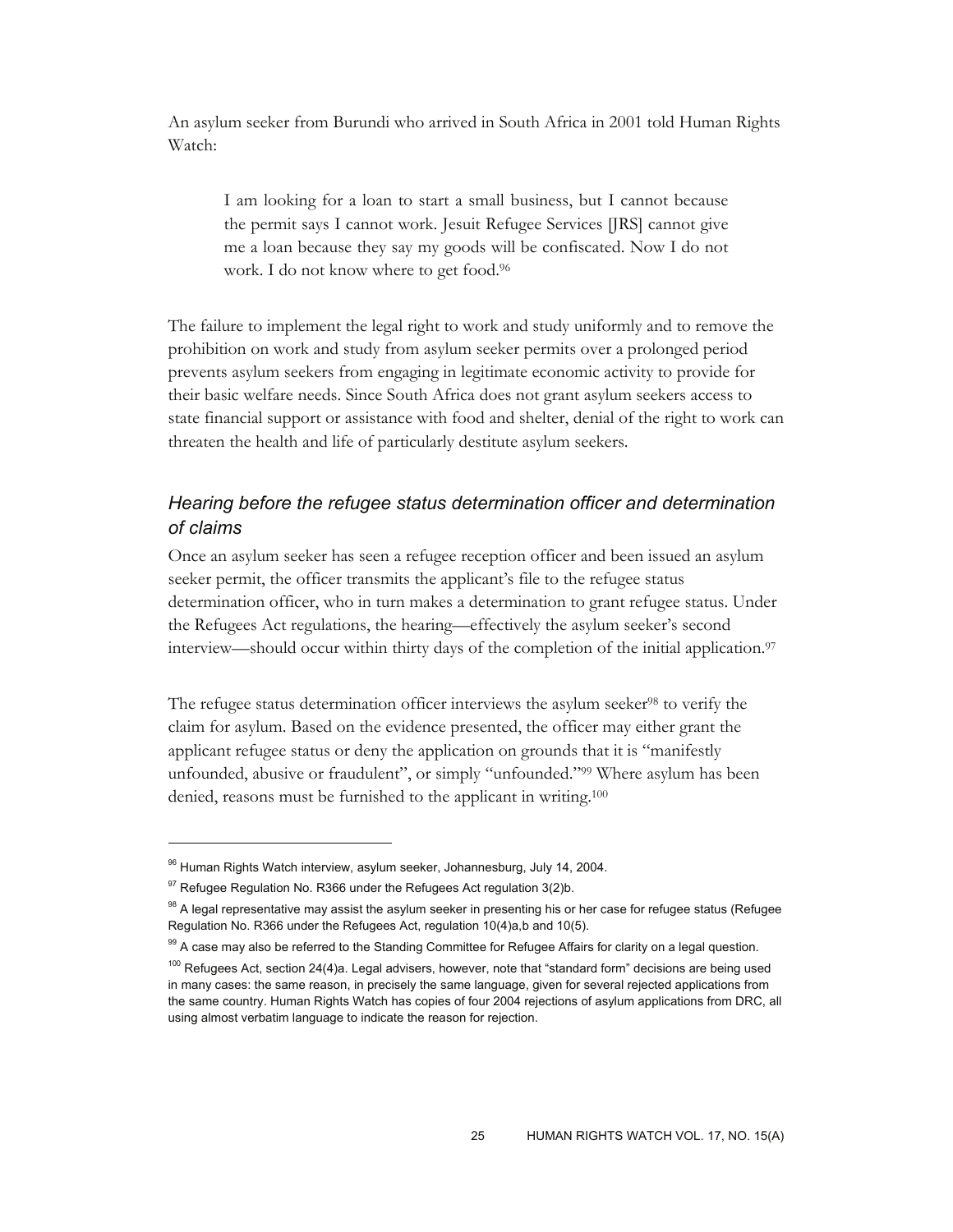Under South Africa law, to be recognized as a refugee, the refugee status determination officer must find that the individual meets any one of the three components of South Africa's refugee definition:

- (a) [a person who,] owing to a well-founded fear of being persecuted by his or her race, tribe, religion, nationality, political opinion or membership of a particular social group, is outside of the country of his or her nationality, and is unable or unwilling to avail himself or herself of the protection of that country, or, not having a nationality and being outside the country of his or her former habitual residence is unable or, owing to such fear, unwilling to return to it; or
- (b) [a person who,] owing to the external aggression, occupation, foreign domination, or events seriously disturbing or disrupting public order in either a part of the whole of his or her country of origin or nationality, is compelled to leave his or her place of habitual residence in order to seek refuge elsewhere; or
- (c) [a person who] is a dependant of a person contemplated in paragraph (a) or (b).101

The refugee definition in the Refugees Act incorporates terms from both the 1951 UN and OAU Refugee Conventions. This is important since the OAU definition expands the 1951 Refugee Convention's individualized persecution standard by also including flight caused by (among others) "events seriously disturbing the public order." This is widely interpreted to mean civil conflict and war—the situations from which most successful asylum seekers in South Africa have fled. The OAU definition further recognizes as refugees people who fled conflict "in either a part or the whole of a country." This means, in theory, that an asylum seeker from eastern DRC (for example) would not necessarily first have to seek safety (a so-called internal flight alternative) in Kinshasa before being considered as having a legitimate claim to protection in South Africa.102

<sup>101</sup> Refugees Act, section 3.

 $102$  This policy was challenged by a 2001 draft amendment to the Refugees Act, which sought – among other things – to eliminate the "in part" clause of the definition. The draft amendment is yet to be tabled in the South African parliament.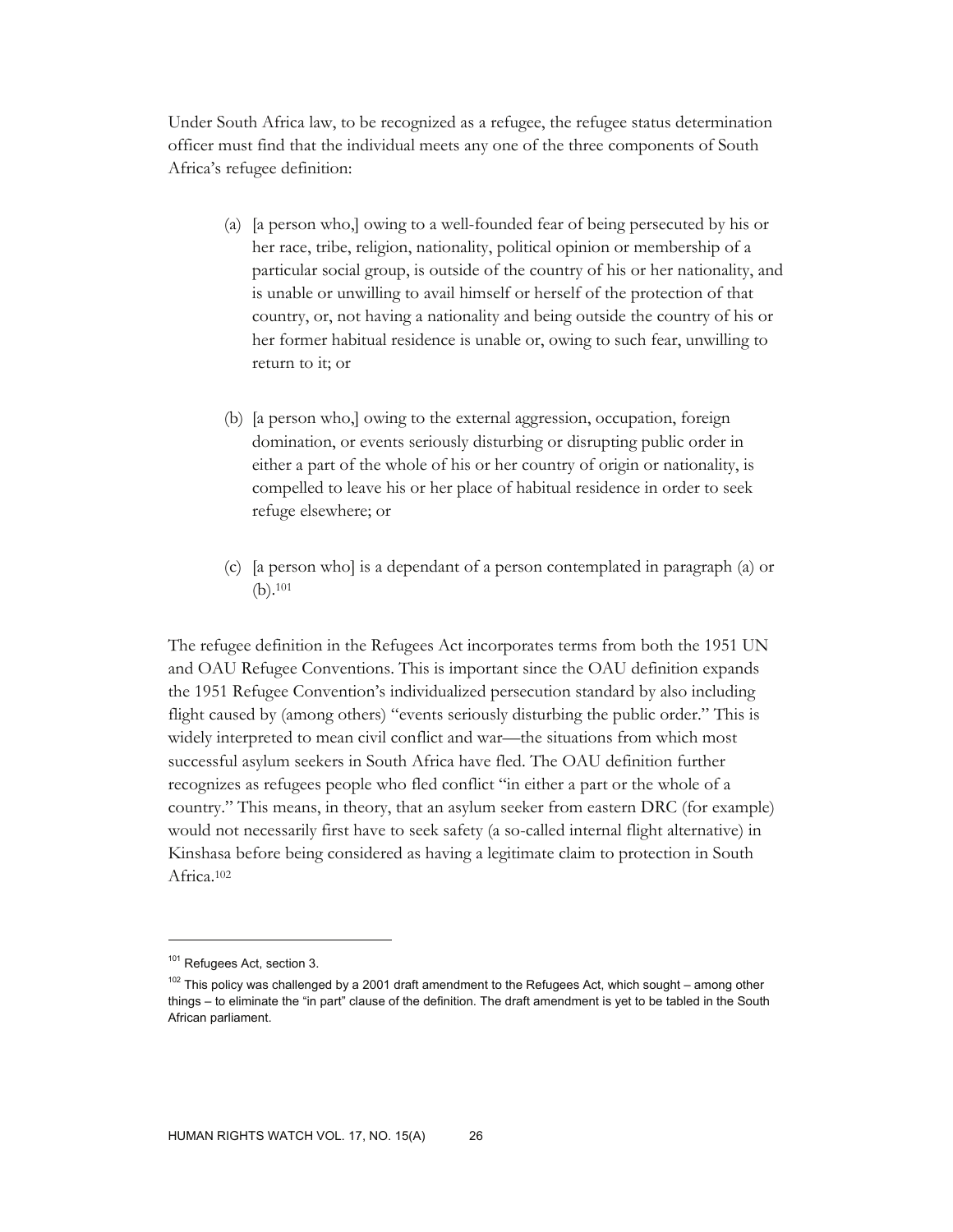No other criteria besides the two definitions are used in determining refugee status. Commentators suggest, however, that when full written decisions *are* issued, which is not always the case (see below), the definitions are generally interpreted broadly.103 South Africa was one of the first states to accept suggested guidelines on gender-based asylum determinations.104 In keeping with the principles of equality outlined in the South African constitution, the Refugees Act also defines "particular social group" quite inclusively; including, among others, gender, sexual orientation, disability, class and caste.105

### *Appeal and review of refugee status determination decisions*

The Refugees Act sets up a formal structure for administrative appeals and review of negative asylum decisions (a provision absent in the previous Aliens Control Act with regard to any immigration decision).106

The Standing Committee for Refugee Affairs reviews decisions by the refugee status determination officers of cases found to be manifestly unfounded, abusive or fraudulent.107 This body can either set the decision aside or confirm it the refugee status determination officer's decision.

An applicant is entitled to appeal the decision before the Refugee Appeals Board where a claim for asylum has been rejected because it is simply "unfounded."108 Between receiving the initial rejection and formally lodging an appeal, however, DHA retains the asylum seeker's permit. During this period the individual has only the rejection letter to indicate his or her legal status in the country. A notice of appeal must be lodged with the Refugee Appeals Board within thirty days from receipt of the rejection. Upon lodging an appeal, the asylum seeker is reissued his or her original asylum seeker permit.

<sup>&</sup>lt;sup>103</sup> Human Rights Watch interview, Wits Law Clinic, Johannesburg, February 22, 2005.

<sup>&</sup>lt;sup>104</sup> Nahla Valji and Lee Ann de la Hunt, University of Cape Town Legal Aid Clinic, for National Consortium on Refugee Affairs, "Gender Guidelines for Asylum Determination," 1999.

<sup>&</sup>lt;sup>105</sup> Refugees Act, section 1(xxi). In an interview with Human Rights Watch, however, a representative of Wits Law Clinic noted that asylum claims based on sexual orientation have not generally been successful in South Africa.

<sup>106</sup> Human Rights Watch, *Prohibited Persons*, op. cit., Section V; de la Hunt, *Tracking Progress*, op. cit., pp. 2-3.

<sup>&</sup>lt;sup>107</sup> Refugees Act, section 25(1).

 $108$  Refugees Act, section 24(3) (c).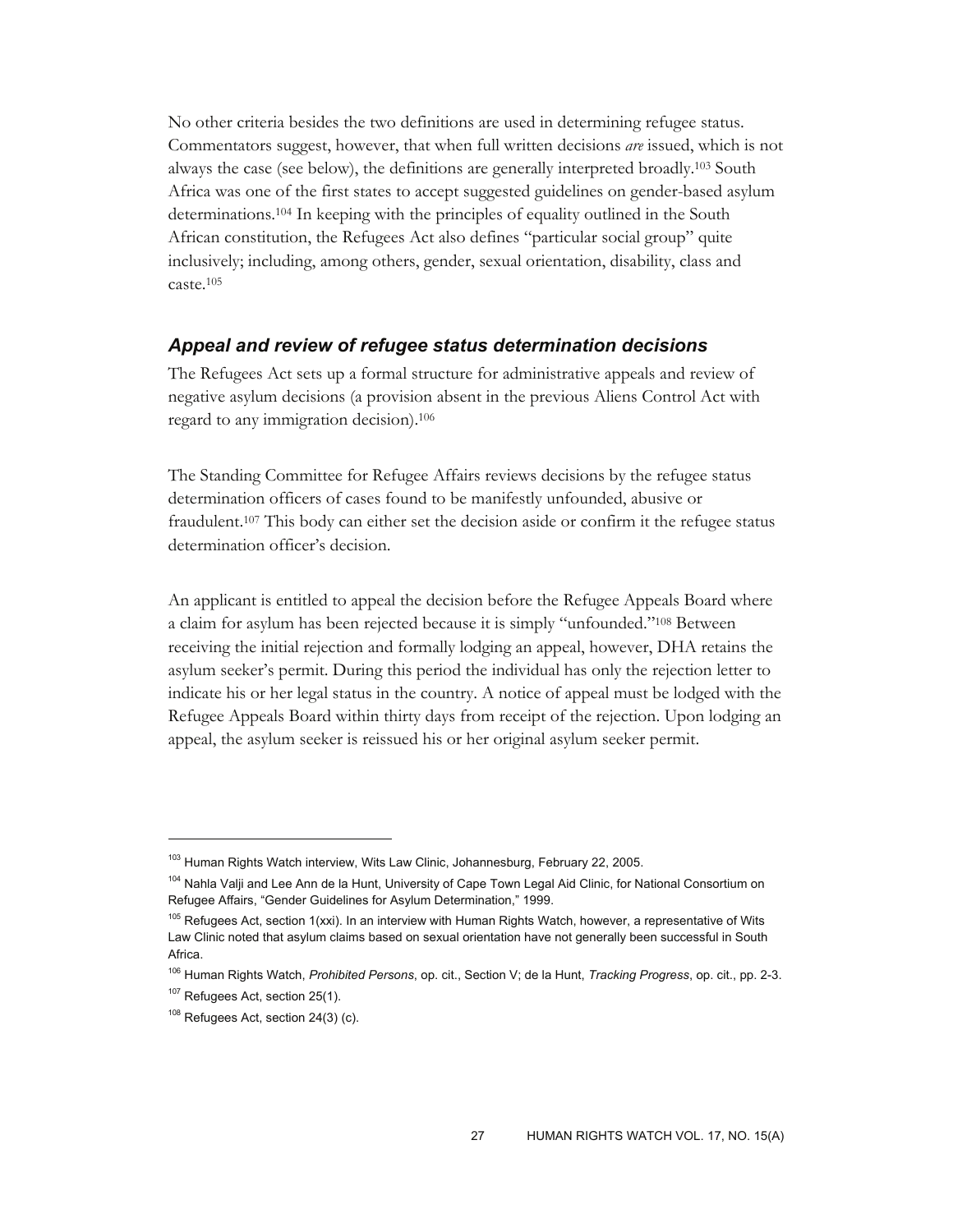# *Lack of legal representation*

A legal representative may assist in both the administrative appeals and judicial review processes.109 But the Refugees Act does not provide for free legal assistance to applicants. Service providers expressed concern to Human Rights Watch that although many rejected asylum seekers do exercise their right to appeal, the majority do not have access to legal representation or assistance during the process, largely because they are unaware of their right to counsel, cannot afford it, or do not know how or where to find pro bono or low-cost legal assistance.110 A member of the Refugee Appeals Board confirmed to Human Rights Watch that the majority of refugees do not have legal representation when they appear before the board.111

### *Growing backlog of appeals*

On balance, the Refugee Appeals Board does not hear more than seven appeals a month from appellants registered at the Johannesburg refugee reception office. This is both because of the limited number of first decisions taken, and also the board's own limited capacity since it has received on average forty appeals per month since 2000.112 Since a large proportion of rejected cases are now being appealed, however, a significant backlog is forming within the appeals board, in addition to the backlog of original applications.113

Since its inception in 1997 (the year South Africa began accepting asylum applications on an individual basis), the Refugee Appeals Board has received a total of 13,600 appeals, of which approximately seventeen percent (2,361 cases) have been successful. Since the implementation of the Refugees Act in April 2000, the appeals board has received 2,161 new appeals (which are part of the total received since 1997). At the time of writing, 1,721 of these cases have been finalized, with approximately twenty-one percent (365 cases) approved. More than 400 cases are still pending.114

The board comprises five adjudicators. One or two adjudicators generally preside over a hearing—though all five members will eventually make a decision on the case.<sup>115</sup> Lawyers representing asylum-seeking clients have raised concerns that, despite rules

<sup>&</sup>lt;sup>109</sup> Refugees Act, section 26(4).

<sup>&</sup>lt;sup>110</sup> Human Rights Watch interviews, Wits Law Clinic, Johannesburg, August 26, 2004 and February 22, 2005.

<sup>&</sup>lt;sup>111</sup> Human Rights Watch interview, Refugee Appeals Board, Johannesburg, September 9, 2004.

<sup>&</sup>lt;sup>112</sup> Human Rights Watch interview, Refugee Appeals Board, Johannesburg, September 9, 2004.

<sup>&</sup>lt;sup>113</sup> Human Rights Watch interview, Wits Law Clinic, Johannesburg, February 22, 2005.

<sup>&</sup>lt;sup>114</sup> A written communication to Human Rights Watch, Refugee Appeals Board, March 8, 2005.

<sup>&</sup>lt;sup>115</sup> Human Rights Watch interview, Wits Law Clinic, Johannesburg, February 22, 2005.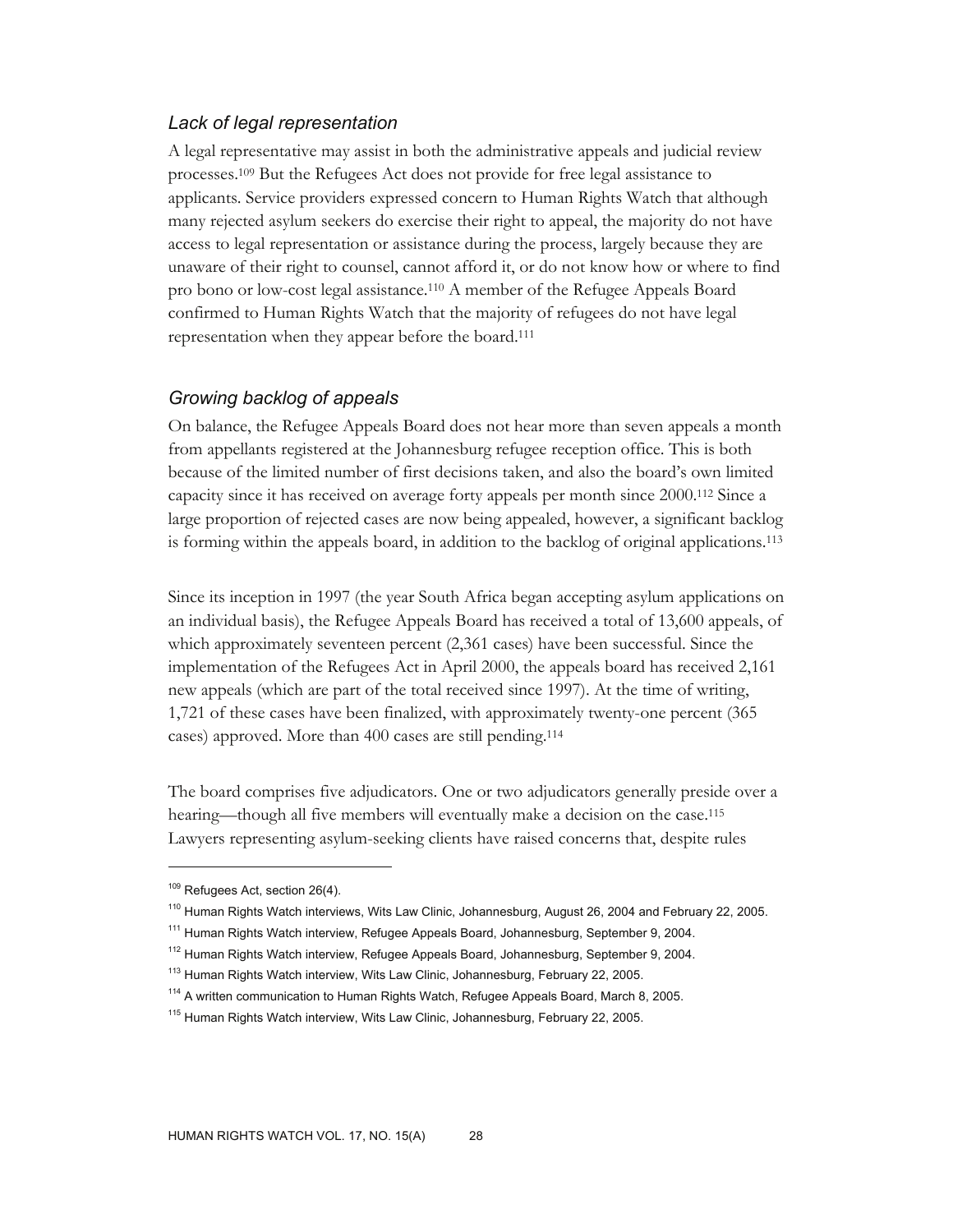requiring a record of proceedings,116 there is no formal record keeper during the hearings, and that this may prejudice the outcome of a decision.117 The board convenes once a week to decide on cases. According to the Wits Law Clinic, the appeals board renders its decisions in a relatively short timeframe. However, delays occur in acquiring files from the department, as well on the part of the refugee status determination officers in relaying the appeal board's decision to the asylum seeker.118

Once the appeal board has considered a case, it may confirm, set aside, or substitute the decision of the refugee status determination officer. According to the South African constitution, everyone—including an asylum seeker—has the right to just administrative action, which includes judicial review and the right to appeal.119 The rules of the refugee appeals board further guarantee the right to judicial review of determinations.<sup>120</sup> Thus asylum seekers who have had their applications rejected by the appeals board may bring their case before a local high court. Doing so requires going through another lengthy and complicated process, which is rarely used by asylum seekers.121 Moreover, the Refugee Appeals Board has shown a preference to rehear any case that would otherwise be brought before the national judiciary.

Although an appeal is an inquiry on a matter of law, in South Africa all issues of law and fact are newly considered at the asylum seeker's appeal.122 This in part recognizes the inherent inadequacies of decision-making in the first instance, in that the appeal is sometimes *de facto* the first substantive examination of the asylum seeker's full application. Primary decisions are often based on less-than-complete information. According to a lawyer from the only free legal service provider for refugees and asylum seekers in Johannesburg (who appears before the refugee appeals board on a regular basis), and through Human Rights Watch's examination of files, in some cases files contain only the eligibility form, completed by the refugee reception officer when the asylum seeker first presented him or herself at refugee reception office. The Wits Law

<sup>&</sup>lt;sup>116</sup> Refugee Affairs Appeal Board, (Procedure) Rules 2000, Rule 17.

<sup>&</sup>lt;sup>117</sup> Human Rights Watch interviews, Wits Law Clinic, Johannesburg, August 26, 2004 and February 22, 2005.

<sup>&</sup>lt;sup>118</sup> Human Rights Watch interview, Wits Law Clinic, Johannesburg, August 26, 2004.

<sup>&</sup>lt;sup>119</sup> The Constitution of the Republic of South, sections 33, 34.

<sup>&</sup>lt;sup>120</sup> Refugee Affairs Appeal Board (Procedure) Rules 2000, Rule 20.

<sup>121</sup> One of the few cases where this has happened is *Aol v. Minister of Home Affairs and others,* High Court of South Africa, Durban and Coast Local Division, Case No. 6501/2004, October 28, 2004. The applicant appealed her case to the local high court after her asylum application was denied on appeal. The judge found in her favor and ordered a rehearing of the case at the first level.

<sup>122</sup> Human Rights Watch interview, Wits Law Clinic, Johannesburg, August 26, 2004; de la Hunt, *Tracking Progress*, op. cit., p. 23.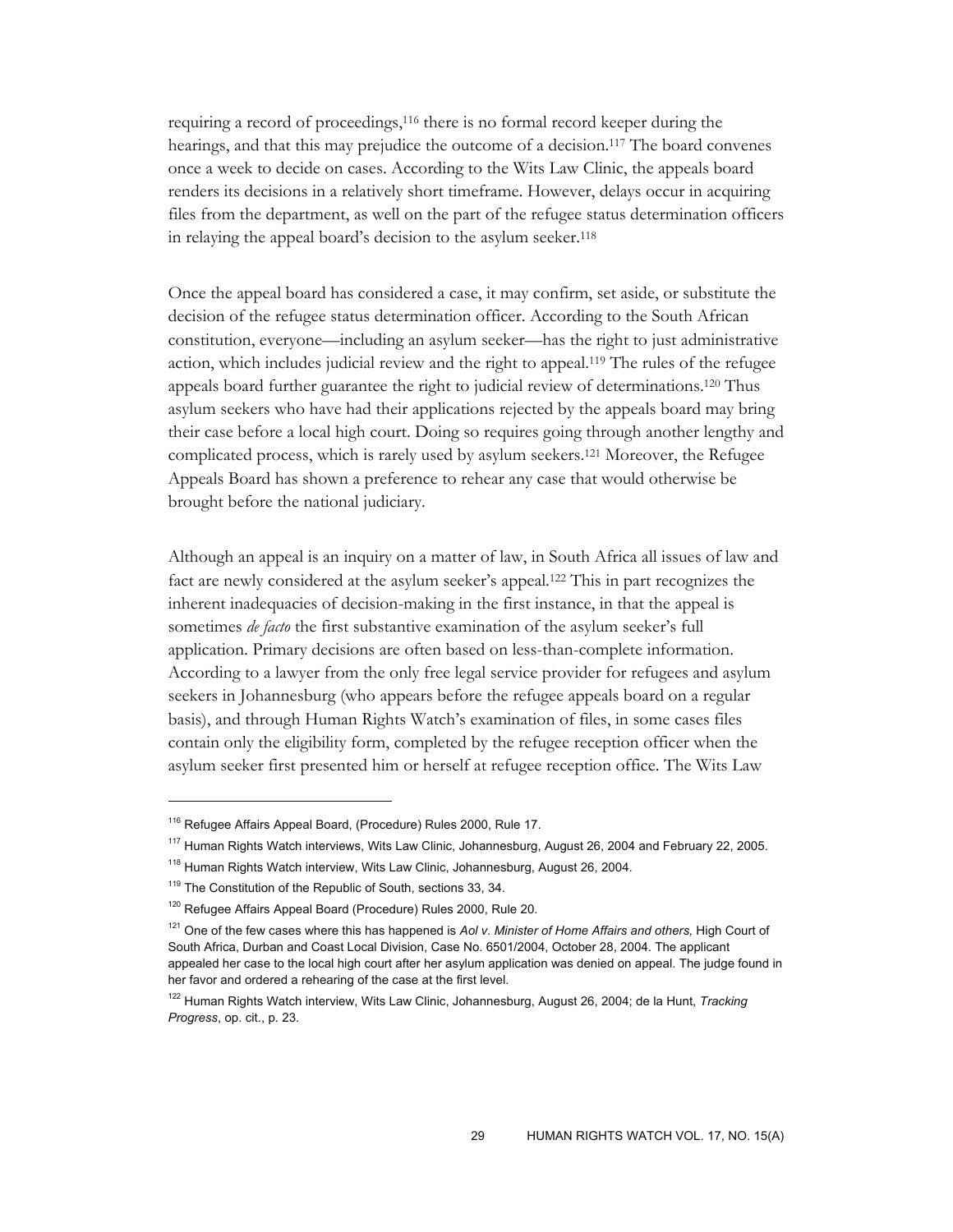Clinic reports that it has never seen a record of the appeals board using the refugee status determination officer's initial inquiry into the merits of the claim.123 Without full documentation (namely, on what basis the refugee status determination officer decided to decline the application), it is difficult to properly appeal a case.

# *Refugee status entitlements*

"The [refugees] have entitlements which they do not enjoy."

*- Co-ordinating Body for Refugee Communities, Johannesburg, July 9, 2004.* 

Once asylum seekers are recognized refugees in South Africa, they are entitled to documents that establish their identity as protected persons, as well as to several entitlements concomitant with having obtained refugee status in the country. Unfortunately, as with many of the steps along the way to achieving recognition as a refugee, obtaining identity documents is often very difficult. In addition, refugees often face obstacles in enjoying the entitlements they should be afforded under South African and international refugee law.

The Refugees Act provides that a refugee "enjoys full legal protection, which includes the rights set out in [the Bill of Rights] of the [South African] Constitution," and "is entitled to seek employment and… to the same basic health services and basic primary education which the inhabitants of the Republic receive from time to time."124 In general terms, with regard to the rights to work, to health services and primary education, these provisions bring South Africa's domestic law in accord with obligations under the Refugee Convention. These are: to give refugees the same treatment as nationals of South Africa with regard to elementary education; to give them the same access to rationed products or to public relief and assistance as is afforded to nationals; and to give refugees the most favorable treatment afforded to nationals of a foreign country in the same circumstances as regards the right to work.125

<sup>&</sup>lt;sup>123</sup> Human Rights Watch interview, Wits Law Clinic, Johannesburg, February 22, 2005. Human Rights Watch has copies of several full asylum application files, which contain only the initial eligibility form. The one file which does contain information "added" by the refugee status determination officer consists only of the eligibility form and one handwritten sheet of paper repeating the information contained on that form.

 $124$  Refugees Act, section 27 (b),(f),(g).

<sup>&</sup>lt;sup>125</sup> See Refugee Convention, Articles 22, 20, 23, and 17, respectively.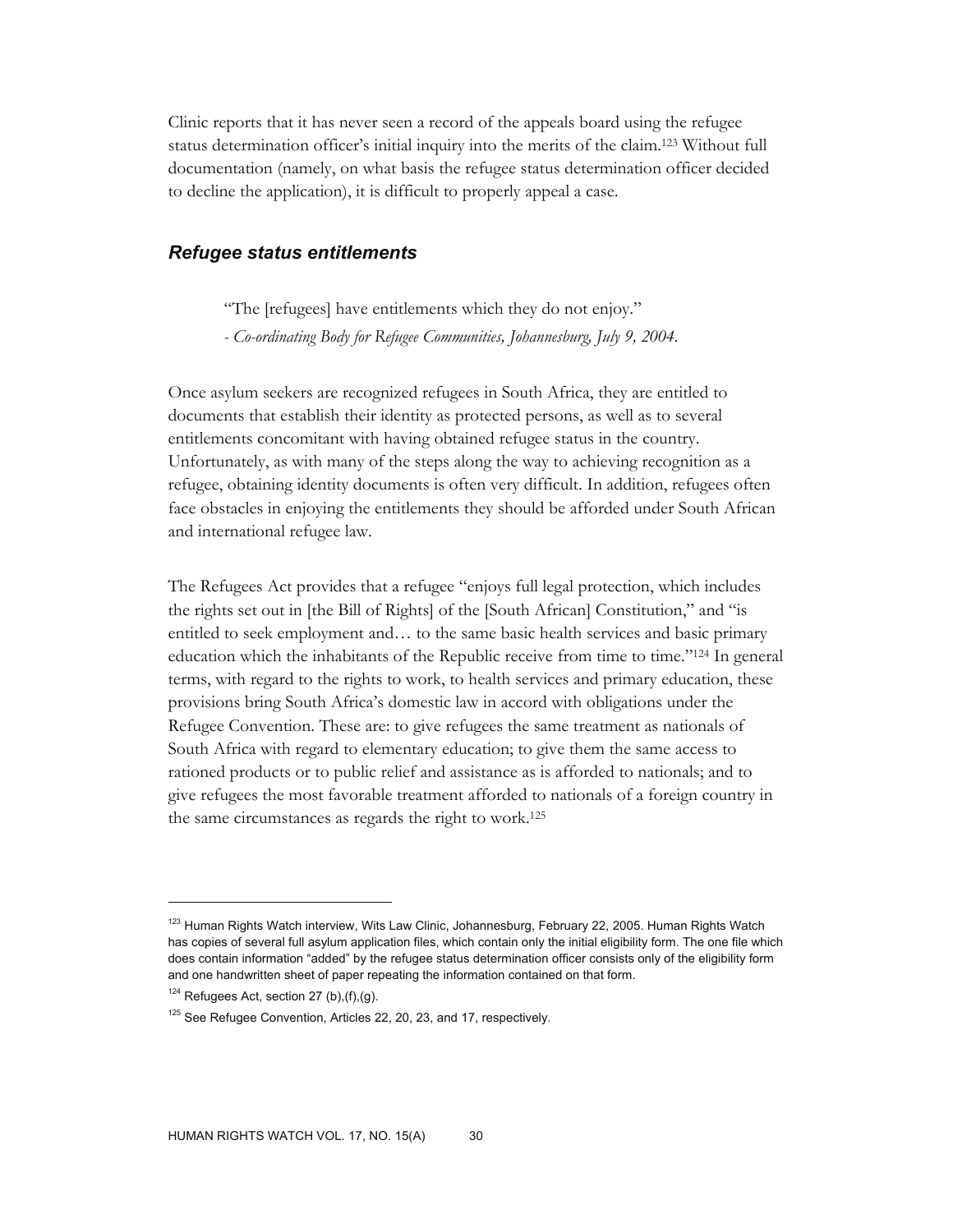# *Documentation and duration of refugee status*

The formal recognition of refugee status is acknowledged in a permit on a single A4 piece of paper similar to the asylum seeker permit. The refugee status permit is valid for two years. The permit further states that the refugee shall apply for a refugee identity document within fourteen days of receiving the permit.126 The issuance of the refugee identity document is not automatic on receipt of the refugee status permit. The refugee is left carrying the permit, which is not readily accepted by potential employers and private bodies,127 until he or she is able to secure the refugee identity document from the head office of DHA in Pretoria.

As one refugee told Human Rights Watch, "one has to apply for a refugee identity document which is supposed to take three months, but it takes six to twelve months."128 In June 2005, Human Rights Watch interviewed a refugee who has been waiting since 2001 for DHA to issue him with a refugee identity document. He said:

I was granted status in November 2001. I applied for a refugee identity document [ID]…I visited the Braamfontein office every two and in some cases three months to find out if my ID had arrived. This went on for a year. Towards the end of the first year, the office told me that they could not give me an ID because my [refugee status] permit would be expiring in a year. They said I should wait until I am granted my new status.

My status expired in November 2003. I submitted my letter requesting that my refugee status be renewed three months before the date of expiry. On the date of expiry, my refugee status permit was extended for three months and at other times two months. Each time I had to travel from Pretoria to Johannesburg. They did not tell me anything when they extended my permit. I could not ask questions as to why my refugee status was not reinstated for the full two years. It is difficult. You stand in the queue, they take your paper with other papers, and they extend it in the office and give it back to you. There is no chance to ask

<sup>&</sup>lt;sup>126</sup> Refugees Act, section 27(d).

<sup>127</sup> De la Hunt, *Tracking Progress*, op.cit., p. 27.

<sup>&</sup>lt;sup>128</sup> Human Rights Watch interview, refugees, Co-ordinating Body for Refugee Communities, Johannesburg, July 9, 2004.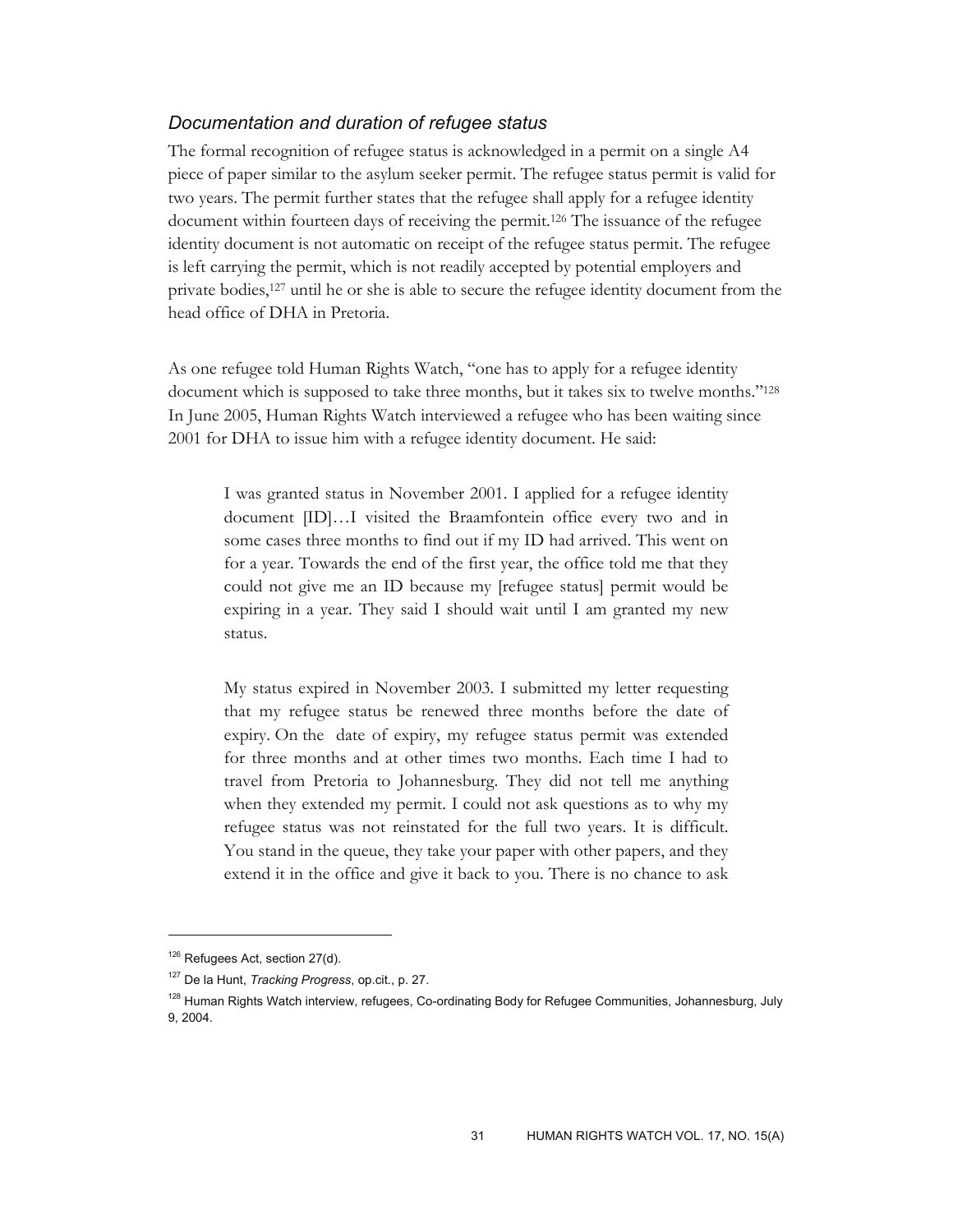questions. I finally got my renewed status for a further two years in November 2004.129

I again applied for my ID once I had the refugee status permit reinstated. I went to the office in February 2005. The office told me it was not ready. I returned to the office in March 2005. Still the ID was not ready. I decided to find help. I approached the human rights lawyers [LHR]. They are now helping me. It is now June and I still do not have the ID.

It is difficult to find a job with only the paper. They ask you for an ID.130

A 2003 study commissioned by UNHCR found that most refugees interviewed were unable to secure employment and open a bank account with only a permit and without a refugee identity document.131 As a refugee with a formal refugee status permit explained to Human Rights Watch: "I wanted to open a banking account. I went to one of the big banks in South Africa. They wanted South African identification."132

Nothing under international refugee law or in the Refugees Act suggests that refugee status should be anything other than continuous, unless and until the provisions analogous to the Refugee Convention's 'cessation clauses' are invoked.133 It would

<sup>&</sup>lt;sup>129</sup> Human Rights Watch interview, refugee, June 4, 2005.

<sup>&</sup>lt;sup>130</sup> Human Rights Watch interview, refugee, June 4, 2005.

<sup>131</sup> CASE, *National Refugee Baseline Survey: Final Report*, op. cit., p.123.

<sup>&</sup>lt;sup>132</sup> Human Rights Watch interview, refugee, Johannesburg, August 31, 2004.

 $133$  Article 1(c) of the 1951 Refugee Convention, known as the cessation clauses, allows for withdrawal of refugee status in six cases: 1) if the refugee has voluntarily re-availed himself of the protection of his country of nationality; 2) if he has voluntarily re-acquired a nationality that was previously lost or 3) acquired a new nationality and is enjoying the protection of that new nationality; 4) if he has voluntarily re-established himself in the country from which he was originally seeking protection; or 5-6) if, either having lost prior nationality or being someone with no nationality "he can no longer, because the circumstances in connection with which he has been recognized as a refugee have ceased to exist, continue to refuse to avail himself of the protection of the country of nationality" or "former habitual residence." [though such persons may still invoke "compelling reasons" as to why they refuse to avail themselves of such protection]. UNHCR stresses that the cessation clauses are "negative in character and exhaustively enumerated. They should therefore be interpreted restrictively, and no other reasons may be adduced by way of analogy to justify the withdrawal of refugee status." See UNHCR *Handbook*, op. cit., para.116. South Africa has incorporated the 1951 and OAU Refugee Conventions' cessation clauses into its domestic law.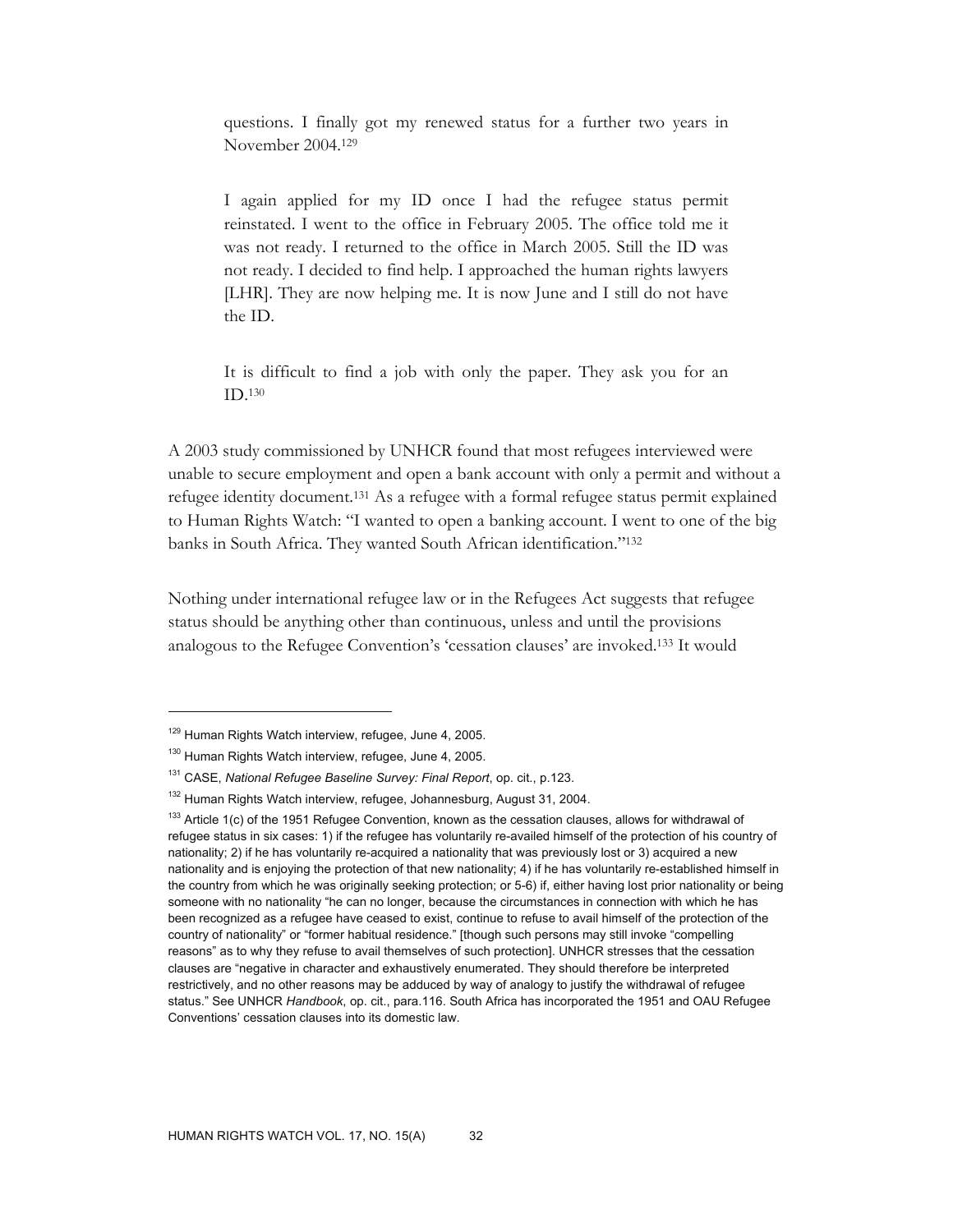therefore appear that the Refugees Act and its regulations are being misapplied, with officials forcing refugees to renew the refugee status permits periodically.

Regulation 15(2) and (3) provide:

The refugee identification document will be valid for an initial period of two years from the date asylum is granted…

To avoid lapses between the date of expiry and any renewal of the identity document, an individual must apply to the Standing Committee [for Refugee Affairs] for renewal of the document…

A refugee is required to re-apply ninety days prior to the expiration of the refugee identity document.134 This requirement was apparently intended merely to monitor the whereabouts and confirm the continued presence in South Africa of refugee identity document holders, not to suggest that refugee status must be periodically reexamined. In practice, however, DHA requires a refugee to submit a letter re-asserting his/her claim for refugee status and requesting that the refugee identity document (or sometimes, erroneously, even the refugee status permit) should be extended. The Standing Committee for Refugee Affairs will then consider whether or not the applicant will remain a refugee "indefinitely", which has been qualified by the Refugees Act as meaning "in the foreseeable future."135 If a favorable determination on this matter is not made, a recognized refugee may be required, in effect, to re-submit his or her claim every two years.136

Such a refugee in Johannesburg, for example, must appear at the Johannesburg refugee reception office where the claim will be re-examined without an interview. The identity document (or sometimes, erroneously, the refugee status permit) will be extended for a further two years or withdrawn. Withdrawal could mean that the refugee would be treated thereafter as merely an "illegal foreigner" subject to arrest and deportation.137 DHA was unable to tell Human Rights Watch how many refugees, if any, in South

 $134$  Refugee Regulations No. R366 under the Refugees Act, regulation 15(3).

<sup>&</sup>lt;sup>135</sup> Refugee Regulations No. R366 under the Refugees Act, regulation 15(4)a.

 $136$  Refugee Regulations No. R366 under the Refugees Act, regulation 15(4)(C).

 $137$  Human Rights Watch telephone interview, refugee, Johannesburg, May 22, 2005.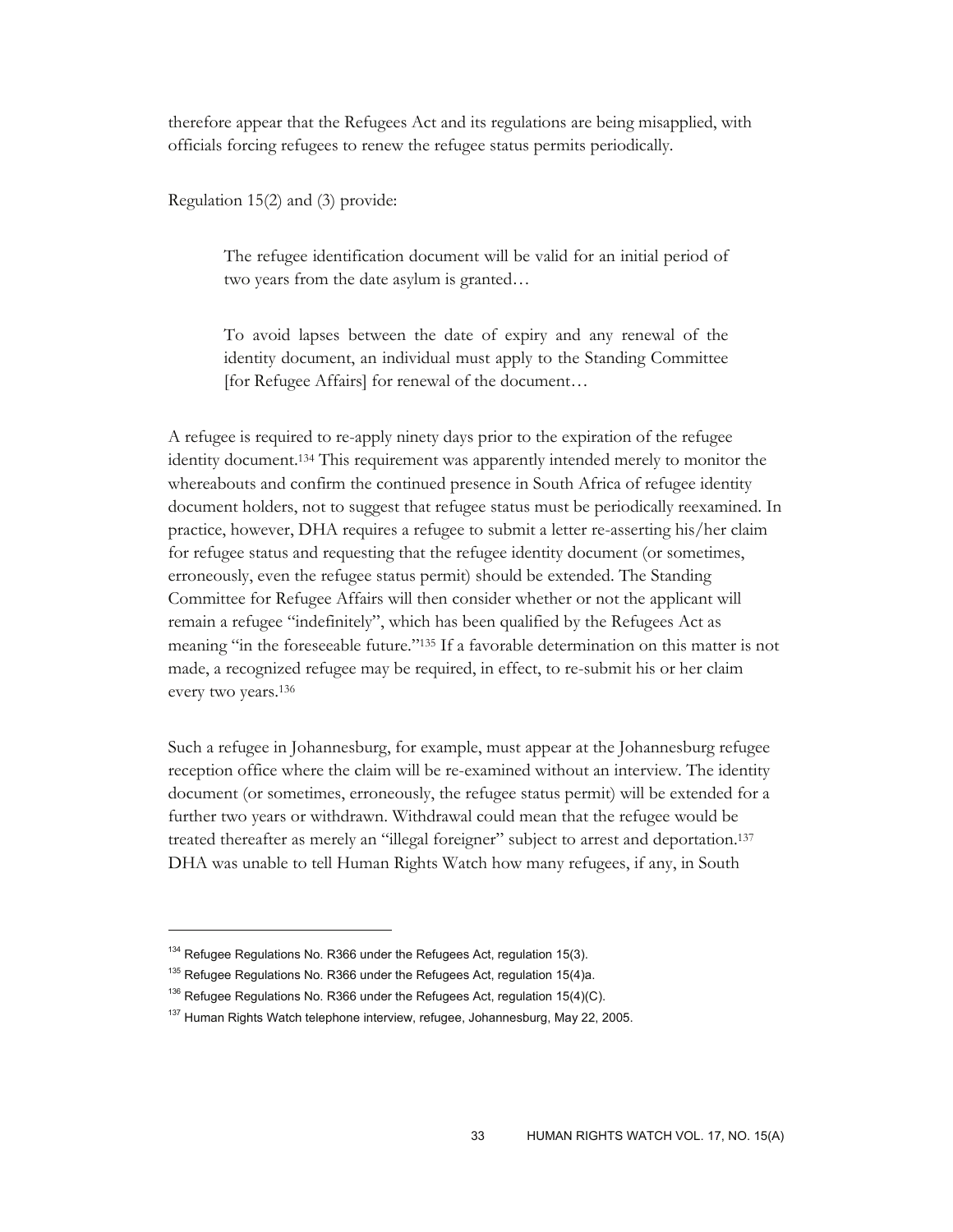Africa have had their status withdrawn in recent years and on what grounds, other than failure to appear.

The need to renew the refugee identity document every two years in the manner proscribed by the regulations effectively means that, for some refugees,138 their status in South Africa is temporary in nature.

Where renewal of refugee status and/or a refugee identity document is not automatic, but requires the individual to repeatedly remake his or her case in a substantive way, even if only through a letter reasserting the reasons why he/she needs protection, the host State is ignoring the authoritative guidance of UNHCR on implementation of the Refugee Convention. South Africa's current practice therefore should be brought into line with UNHCR guidance and the overwhelming majority of state practice. Such reform would also be a matter of efficiency in a system already struggling to find the capacity to examine refugees' initial claims.

This need to renew refugee status repeatedly also creates a sense of insecurity and is an obstacle to integration into the community. As outlined in the UNHCR *Handbook on Procedures and Criteria for Determining Refugee Status*, there is a "need to provide refugees with assurance that their status will not be subject to constant review."139 Both the 1951 Refugee Convention and the UNHCR Statute, for example, call upon governments to "promot[e] the assimilation of refugees, especially by facilitating their naturalization."140 The OAU Refugee Convention calls upon member states to "use their best endeavors…to secure the settlement of…refugees."141

At the time of the Human Rights Watch interviews, refugees expressed concern that refugee identity documents had a different color and appearance than identity documents issued to South African citizens and permanent residents. Refugee documents are maroon in color, in the form of a card that opens with a photograph of the bearer on one side and his or her personal details on the other. Some refugees say

<sup>&</sup>lt;sup>138</sup> Human Rights Watch requested statistics from DHA concerning the numbers who have their refugee status permits and/or identity documents withdrawn under these rules, but was told that statistics are not available.

<sup>139</sup> UNHCR *Handbook*, op. cit., Chapter III(A), para. 112.

<sup>&</sup>lt;sup>140</sup> Statute of the Office of the United Nations High Commissioner for Refugees, UNGA Res. 428(V), December 14, 1950, paragraph 2(e); see also the 1951 Refugee Convention, Article 34.

<sup>&</sup>lt;sup>141</sup> OAU Refugee Convention, article 2(1).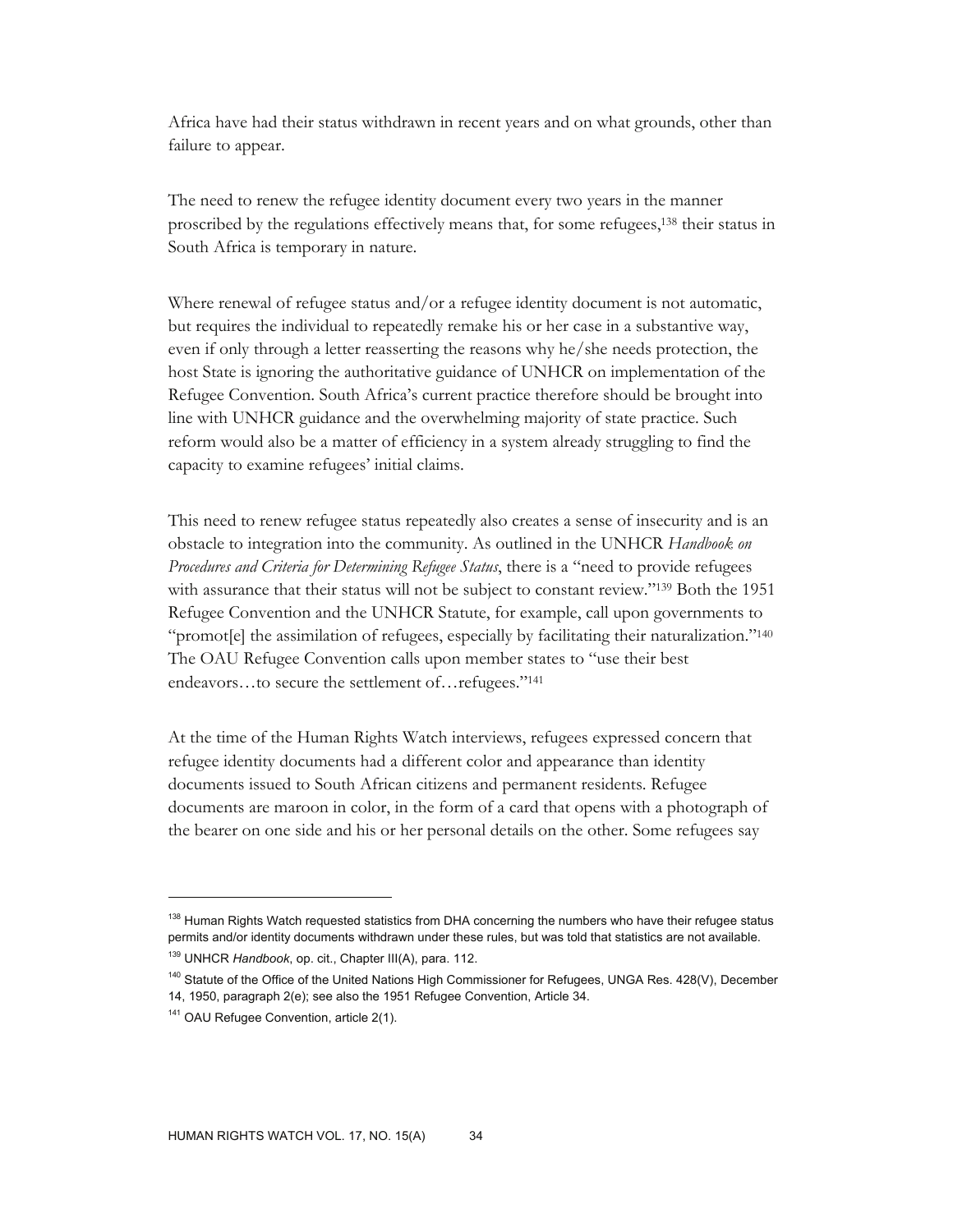that their documents appear "fake" (simply because unfamiliar) to uninformed employers, civil servants, landlords, and others.142

According to the UNHCR office in Pretoria, DHA will begin to phase out the existing refugee identification documents in favor of a generic "smart card" in the second half of 2005.

### *Permanent residency*

A refugee can apply for permanent residence if he or she has been living in South Africa on a refugee status permit for a minimum of five consecutive years.143 For a recognized refugee to receive a permanent residence permit, the standing committee for refugee affairs must have certified that that person will remain a refugee "indefinitely."

On March 30, 2004, the Standing Committee for Refugee Affairs published a decision intended to circumscribe the conditions under which certification shall be issued, namely: "…Where the appellant is likely to remain a refugee for the foreseeable future and the "foreseeable future" should be one year."<sup>144</sup>

The Standing Committee for Refugee Affairs further recommends an amendment to the law to allow refugees with status to apply for permanent residency after five years in South Africa without having to undergo the certification process. An official from DHA told Human Rights Watch that this amendment is still under review.145 The regulations to the Refugees Act also note that the Standing Committee for Refugee Affairs may, in certain exceptional cases, waive the certification process altogether and declare at the time refugee status is granted that the refugee will remain a lawfully present refugee in South Africa indefinitely, even if circumstances in the country of origin have fundamentally changed. According to legal service providers, however, the Standing Committee for Refugee Affairs rarely—if ever—uses this power.146

<sup>142</sup> Human Rights Watch interview, refugees, Johannesburg, July 9, 2004; see also de la Hunt, *Tracking Progress,* op. cit., p. 27.

<sup>&</sup>lt;sup>143</sup> Refugees Act, section 27(c).

<sup>&</sup>lt;sup>144</sup> Standing Committee for Refugee Affairs, policy decision, March 30, 2004.

<sup>&</sup>lt;sup>145</sup> Written communication from Mr. Fraser, Deputy Director General – Immigration, (DHA) to Human Rights Watch, April 4, 2005.

<sup>&</sup>lt;sup>146</sup> Refugee Regulation No. R366 under the Refugees Act, regulation 15(5); Human Rights Watch interview, Wits Law Clinic, Johannesburg, February 22, 2005.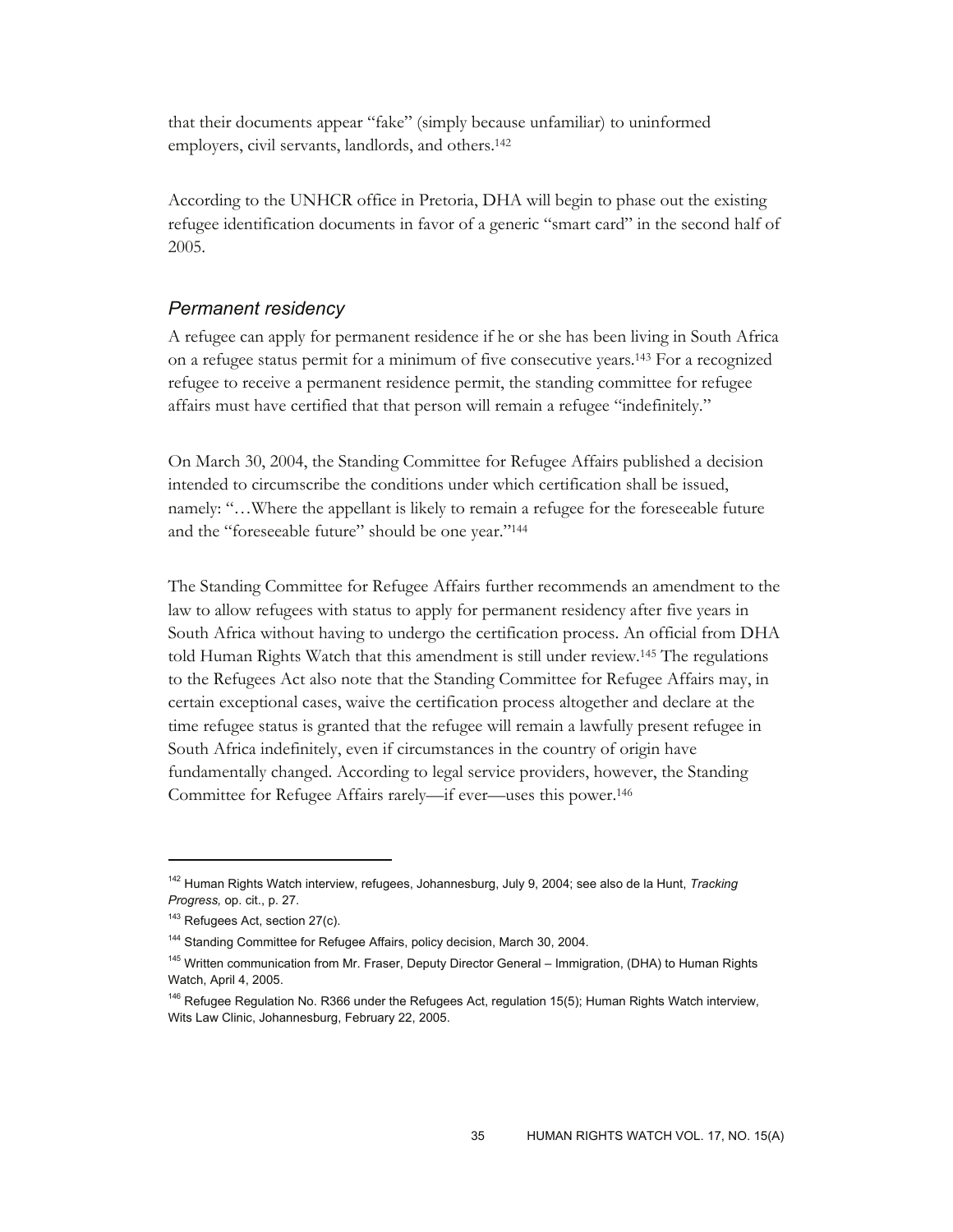As of January 2005, following the intervention of NGOs, the Minister of Home Affairs, recognizing that refugees in protracted refugee situations "have limited choices and are generally not able to pay the prescribed fees," decided to "exempt all refugees who have been certified as likely to remain refugees indefinitely from payment of fees for an application of permanent residence."147 Prior to this waiver, certified refugees wishing to apply for permanent residence status were required to pay the prescribed application fee as other non-nationals of R 16,000 (U.S. \$2,670).

# **VI. Inadequate protection for refugees and asylum seekers**

# *Harassment, mistreatment and extortion of asylum seekers and refugees by law enforcement agencies*

Outside of the refugee status determination process, asylum seekers and refugees are often subjected to harassment, mistreatment and extortion by police. Numerous news reports have highlighted that a dark skin complexion or not sounding "South African" are common reasons why police may question and detain certain people.148

Even refugees and asylum seekers with valid documentation are not protected from harassment and extortion by law enforcement officials. In one case, an asylum seeker with valid documentation told Human Rights Watch that the police advised him to "change the paper or we will arrest you."149

The Johannesburg Metropolitan Police Department and the South African Police Services (SAPS) are responsible for policing, enforcement of municipal by-laws, and crime prevention activities in Johannesburg. Refugees and asylum seekers living in neighborhoods with high immigrant populations such as Hillbrow, Yeoville, Doornfontein, and Berea tend to be patrolled more vigorously by police than others. In addition to random stops and searches, the police in joint operations with the other relevant government departments conduct crime prevention swoops in particular

<sup>&</sup>lt;sup>147</sup> Hon N.N. Mapisa-Nqakula, Minister of Home Affairs, in a written communication to the Wits Law Clinic, dated December 17, 2004. This follows a successful intervention by the Wits Law Clinic on behalf of six Somali refugees applying for permanent residency in 2004.

<sup>&</sup>lt;sup>148</sup> See, for example, Jasper van der Bliek, "11<sup>th</sup> Hour Reprieve from Deportation," The Sowetan (South Africa), September 30, 2004; Mmuso Pelesa and Wonder Hlongwa, "Focus on Home Affairs Bulges: Dark Skin nearly Lands Locals in Zim," *The City Press* (South Africa), October 3, 2004.

<sup>&</sup>lt;sup>149</sup> Human Rights Watch interview, asylum seeker, Johannesburg, September 1, 2004.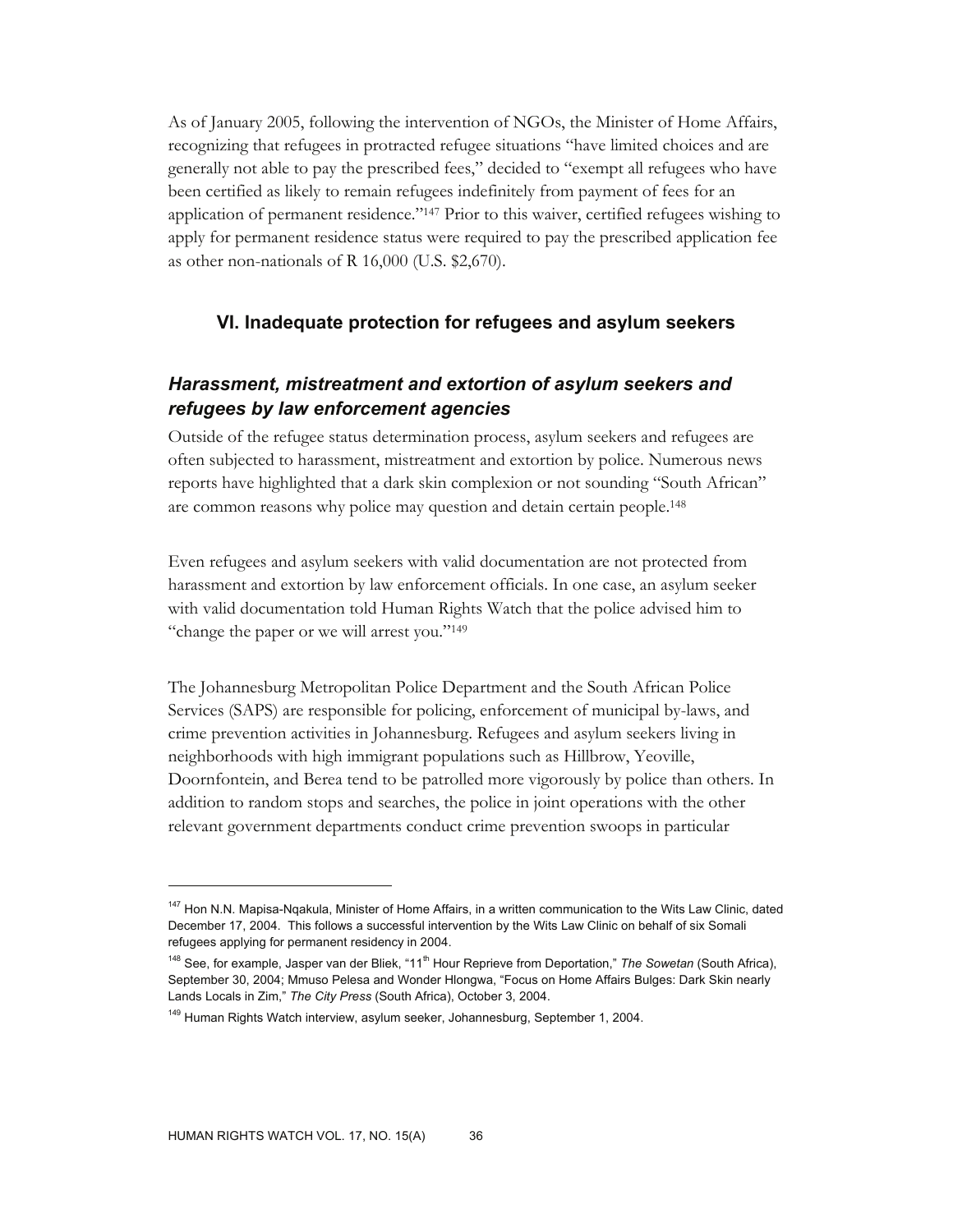neighborhoods thought to be high-crime areas.150 In reality, however, NGOs have found that such raids also occur because non-nationals are often assumed by the police to be illegal immigrants (rather than lawfully present refugees or asylum seekers).151 For refugees and asylum seekers, however, these raids cause considerable problems such as unlawful arrest on the suspicion that they are in the country illegally, even when they may possess documents authorizing their stay in South Africa.152

Human Rights Watch interviewed one man who reported that he offered money to police to prevent his arrest and detention. Another asylum seeker informed Human Rights Watch, "I know the police here [in South Africa] are corrupt. I know that if I give money, things will be fine."153 He told Human Rights Watch that he paid R 140 (U.S. \$24) for the release of two friends who were charged with being in South Africa illegally.

An asylum seeker from Ethiopia told Human Rights Watch of the many times that police have harassed him. "The first time the police stopped me they asked me what this paper [asylum permit] was. They asked me where I got it. They said that I must make a plan for them not to worry me again. My friend told me that 'a plan' means money."154

Asylum seekers and refugees who assert their rights may be more likely to end up in detention. A refugee related to Human Rights Watch his treatment by the police on August 22, 2004:

At around 9:30 p.m. I decided to go downstairs to buy something to eat. I entered the lift, where there were six people; two of them were police officers. I greeted them. One of the police officers asked me for my

<sup>&</sup>lt;sup>150</sup> A 2003 study by the Forced Migration Programme of the University of the Witwatersrand found that, of 343 non-nationals stopped by the police, 67 per cent of them were stopped to verify immigration documents, whereas only 12 per cent of the 388 South African respondents had been stopped for the same reason. See also Ingrid Palmary, Centre for the Study of Violence and Reconciliation, "City Policing and Forced Migrants in Johannesburg," in Landau (ed.), op. cit., p. 66; US Department of State, Bureau of Democracy, Human Rights and Labor, "South Africa Country Report," in *Country Reports on Human Rights Practices – 2004*, February 28, 2005, section 1(c).

<sup>&</sup>lt;sup>151</sup> Palmary, in Landau (ed.), op. cit., A study conducted by the Centre of Violence and Reconciliation shows that new police recruits perceive poverty and unemployment as key causes of crime, followed by the presence of non-nationals p.62-4.

<sup>&</sup>lt;sup>152</sup> Individuals with legal status in South Africa—including valid asylum seeker or refugee status permits should not be detained except in cases of "necessity."

<sup>&</sup>lt;sup>153</sup> Human Rights Watch interview, asylum seeker, Johannesburg, August 27, 2004.

<sup>&</sup>lt;sup>154</sup> Human Rights Watch interview, asylum seeker, Johannesburg, September 1, 2004.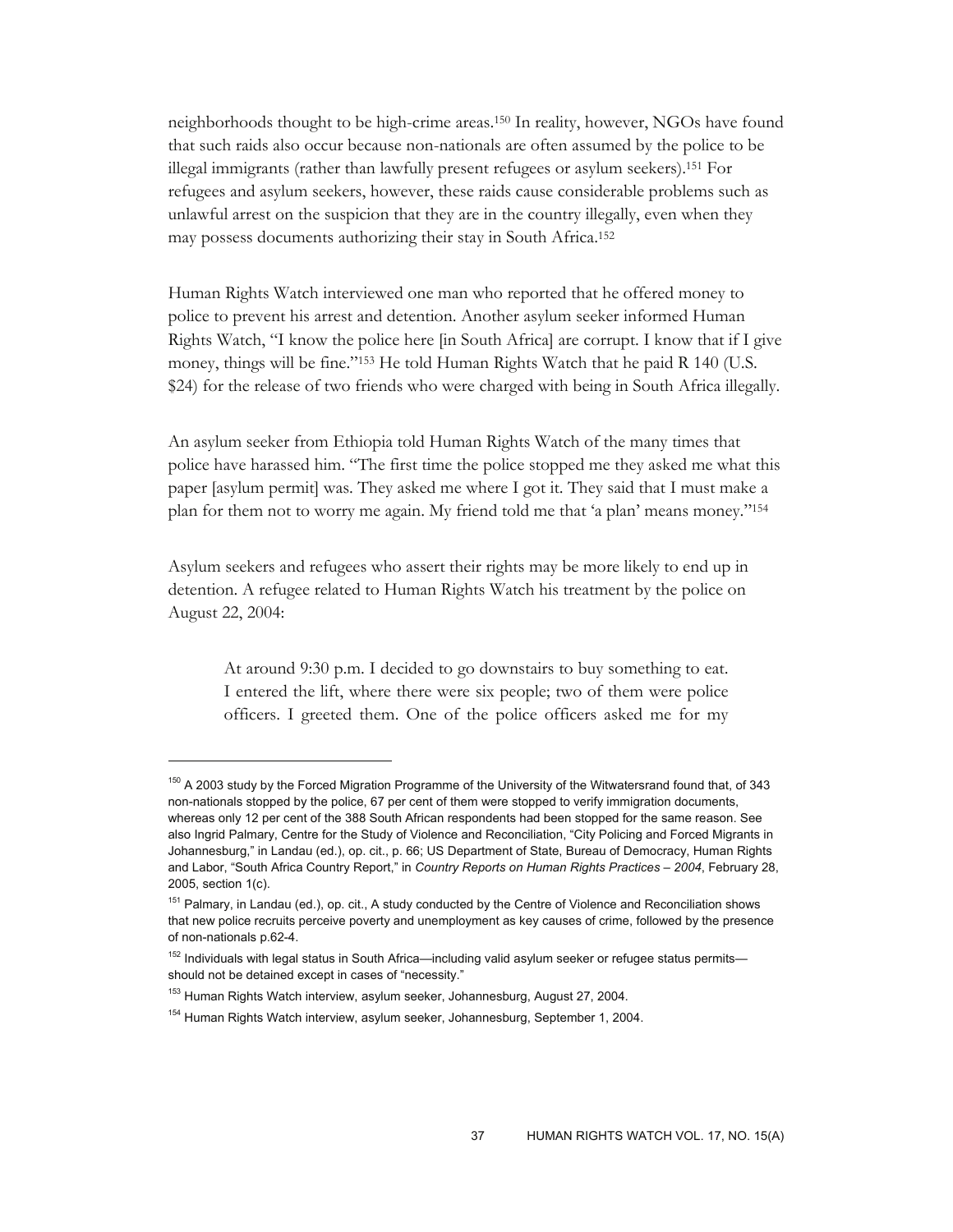papers. He searched me and squeezed my genitals. I asked him if this was the procedure of the police. I produced my permit. He took it and kept it. When we were in the foyer of the building, I told the police officer that I knew my rights. They said to me that I thought I know too much; this is South Africa. The police ordered a civilian who happened to be in the foyer to take me out to the police car. I protested. The police officer slapped me on my face. The other hit me under my eye with his head. The one police officer held me on one side and dragged me to the police car, which was some 100 meters from the entrance to the building. I and four other men, who it transpired were arrested by the same police, were taken to the Jeppe police station. In the van, the other four men proposed that we each contribute R 20 (U.S.\$ 3.30) in order to be released. I refused as I said I did not know why I was arrested. At the police station, I was told to get out of the van and my permit was returned to me. The others remained inside. I entered the charge office. I was charged for assaulting a police officer, resisting arrest, obstructing the police officer in the execution of their duties. I asked the police why they brutalized me. They replied that whatever they did, I did not have a witness to prove it. They said they would see me in court.155

The refugee was released from police custody the following day and the charges against him were withdrawn. Those who were left in the van were released (according to the refugee) having paid a bribe to the police officers.

Human Rights Watch interviewed several asylum seekers from Zimbabwe, who claim to have been harassed by the police. This is what they remember:

Two weeks ago, a group of us were again arrested. Police asked us to produce papers. They told us that Home Affairs told them that they should arrest all Zimbabweans even if they have asylum papers. I was arrested and taken to Johannesburg central police station. At 3am the police called four of us. Three in the group each had R 600 (U.S. \$100) and were released. I was held. Around 8am the same officer called me. I showed him my permit. He told me that the permit did not work. He

<sup>&</sup>lt;sup>155</sup> Human Rights Watch interview, refugee, Johannesburg, September 4, 2004.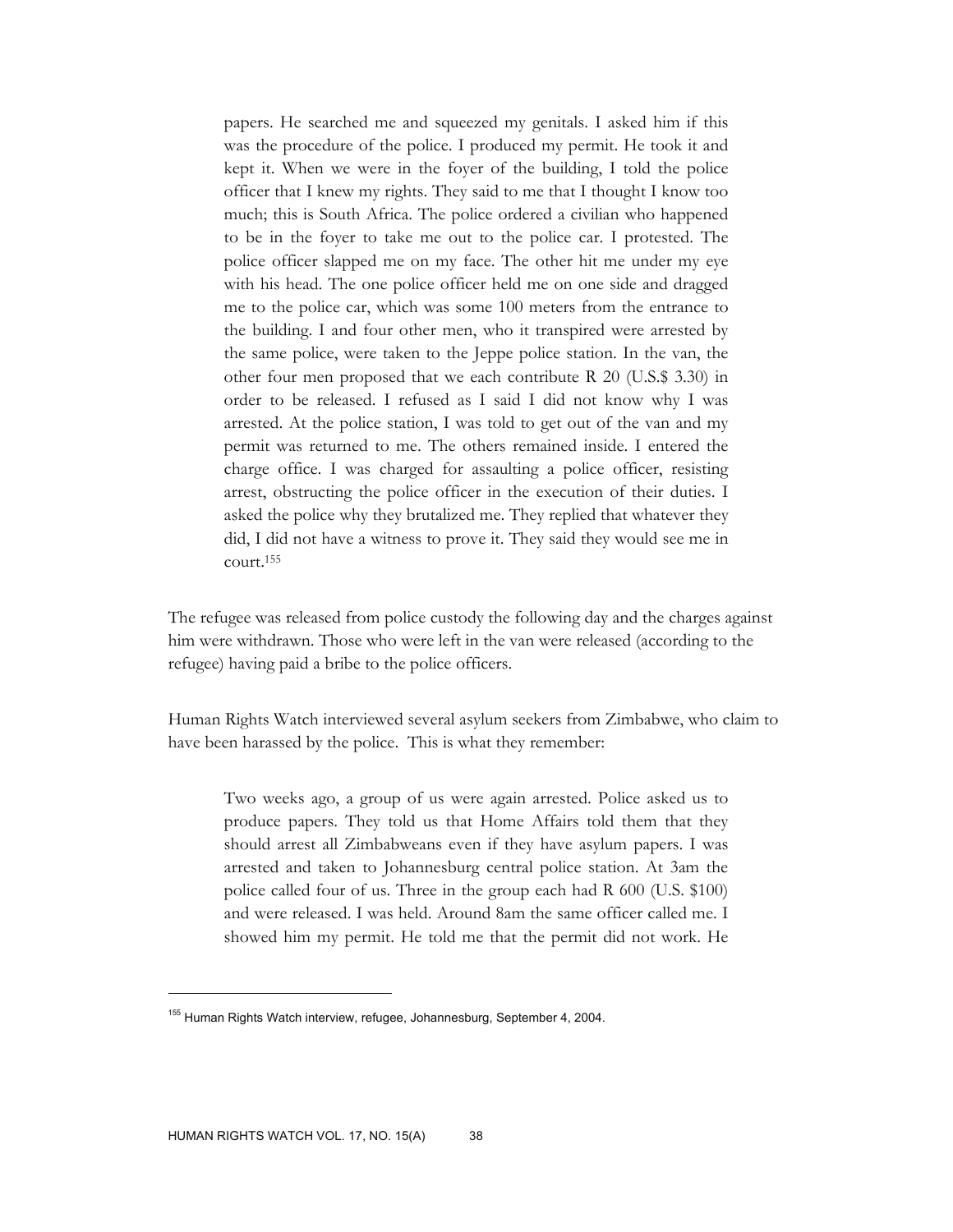was wearing black trousers, black jersey with gold bars on shoulders.156 The police asked me how much money I had. I said I had R 400 (U.S. \$67). He took the money from me.157

In another case of what appears to have been unlawful arrest and detention, an asylum seeker from Burundi explained to Human Rights Watch what happened to him:

Last week, seven of us were arrested by the police for allegedly drinking alcohol and selling drugs on the premises. The eight police officers took us to the police station in a big white car [van]. On arrival at the police station, they me asked for my documents. When I asked them why I was being arrested they replied "*Voetstek* [derogatory term meaning 'go away']." When I said I did not do anything wrong, they said "*Voetstek Kwerekwere* [a local derogatory term referring to other African nationals]." The charge sheet stated that I was arrested for drinking in a public place. They [the police] told us that if we have R 100 [U.S. \$17] each we will be released. As I did not have the money, I was detained at Jeppe police station for the weekend and released on Monday.158

In response to allegations of corruption by police from the Jeppe, the head of the station informed Human Rights Watch:

One cannot deny corruption exists. Where people come forward to report it, we have arrested the police [officer] concerned. The problem is that illegals [non-nationals] will not come forward—even if they have given a bribe. We are taking corruption seriously but we need people to report the problem in order to solve it.159

Human Rights Watch found that most asylum seekers and refugees do not report instances of corruption or abuse to the authorities. As discussed earlier, numerous reasons exist for why this may occur—a key concern is that asylum seekers and refugees

 $156$  This is the standard uniform of immigration officials in South Africa.

<sup>157</sup> Human Rights Watch interview, asylum seekers, Johannesburg, 19 August,2004.

<sup>&</sup>lt;sup>158</sup> Human Rights Watch interview, asylum seeker, Johannesburg, August 27, 2004.

<sup>159</sup> Human Rights Watch interview, Mr Zangwa, director, Jeppe police station, September 16, 2004.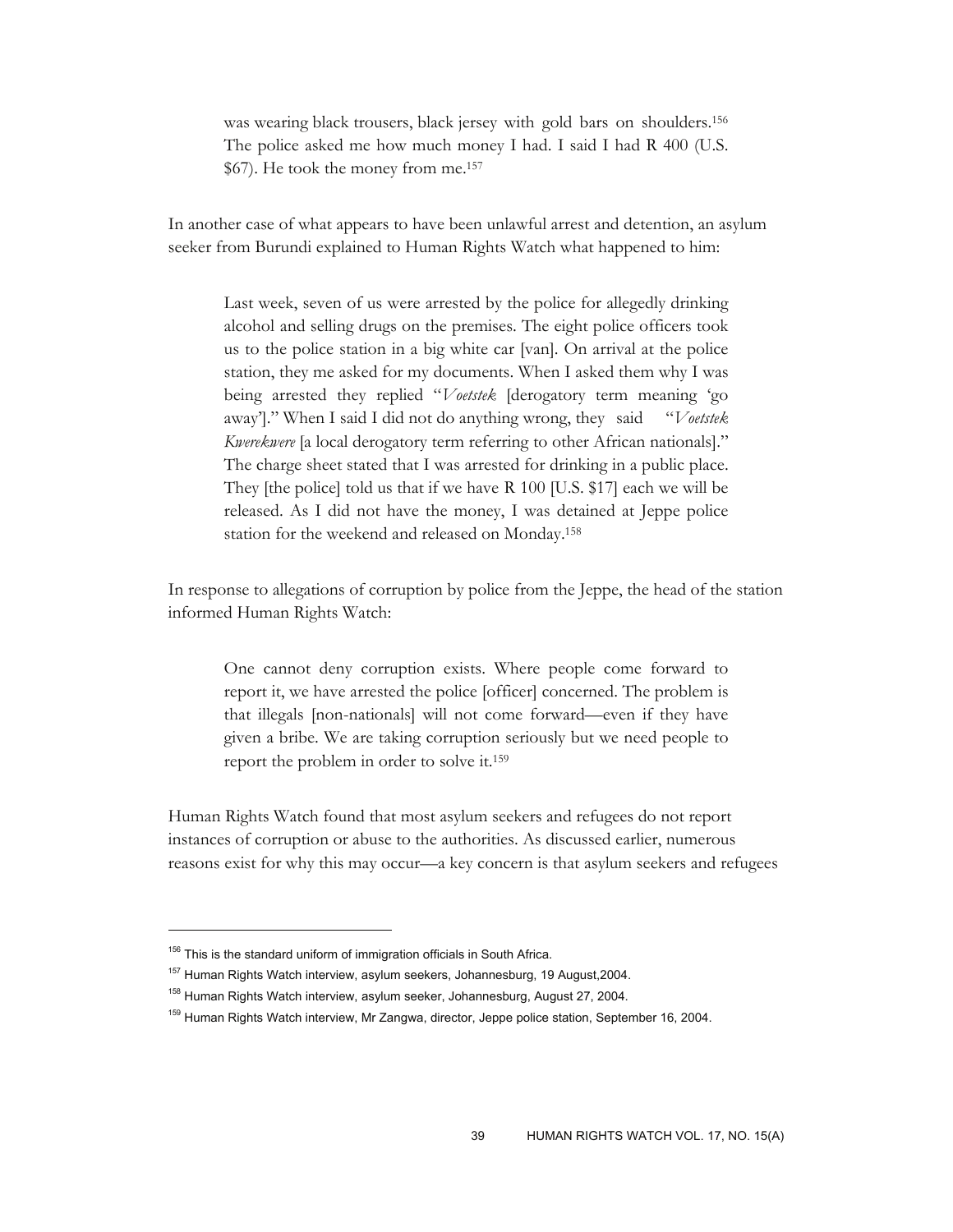are reluctant to accuse persons of wrongdoing on whom they rely for documentation and other needs.160

The head of the Jeppe station also suggested to Human Rights Watch that many police officers at his station do not recognize all refugee-related documents,161 and that this can result in disputes and unwarranted arrest. However, a DHA official contested this statement and maintains that law enforcement authorities are familiar with the documents issued to refugees and asylum seekers.162

# *Arrest, detention and the threat of deportation of refugees and asylum seekers as "illegal foreigners"*

In daily life, judgment on the immigration status of any person in South Africa is made, in most cases, by police officers, who are rarely trained in the specifics of refugee and asylum law or procedures, are unwilling or unable to accept the validity of the array of official identity documents, and often must deal with asylum seekers and refugees who are evasive about their identity or legal status for fear of being deported to a place where they may face persecution or civil conflict. As a police official explained to Human Rights Watch:

We ask them [non-nationals] to identify themselves. In most cases a person will say that he is South African. We ask certain things to verify their claim. Normally they say that their father is Zimbabwean and mother South African. If a person alleges he has a valid document, it is our responsibility to find the document. We should do that within twelve hours from arrest. This does not happen.163

Where a police officer has detained an individual on suspicion that he or she is an illegal foreigner, the Immigration Act requires that the officer issue an affidavit specifying the

<sup>160</sup> See de la Hunt, *Tracking Progress*, op. cit., p.39; Human Rights Committee, op. cit.

<sup>&</sup>lt;sup>161</sup> Human Rights Watch interview, Mr Zangwa, director, Jeppe police station, Johannesburg, September 16, 2004.

<sup>&</sup>lt;sup>162</sup> Human Rights Watch interview, Mr Ngozwana, head, Johannesburg refugee reception office, September 9, 2004.

<sup>&</sup>lt;sup>163</sup> Human Rights Watch interview, Mr Zangwa, director, Jeppe police station, Johannesburg, September 16, 2004.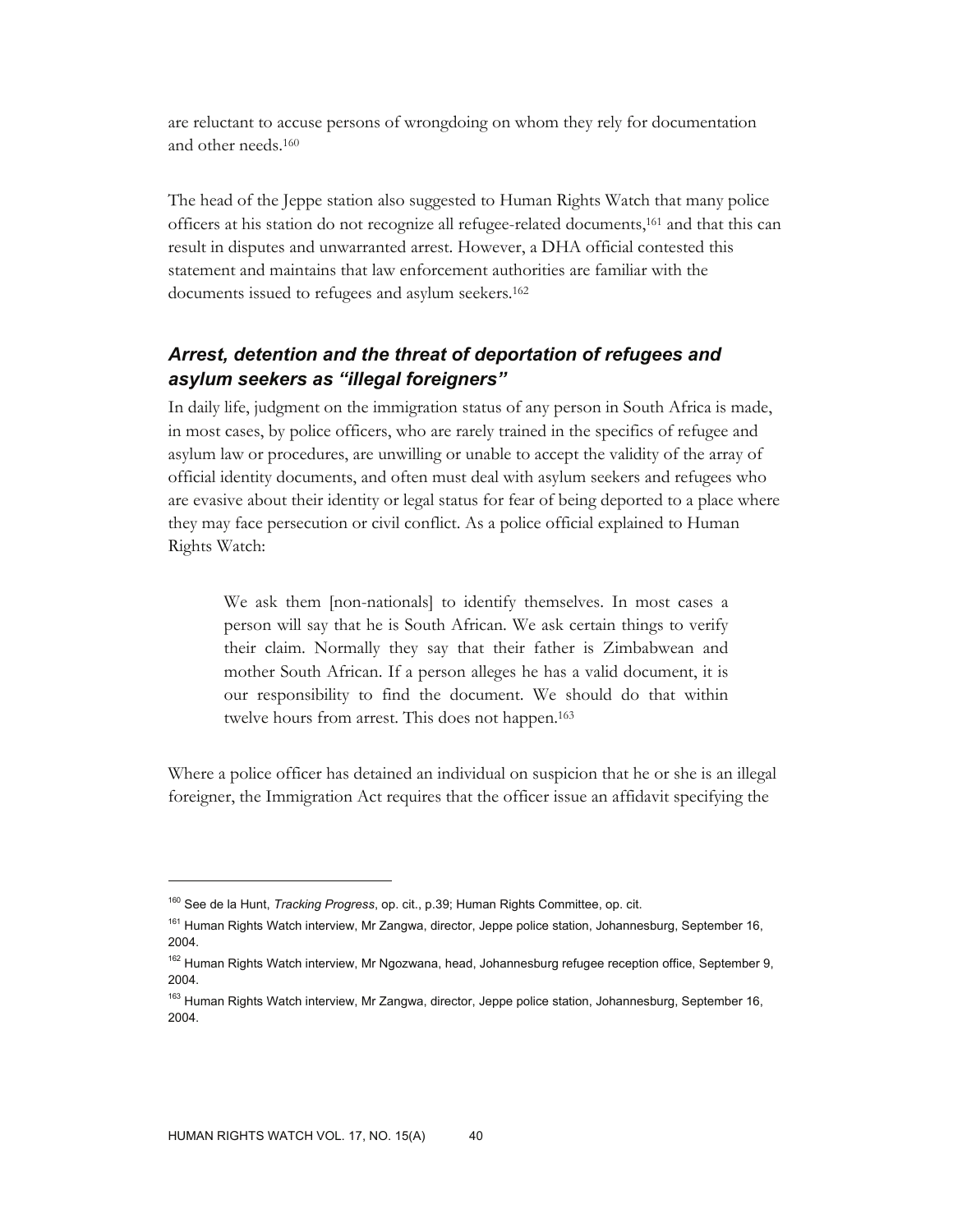reason for the arrest and turn the individual over to an immigration officer within twelve hours.164

According to the Act, immigration officers may not hold an individual in custody for longer than forty-eight hours without conducting an investigation and making a determination on his or her legal status.165 If the individual is found to be in South Africa illegally, he or she may be deported.166 However, the detainee may in fact have a valid document, such as a refugee status identification document or an asylum seeker permit. However, a poorly trained police officer might refuse or fail to recognize it. Also, the detainee might not be in possession of the document at the time of arrest. If that is the case and the individual is determined to be a refugee or in the process of seeking asylum, he or she should not be held in detention or deported.

To function properly, therefore, the process of determining whether or not a detainee is an illegal foreigner or a refugee or asylum seeker necessarily requires cooperation and communication between the police and DHA, including immigration officers. The police are not immigration officials; nor are they sufficiently trained in immigration and refugee law. Instead, they rely on the expeditious assistance of DHA to ensure that they act within the law when detaining persons in these categories. However, the head of Jeppe police station told Human Rights Watch that his staff does not receive the required cooperation from DHA, particularly in verifying the status of a person alleging to be an asylum seeker or refugee: "When you phone them [DHA], they say they are coming and do not come."167

Commentators have suggested that DHA should ensure that police services are adequately trained in refugee and asylum law, particularly to recognize documents and to understand the proper procedures used for refugees and asylum seekers, in contrast to those for illegal foreigners. Such training would be a useful step in ensuring that refugees and asylum seekers are not routinely, and mistakenly, arrested and detained as "illegal foreigners."

<sup>&</sup>lt;sup>164</sup> Immigration Regulation No. 487 under the Immigration Act, regulation 43(2).

<sup>&</sup>lt;sup>165</sup> Immigration Act, section 34(2).

<sup>&</sup>lt;sup>166</sup> Immigration Act, section 32.

<sup>&</sup>lt;sup>167</sup> Human Rights Watch interview, Mr Zangwa, director, Jeppe police station, Johannesburg, September 16, 2004. This statement was contested by Mr. Fraser, Deputy Director General—Immigration (DHA), who stressed in a written communication with Human Rights Watch (April 4, 2005) that DHA "is continuously in co-operation with the SAPS."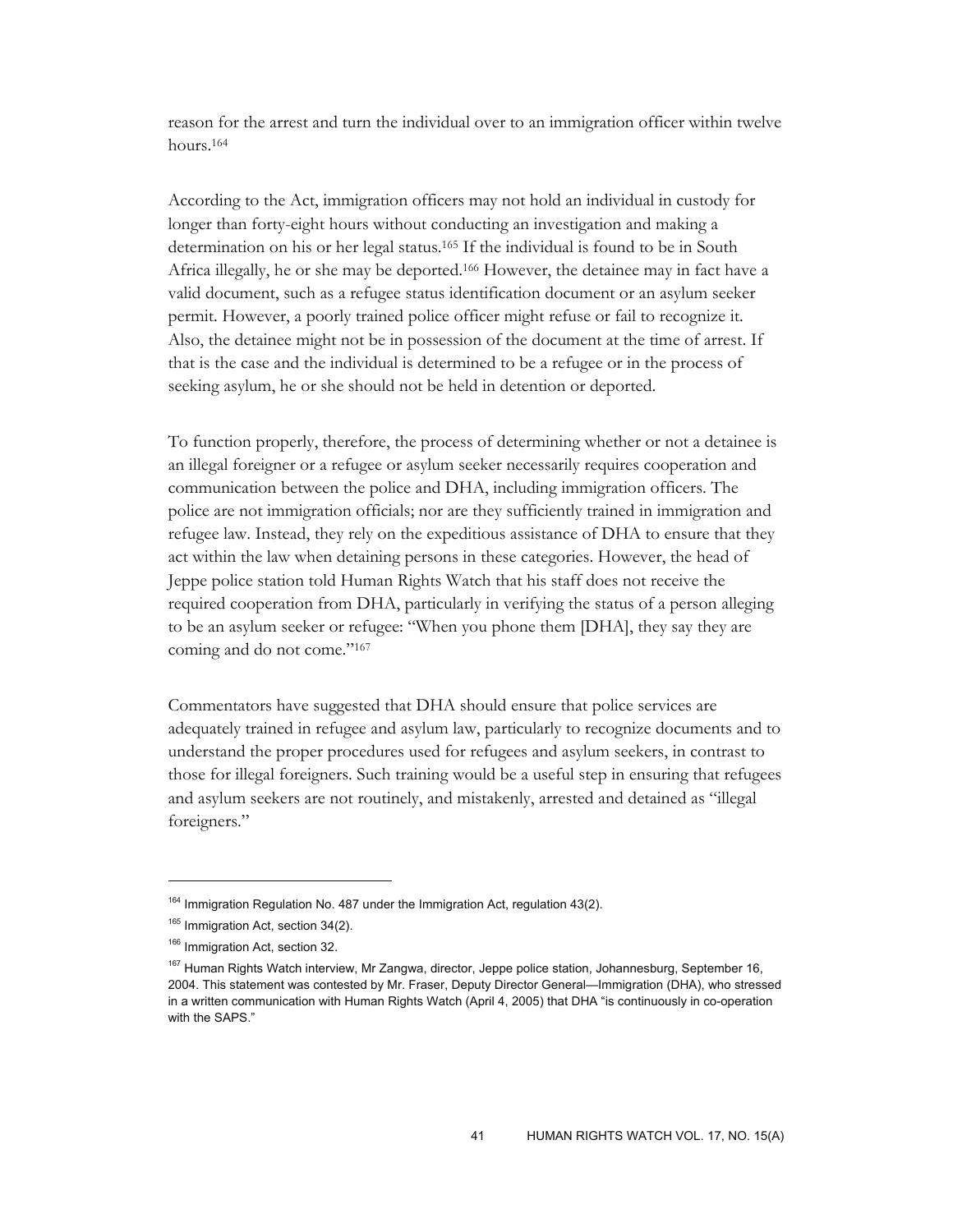# *Unlawful detention and the threat of deportation of refugees and asylum seekers at Lindela Deportation Center<sup>168</sup>*

Where police doubt the nationality or status of an arrested person or a delay exists in determining status, they transfer the person to Lindela deportation center pending further investigation.169 Therefore, refugees and asylum seekers sometimes find themselves at Lindela, despite the requirement that "reasonable" grounds must be produced to support the detention of any asylum seeker in South Africa, and that recognized refugees are protected from detention under South African law. Refugees and asylum seekers detained at Lindela are eventually released after verification of identity; as such, one immigration official referred to the center as a "holding facility".170 He explained to Human Rights Watch:

In the case of refugees, we give them a certificate to report to the nearest refugee reception office. The certificate is valid for fourteen days. On September 27, 2004, for example, we released 26 refugees.171

As an asylum seeker from Burundi told a Human Rights Watch researcher, "I was then taken to Lindela. I was released from Lindela on August 7, 2004. I was given a paper that said that I should report to the refugee reception office to apply for asylum."<sup>172</sup>

During a visit to Lindela in November 2003, a Human Rights Watch researcher interviewed an Angolan asylum seeker who had his asylum seeker permit. An NGO facilitated his release. In the first week of October 2004, a national from the DRC whose status as a refugee had already been recognized in South Africa was detained at Jeppe police station and transferred to Lindela, purportedly as an "illegal foreigner." Again through the intervention of an NGO, the refugee was released two days later, after DHA verified his status.173

<sup>&</sup>lt;sup>168</sup> Following a 1996 agreement with DHA, Lindela is managed by Bosasa Operations (PTY) Ltd. Bosasa is responsible for accommodating people being prepared for deportation, whereas DHA is tasked with determining and verifying the status of those individuals being held at the center. The facility is located in Krugersdorp, southwest of Johannesburg.

<sup>169</sup> Human Rights Watch interview, Mr Zangwa, director, Jeppe police station, September 16, 2004.

<sup>&</sup>lt;sup>170</sup> Human Rights Watch interview, Mr Norris, head of immigration, Lindela, September 29, 2004.

<sup>&</sup>lt;sup>171</sup> See above.

<sup>&</sup>lt;sup>172</sup> Human Rights Watch interview, aylum seeker, Johannesburg, August 27, 2004.

<sup>&</sup>lt;sup>173</sup> A Human Rights Watch researcher assisted in facilitating the release of the refugee on October 6, 2004.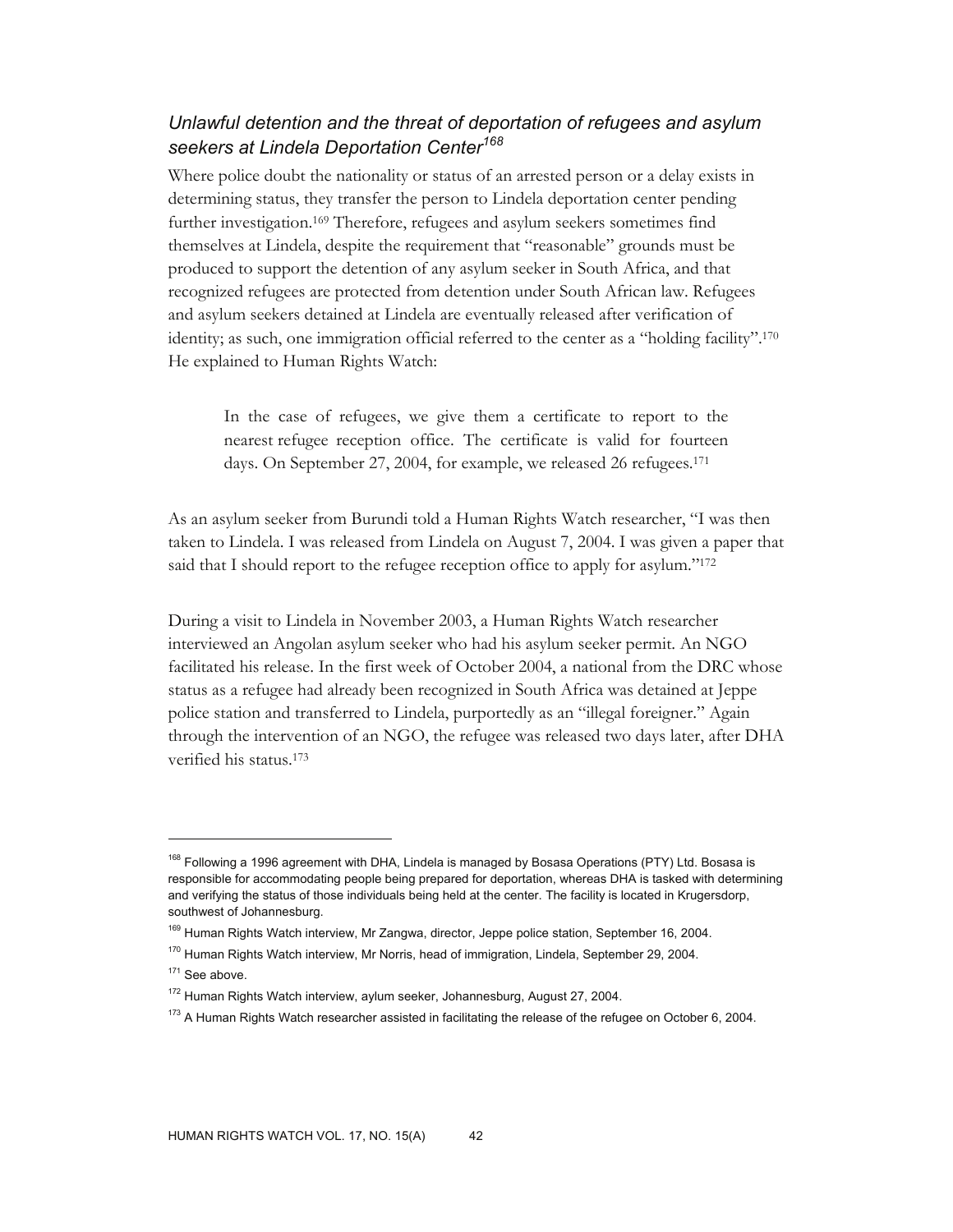An asylum seeker from Burundi told Human Rights Watch that after several failed attempts to gain access to the Johannesburg refugee reception office and secure an asylum seeker permit he was arrested on August 16, 2004 for being an "illegal foreigner".174 He was initially detained at Jeppe police station, where he spent the weekend before being transferred to Lindela the following Monday. He was detained at Lindela for three weeks. Upon release, the asylum seeker was issued the standard form given to newly arriving asylum seekers at points of entry into South Africa, requesting that he present himself to the nearest refugee reception office within fourteen days.

In response to questions about unlawful detentions, DHA replied in a written communication to Human Rights Watch, "The National Immigration Branch will not transfer a person to Lindela before relevant information is validated."175

### *Detention beyond the thirty-day limit*

 $\overline{a}$ 

Lawyers for Human Rights and the South African Human Rights Commission (SAHRC; a statutory body) have recorded hundreds of instances where persons, who the South African authorities are attempting to deport, including some asylum seekers, have been detained without judicial review beyond the thirty-day limit.176 Following a legal action instituted by the SAHRC, the local High Court in 1999 ordered DHA and Lindela's management to make reasonable arrangements to prevent prolonged detention and to report to SAHRC on these arrangements.177 However, since this order was made, persons who are being threatened with deportation continue to be held for periods in excess of thirty days—placing DHA in contempt of the court order. The head of Lindela acknowledged that before August 2004 prolonged detentions were common.178 However, he assured Human Rights Watch that systems were now in place to prevent prolonged detentions. The center is aiming to have detainees released or deported by the twenty-third day of detention and has also instituted a system to apply to the lower courts requesting for an extension of detention.

<sup>&</sup>lt;sup>174</sup> Human Rights Watch interview, asylum seeker, Johannesburg, August 27, 2004.

<sup>&</sup>lt;sup>175</sup> Mr. Fraser, Deputy Director General - Immigration (DHA), in a written communication to Human Rights Watch (April 4, 2005).

 $176$  Refugees Act, section 29(1) as noted above and Immigration Act, Section 34(1)(d). Lawyers for Human Rights noted in an October 10, 2003 interview with Human Rights Watch that, on September 30, 2004, there were 215 deportees at Lindela who had been there in excess of thirty days.

<sup>177</sup> *The South African Human Rights Commission v Minister of Home Affairs*, unreported no. 99/28367/WLD. <sup>178</sup> Human Rights Watch interview, Mr Norris, head, Lindela DHA, September 28, 2004.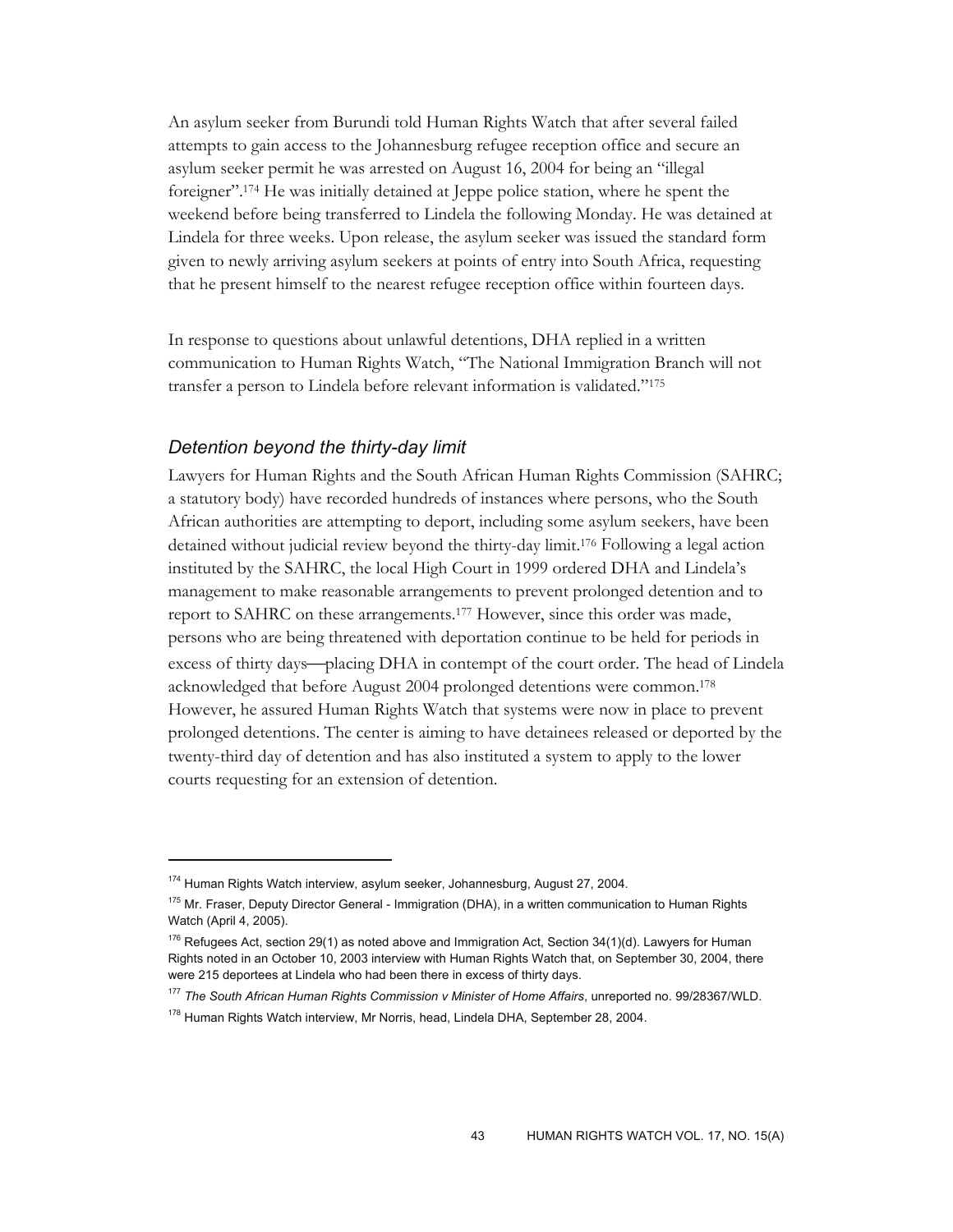The International Covenant on Civil and Political Rights and the South African Constitution guarantee the right of every person not to be arbitrarily arrested and detained.179 This applies equally to asylum seekers and refugees. In its guidelines on the detention of asylum seekers and in various ExCom conclusions, UNHCR adds focus to this prohibition specific to asylum seekers, emphasizing that "as a general principle asylum seekers should not be detained."180 Because such detention is "inherently undesirable," it "should only be resorted to in cases of necessity."181 The guidelines further note that for the detention of an asylum seeker to be considered lawful and not arbitrary, the detention must comply not only with the applicable national law, but with international law. Detention should be reasonable, non-discriminatory, and proportional to the objectives to be achieved.182 More generally, the guidelines suggest that "there should be a presumption against detention."183

In keeping with these international norms, the Refugees Act aims to limit the detention of asylum seekers, noting that they may only be detained in cases where it is "reasonable," and even then it should not be for longer than thirty days unless reviewed by a judge.184

The most egregious violation that results from these faulty procedures is the return of a refugee to a place where he or she faces persecution. Returning anyone to a place where persecution is feared without proper procedures to determine whether he or she is a refugee violates of the prohibition against *refoulement*—the most fundamental principle of international refugee law. The principle of *non-refoulement* is now an accepted principle of customary international law.185 Section 2 of the Refugees Act states that, "no person may

<sup>179</sup> International Covenant on Civil and Political Rights, article 9(1); the Constitution of the Republic of South Africa, section 35.

<sup>&</sup>lt;sup>180</sup> UNHCR, "Revised Guidelines on Applicable Criteria and Standards relating to the Detention of Asylum Seekers" (Geneva: UNHCR), February 1999, Guideline 2 (hereafter, "UNHCR Guidelines on detention of asylum seekers"). Find at http://wwwunhcr.ch/cgi-

bin/texis/vtx/protect/opendoc.pdf?tbl=PROTECTION&id=3bd036a74.

<sup>&</sup>lt;sup>181</sup> UNHCR Guidelines on detention of asylum seekers, paras. 1, 3. "Necessity" has been limited by UNHCR's ExCom in paragraph (b) of Conclusion No. 44 (1983) to cases in which states need to "verify identity; to determine the elements on which the claim to refugee status or asylum is based; to deal with cases where refugees or asylum-seekers have destroyed their travel and/or identity documents or have used fraudulent documents in order to mislead the authorities of the State in which they intend to claim asylum; or to protect national security or public order."

<sup>&</sup>lt;sup>182</sup> UNHCR Guidelines on detention of asylum seekers, guideline 3.

<sup>&</sup>lt;sup>183</sup> UNHCR Guidelines on detention of asylum seekers, guideline 3.

<sup>184</sup> Refugees Act, section 29(1).

<sup>185</sup> The customary international law norm of *non-refoulement* protects refugees from being returned to a place where their lives or freedom would be threatened. (International customary law is defined as the general and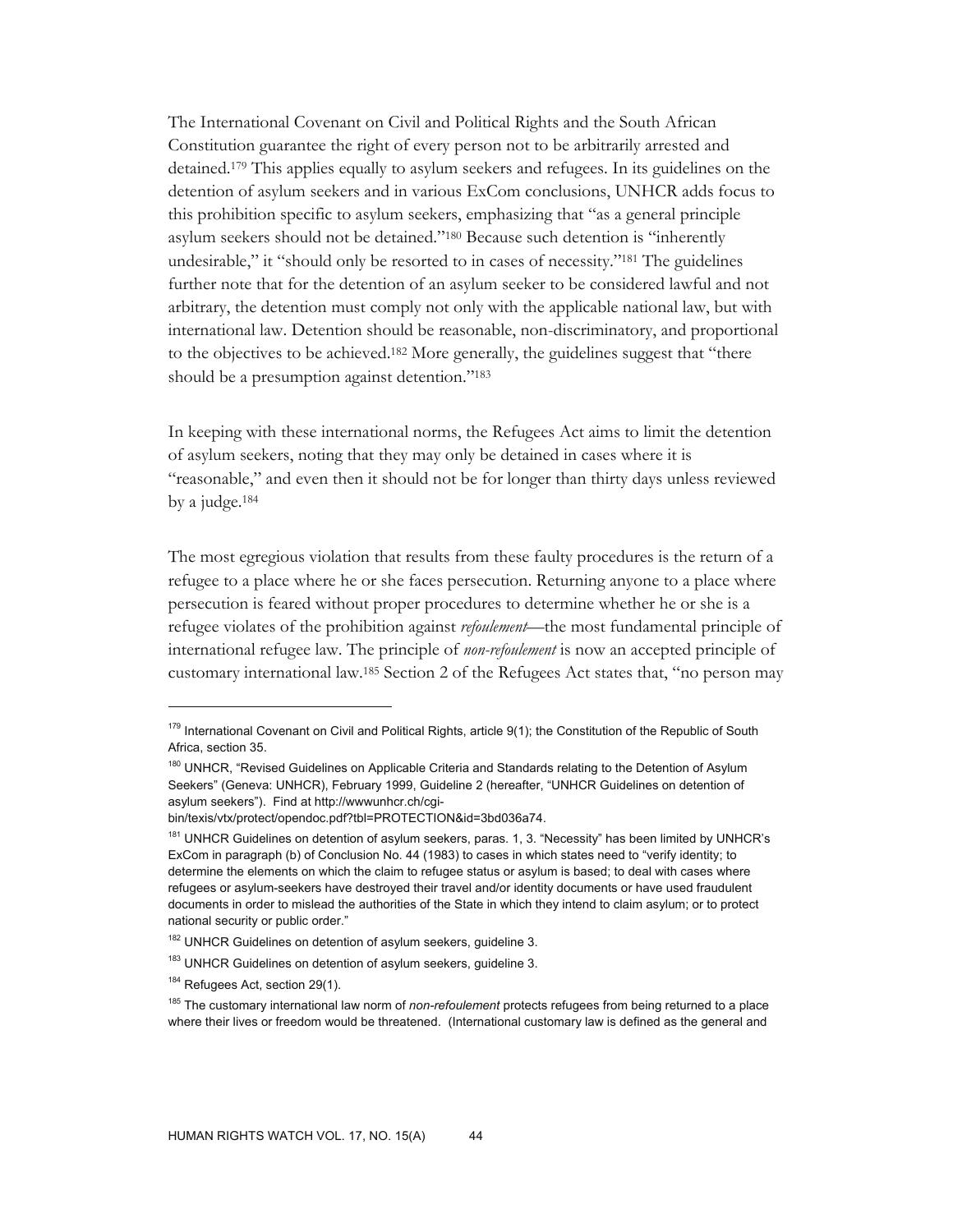be extradited or returned to any country…if as a result of such extradition of return…he or she may be subjected to persecution…or his or her life, physical safety or health would be threatened…" Unfortunately, such returns have occurred from South Africa. UNHCR has stated that deportations of refugees or asylum seekers have occurred from Lindela, though the agency suggests that such deportations occur principally as a result of ignorance on the part of Lindela staff regarding the proper procedures and legal standards regarding refugees and asylum seekers.186

### *Failure to adequately protect unaccompanied minors*

"There is no clear procedure as to what to do when we receive unaccompanied minors."

*– Department of Home Affairs, Johannesburg Refugee Reception Office, September 9, 2004.* 

### *Legal standards*

-

In relation to children seeking asylum, Article 22 (1) of the UN Convention on the Rights of the Child provides that: "States parties shall take appropriate measures to ensure that a child…who is considered a refugee in accordance with international and domestic law…shall, whether accompanied or unaccompanied…receive appropriate protection and humanitarian assistance in the enjoyment of applicable rights set forth in the present Convention." Those rights include, among others, legal and administrative protection, basic health care, and education.

Additionally, UNHCR has elaborated guidelines to assist states in realizing appropriate policies and procedures for protecting unaccompanied children seeking asylum187 and other refugee children.188 The guidelines on asylum-seeking children define an unaccompanied child as "a person under the age of eighteen years…who is separated

consistent practice of states followed by them out of a sense of legal obligation.) *See* e.g. "Problems of Extradition Affecting Refugees," ExCom Conclusion No. 17, 1980; ExCom General Conclusion on International Protection, 1982; Encyclopedia of Public International Law, Vol. 8, p. 456. UNHCR's ExCom has stated that *non-refoulement* was progressively acquiring the character of a peremptory norm of international law. *See* ExCom General Conclusion on International Protection No. 25, 1982.

<sup>186</sup> Human Rights Watch interview, Mr Mbilinyi, UNHCR, Pretoria, op. cit.

<sup>&</sup>lt;sup>187</sup> UNHCR Guidelines on policies and procedures in dealing with unaccompanied children seeking asylum, February 1, 1997.

<sup>188</sup> UNHCR, *Refugee Children: Guidelines on Protection and Care*. (Geneva: UNHCR), 1994.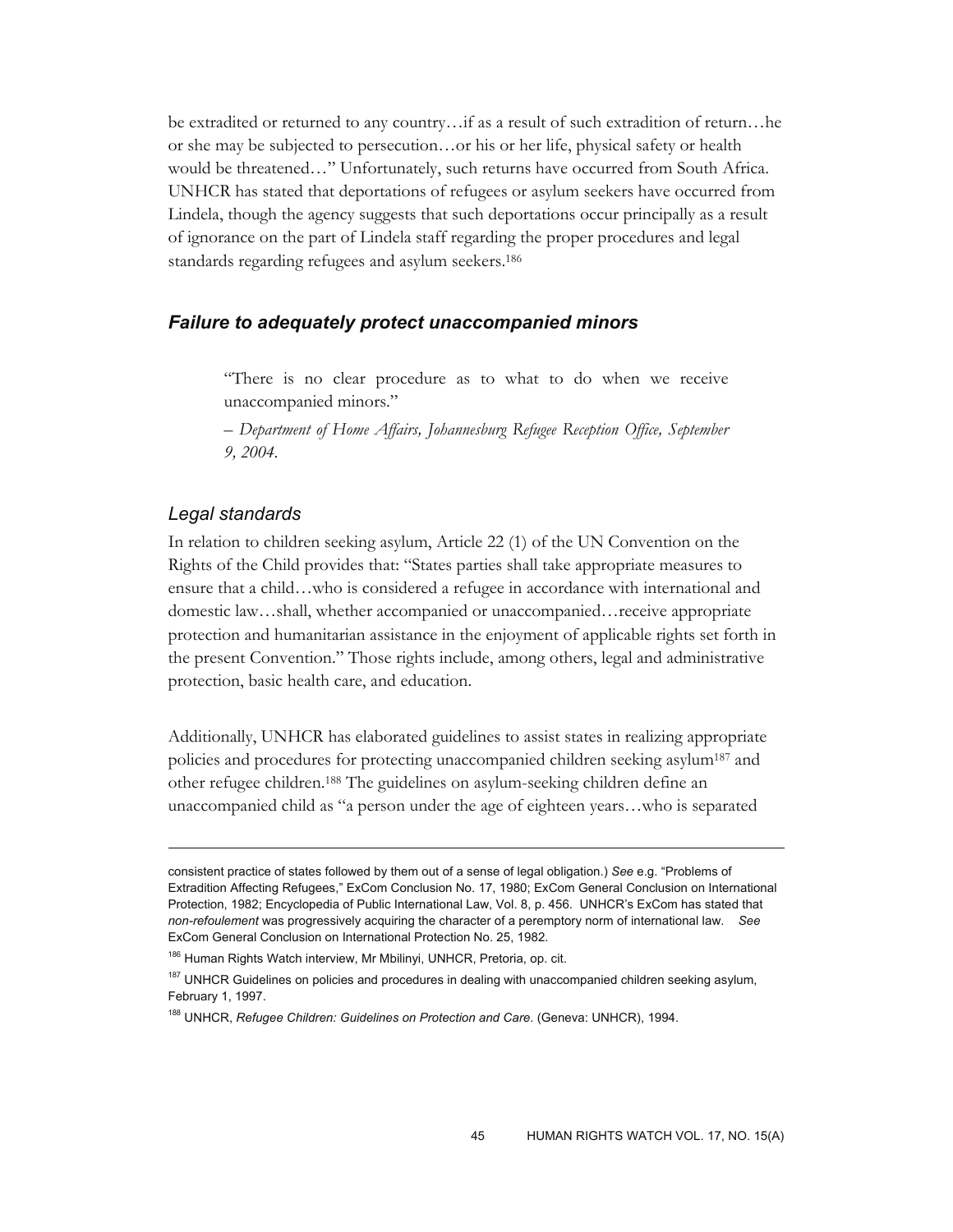from both parents and is not being cared for by an adult who by law or custom has responsibility to do so."189 Children should have access to social services such as education and health care regardless of their status.190 Further, they should be given priority in the refugee status determination process,<sup>191</sup> and, according to UNHCR's Executive Committee reception standards, their particular vulnerabilities and needs including education and medical attention—should be accommodated.192

Equal access to education is provided for in Article 22 of the 1951 Refugee Convention, which states that, "the Contracting States shall accord to refugees the same treatment as is accorded to nationals with respect to elementary education." Both the UN Convention on the Rights of the Child and the African Charter on the Rights and Welfare of the Child further recognize a right to basic education.193

In the South African constitution, the rights of all children, irrespective of nationality and origin, are enshrined in Section 28 (1). In particular, every child has the right to:

(c) Basic nutrition, shelter, basic health care services and social services;

(b) Family care or parental care, or to appropriate alternative care when removed from the family environment; and

(g) Not to be detained except as a measure of last resort.

Family reunification is an important principle recognized by international law in relation to unaccompanied and separated children. Article 22 (2) of the UN Convention on the Rights of the Child calls on states to assist, in cooperation with UNHCR and NGOs, with the tracing of family members "in order to obtain information necessary for reunification with his or her family." Finally, children seeking asylum in South Africa, like all asylum seekers who have obtained the necessary permit, have rights to work and study under Section 22 of South African law (see discussion above).

<sup>&</sup>lt;sup>189</sup> UNHCR Guidelines on unaccompanied children seeking asylum, op. cit.

<sup>&</sup>lt;sup>190</sup> In its Conclusion on Safeguarding Asylum No. 82 of 1997, UNHCR's ExCom notes that "In receiving asylum seekers, states should consider specific needs, such as education, of unaccompanied and separated children."

<sup>&</sup>lt;sup>191</sup> UNHCR Guidelines on unaccompanied children seeking asylum, op cit.

<sup>&</sup>lt;sup>192</sup> Global Consultations, September 2001, op. cit., para. 21.

<sup>&</sup>lt;sup>193</sup> UN Convention on the Rights of the Child, article 28; O.A.U Convention on the Rights and Welfare of the Child, Article 11(3).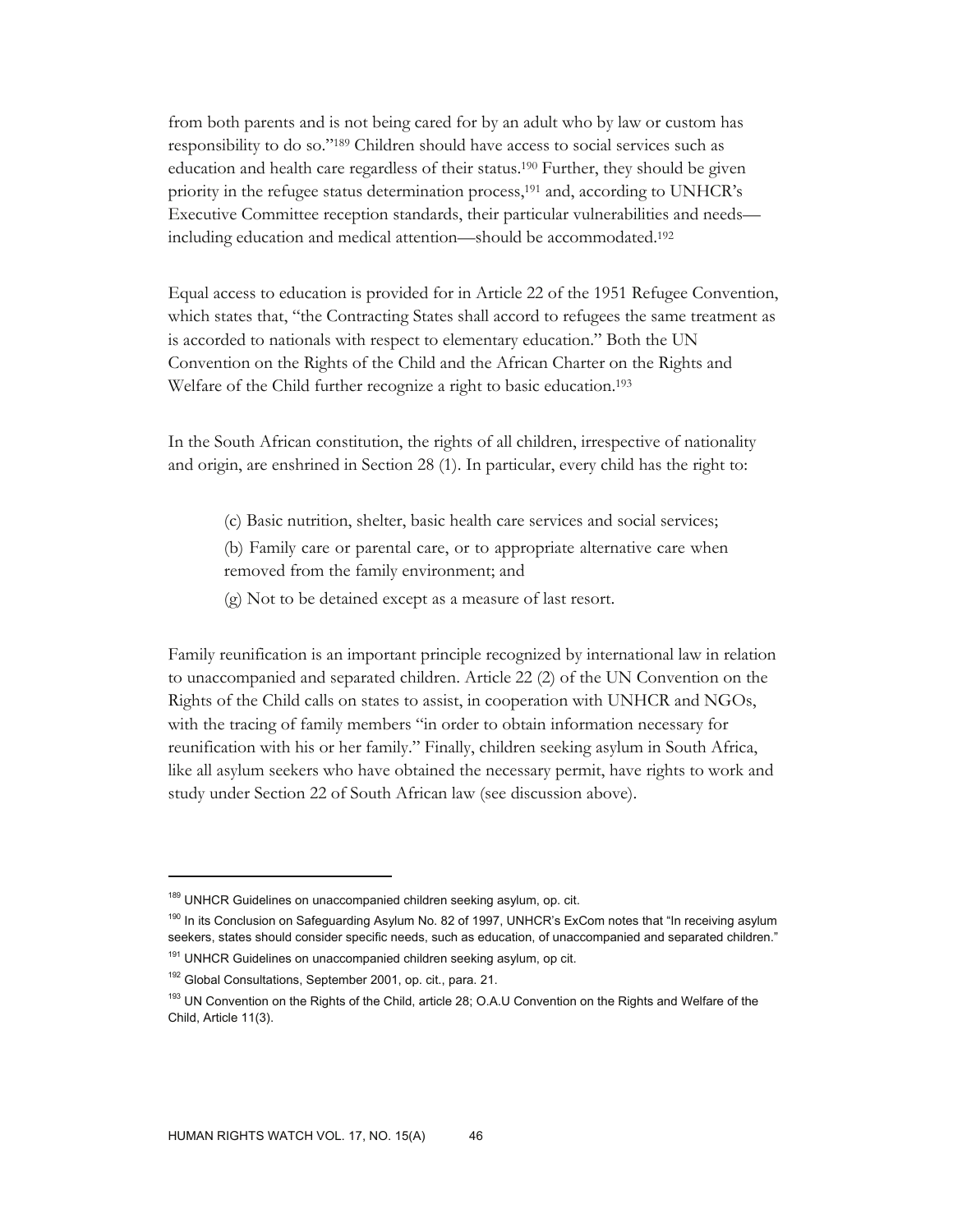# *Children and the refugee status determination process in South Africa*

The Refugees Act explicitly acknowledges that unaccompanied children may seek asylum in South Africa.194 Children fleeing persecution are, like any adult asylum seeker, required to present themselves to the nearest refugee reception office. There, they are expected to queue with adults. Under the Refugees Act, however, once an unaccompanied child appears before a refugee reception officer, the child should "forthwith" be brought before a Children's Court so that it may assess the needs of the child and order appropriate arrangements for the child's care and guardianship.195 In addition, section 32(2) also provides that the Children's Court "may order that a child…be assisted in applying for asylum." The refugee reception officer should also contact UNHCR to assist with tracing of family.

An official at the Johannesburg refugee reception office stated to Human Rights Watch that in practice it did not refer unaccompanied children to other agencies such as UNHCR or its implementing partner, the Jesuit Refugee Service (JRS).196 The officer did not have guidelines on how to deal with children seeking asylum. The Refugees Act and its regulations both fail to clarify whether an asylum seeker permit should be issued *before* the referral or whether this will be done once the Children's Court has assessed the needs of the child.

As not all unaccompanied children possess documents indicating their identity and age, it is not apparent who and how age determinations are made at the refugee reception office. While the provision places the burden of ensuring the best interests of the child on the Department of Social Development, it fails to recognize the role of DHA in protecting child asylum seekers, namely the confirmation of legal status of the child in South Africa to obtain social services.

# *Detention of unaccompanied children at Lindela Deportation Center*

Under the Refugees Act, children should only be detained as a measure of last resort, and for the shortest appropriate amount of time.197 This wording reflects language in the

<sup>&</sup>lt;sup>194</sup> Refugees Act, section 32.

<sup>&</sup>lt;sup>195</sup> Refugees Act, section 32(1) states that "Any child who appears to qualify for refugee status...and who is found to be under circumstances that clearly indicate that he or she is a child in need of care…must forthwith be brought before the Children's Court…"; Human Rights Watch telephone interview, Mr Schravisande, head, Standing Committee for Refugee Affairs, Pretoria, September 3, 2004.

<sup>196</sup> Human Rights Watch interview, Mr Ngozwana, Johannesburg refugee reception office, September 9, 2004. <sup>197</sup> Refugees Act, section 29(2).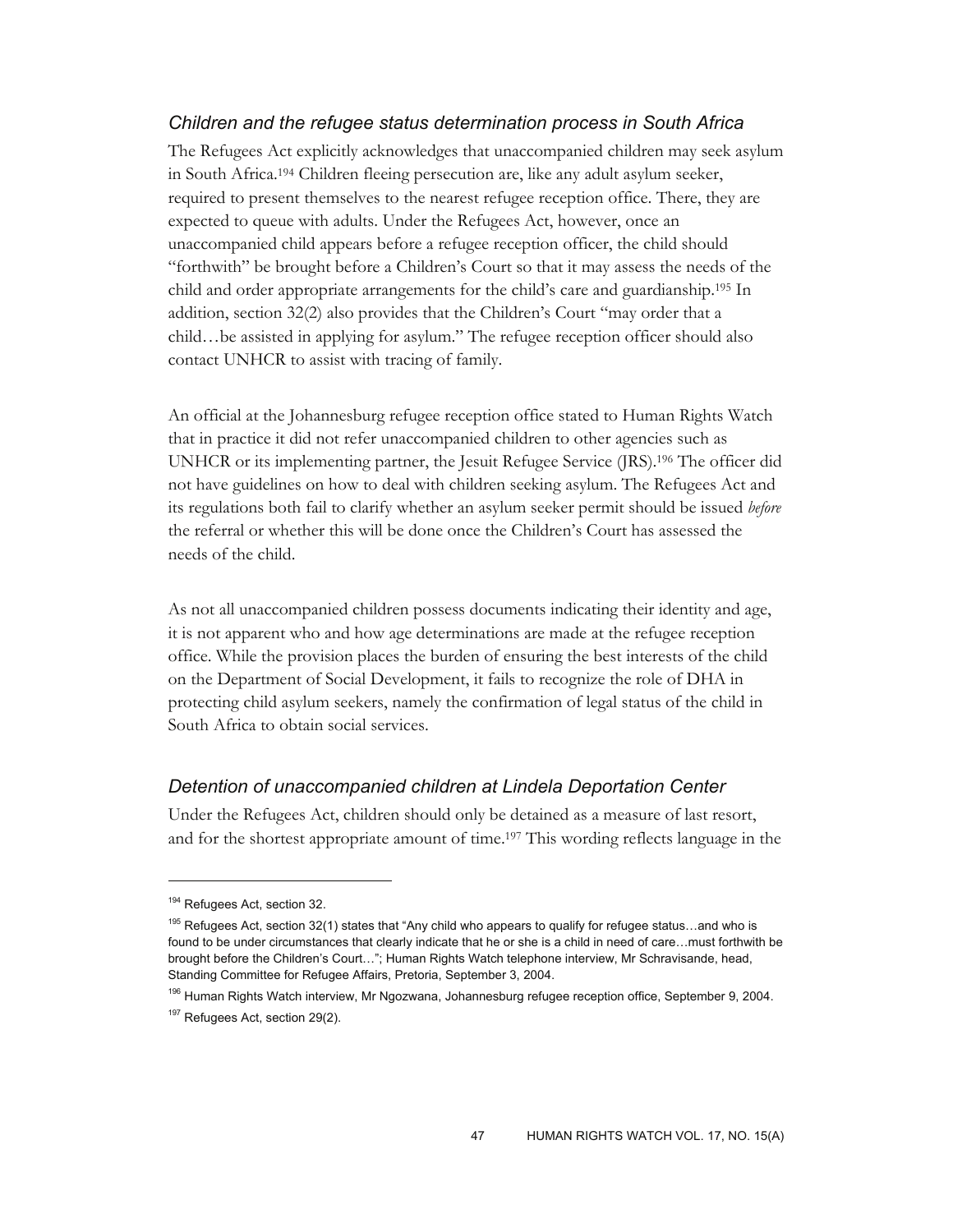UN Convention on the Rights of the Child.198 UNHCR's guidelines on refugee children and on detention of asylum seekers state unequivocally that "children who are asylum seekers should not be detained."<sup>199</sup>

While an immigration official at the Lindela deportation center told Human Rights Watch that "[it] does not detain children there,"200 in reality some children, including asylum seekers, have been and continue to be detained at the center. In November 2003, ten unaccompanied children between the ages of ten and fifteen were detained at Lindela.201 Two of those were South Africans who were wrongfully apprehended by the authorities. These children, mostly boys, shared facilities with adult men. The few girls detained shared quarters with women.202

In 2004, Lawyers for Human Rights challenged the unlawful detention of fourteen unaccompanied children being held with adults at Lindela for the purposes of deportation.203 During the legal action, the children were instead held in a "place of safety,"204 Dyambo, which is located next to the deportation facility. On September 13, 2004, the Pretoria High Court ordered DHA not to admit unaccompanied non-national children at Lindela, and held that current detentions there were unlawful, invalid, and should cease immediately.205

Following this judgment, the head of immigration at Lindela told Human Rights Watch that a request had been transmitted to the Department of Social Development to assist with appropriate placement for the fourteen unaccompanied non-national children, but

<sup>&</sup>lt;sup>198</sup> UN Convention on the Rights of the Child, article 37(b)

<sup>&</sup>lt;sup>199</sup> UNHCR Guidelines on the detention of asylum seekers, op. cit., guideline 6. See also Abeda Bhamjee, *Aiding the Least and Loneliest: Developing Law and Best Practice for the Detection, Treatment and Deportation of Undocumented Foreign Unaccompanied Minors in South Africa*, researched for NCRA, South Africa, September 2004.

<sup>&</sup>lt;sup>200</sup> Human Rights Watch interview, Lindela official, November 19, 2003.

<sup>&</sup>lt;sup>201</sup> Human Rights Watch interview, Lawyers for Human Rights, October 10, 2003. A Human Rights Watch researcher spoke to one of the children held at Lindela.

<sup>202</sup> Human Rights Watch visit to Lindela, November 19, 2003.

<sup>203</sup> Khangale Makhado, "Rights Victory for Illegal Minors," *The Sowetan* (South Africa), March 4, 2004.

<sup>&</sup>lt;sup>204</sup> A place of safety is defined as a designated individual or a Department of Social Development -managed facility for children in need of care. However, children who have committed crimes and are awaiting trial are also being held at this facility.

<sup>&</sup>lt;sup>205</sup> Lawyers for Human Rights press release, "Pretoria High Court orders the Protection and Care for Unaccompanied Foreign Children," September 13, 2004.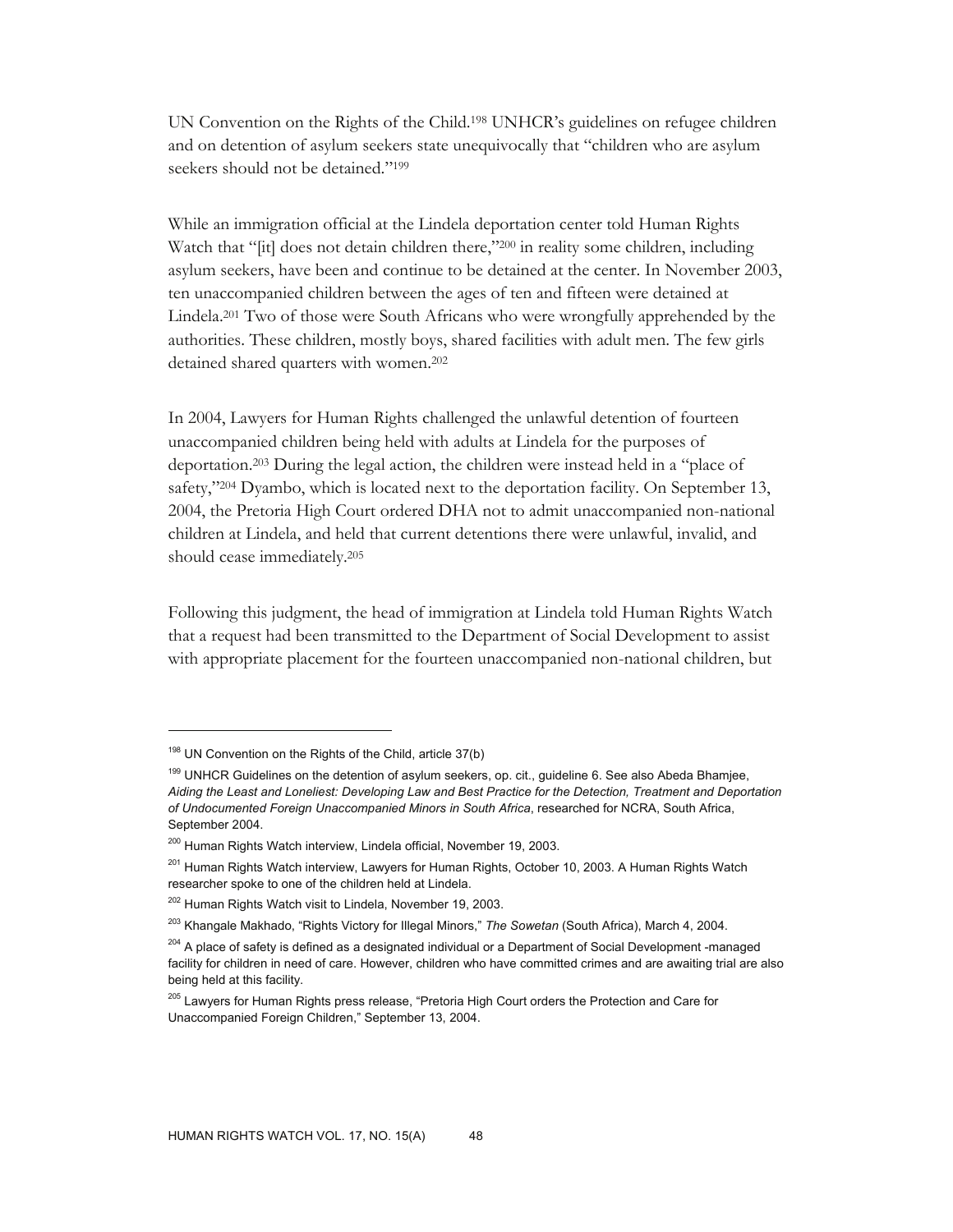that, as of September 2004, they had not yet received a response.206 At the time of Human Rights Watch's second visit to Lindela, the children were detained in a separate section from the adults, and, according to Lindela staff, the children ate at different times from the adult detainees.207 By January 2005, the children were moved to another "place of safety" on the outskirts of Johannesburg.

### *Children's lack of access to assistance and social services*

Even when issued with an asylum seeker permit, children do not necessarily receive the assistance that the Department of Social Development is supposed to provide to all children in need of care, regardless of their status.208 Unaccompanied asylum-seeking children in particular experience difficulties in access to protection and social services, including education, due to their lack of well-recognized identity documents.209

Instead of being cared for by the Department of Social Development, unaccompanied children seeking asylum are taken in by or are informally placed with guardians normally refugees or asylum seekers speaking the same language or from the same country who can assist them with their application.210 However, these informal arrangements may not always provide a stable home for a child, particularly where living arrangements are precarious and the guardian's status has not been determined by DHA. A thirteen-year-old boy from the DRC, who speaks KiSwahili, went to the Johannesburg refugee reception office with an acting guardian. He had been in the country without a valid document for approximately two months. The boy explained to Human Rights Watch:

I do not have papers. The lawyers [Wits Law Clinic] gave me a paper to help me at Home Affairs. At Home Affairs they say they are waiting for the head [of the office]. They said I must return to the [refugee reception] office. I have been there five times.211

<sup>206</sup> Human Rights Watch interview, Mr Norris, head, Lindela, September 28, 2004. Human Rights Watch saw a copy of the letter.

<sup>&</sup>lt;sup>207</sup> Human Rights Watch interview, Lindela management staff, September 28, 2004.

<sup>208</sup> Jonathan Klaaren and Abeda Bhamjee, "Legal Problems Facing Refugees in Johannesburg," in Landau (ed.), op. cit., p. 57; also Human Rights Committee of South Africa, op. cit., p.127.

<sup>&</sup>lt;sup>209</sup> See, for example, Jackie Lofell, Johannesburg Child Welfare Society, "Access to Services: Legal and Related Issues," paper presented at Workshop on Unaccompanied Minors, Pretoria, August 3, 2001.

<sup>&</sup>lt;sup>210</sup> Human Rights Watch interview, Mr Ngozwana, head, Johannesburg refugee reception office, September 9, 2004.

<sup>&</sup>lt;sup>211</sup> Human Rights Watch interview, asylum seeker, Johannesburg, September 4, 2004.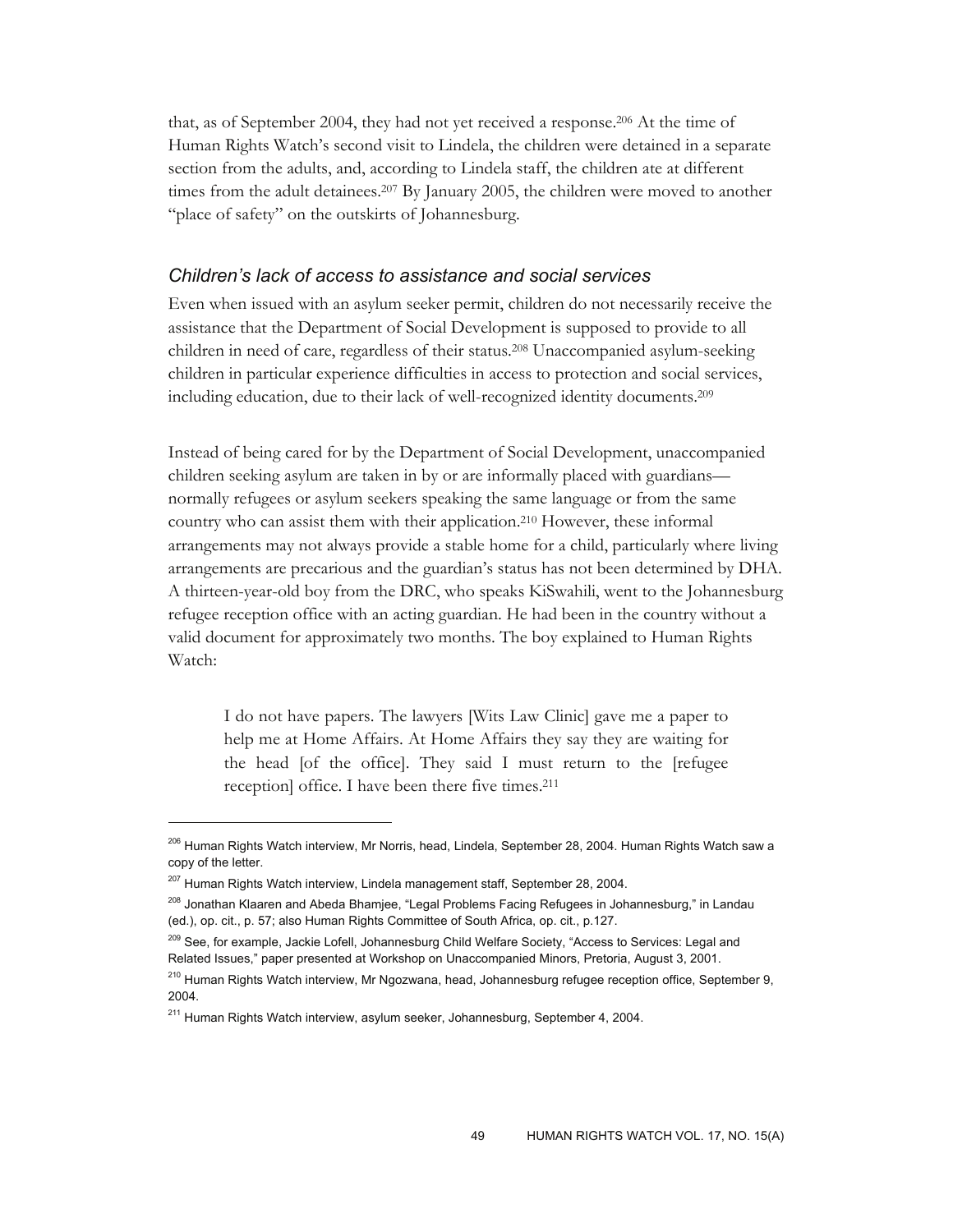Through repeated queries by a Human Rights Watch researcher, it transpired that this boy was unable to gain access into the refugee status determination process in September 2004 because of technical problems at the office with the issuance of new asylum seeker permits.

Access to schooling is further hampered without documents. The Congolese boy interviewed expressed a desire to complete his schooling, but believed it was impossible without a Section 22 permit or other identity document. NGOs such as the Jesuit Refugee Service (JRS) provide certain assistance, such as school fees, only to children with a permit issued by DHA.

Yet even where a child is in possession of an asylum seeker or refugee permit, this is no guarantee that the child will be able to attend school. A 2003 study commissioned by UNHCR found that about twenty-five percent of children of respondents were denied access to education because the schools did not accept the asylum seeker or refugee permits.212 The Department of Education is formally responsible for ensuring that all children, regardless of nationality, gain access to a basic education. However, Department of Education officials are not necessarily familiar with the official documentation that DHA develops for refugee and asylum-seeking children. The failure to provide primary education to refugee children on a par with South African nationals is a violation of their rights as children, in addition to their rights as refugees under the Refugee Convention and domestic South African law. 213

According to NGOs dealing with refugee and asylum matters, shelters for children in need of care are reluctant to admit refugee and asylum-seeking children due to lack of identification and because family reunification is not easily realizable.214 There appears to be no structured system on tracing family members of unaccompanied children for the purposes of reunification.215 Yet, an official at DHA told a Human Rights Watch

<sup>212</sup> CASE, *National Refugee Baseline Survey: Final Report,* op. cit., pp. 152-7.

<sup>&</sup>lt;sup>213</sup> See Refugee Convention, Article 22 ("The Contracting States shall accord to refugees the same treatment as is accorded to nationals with respect to elementary education."); Refugees Act, Article 27(g) ("a refugee. . .is entitled to the same. . . basic primary education which the inhabitants of the Republic receive from time to time.").

<sup>214</sup> Klaaren and Bhamjee in Landau (ed), op. cit., p. 56.

<sup>215</sup> Human Rights Watch interview, Lawyers for Human Rights, Johannesburg, August 28, 2004.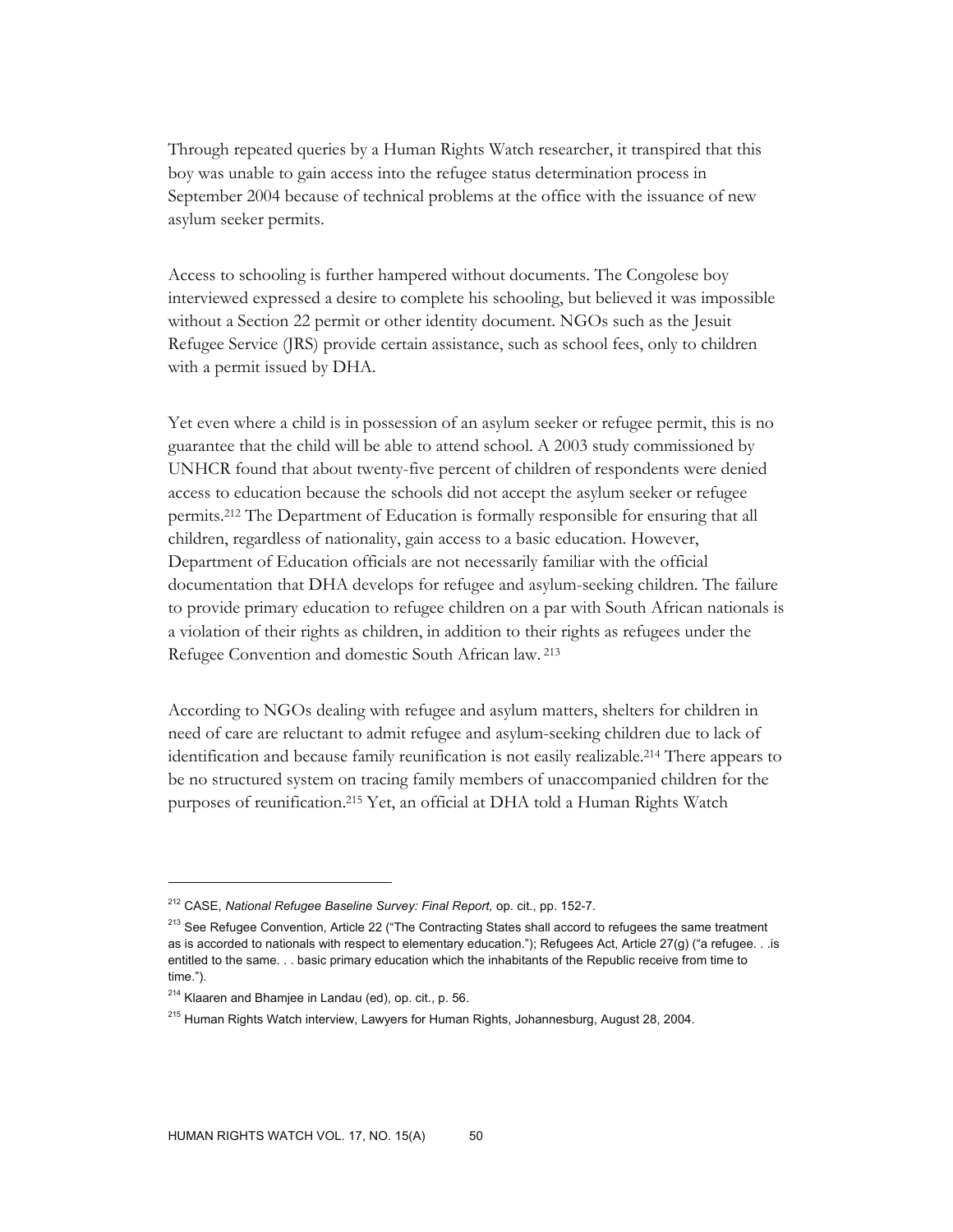researcher that in the case of an unaccompanied child UNHCR would be informed in order to trace family members of the child.216

Furthermore, a child is often unable to obtain government assistance when his or her guardian or caregiver is an also an asylum seeker, due to administrative blockages. In the words of the guardian, also an asylum seeker, of the Congolese boy mentioned above:

The JRS sent me and the boy to the Department of Social Development for assistance. After the first unsuccessful placement at a shelter for children in need of care, we returned to the social worker. She told me that [the department] does not have a place for the child. She suggested that the child be returned to the Democratic Republic of Congo. The boy is receiving a food parcel from JRS each month.217

The Department of Social Development cannot process state financial support applications by persons with temporary status, as the computer system in use at the time of writing will only recognize the thirteen-digit numbers contained in the standard South African identification document. The deputy director for immigration at DHA told Human Rights Watch that DHA began issuing refugee children with certificates for social grants as early as May 2004.218 While the certificates address the needs of a child who is a recognized refugee, they do not address the situation of a child whose status has yet to be determined. Further, as of August 2005, legislation regarding the rights of children (the Children's Bill) was under review in the South African parliament.219 One of the proposed amendments in the bill includes formal recognition of the right of refugee children, including asylum-seeking children, to social services.

Until passage of the Children's Bill, however, the evident failure by the Departments of Home Affairs and Social Development to protect the rights of all refugee and asylumseeking children adequately underlines fundamental flaws in policy and administration. The inability of the Department of Social Development to take refugee asylum-seeking

<sup>&</sup>lt;sup>216</sup> Human Rights Watch telephone interview, Mr Schravisande, head, Standing Committee for Refugee Affairs, Pretoria, September 3, 2004.

<sup>&</sup>lt;sup>217</sup> Human Rights Watch interview, asylum seeker, Johannesburg, September 8, 2004.

<sup>&</sup>lt;sup>218</sup> Written communication from Mr. Fraser, Deputy Director General – Immigration, (DHA) to Human Rights Watch, April 4, 2005.

<sup>219</sup> Children's Bill B70B of 2003. See also http://www.pmg.org.za.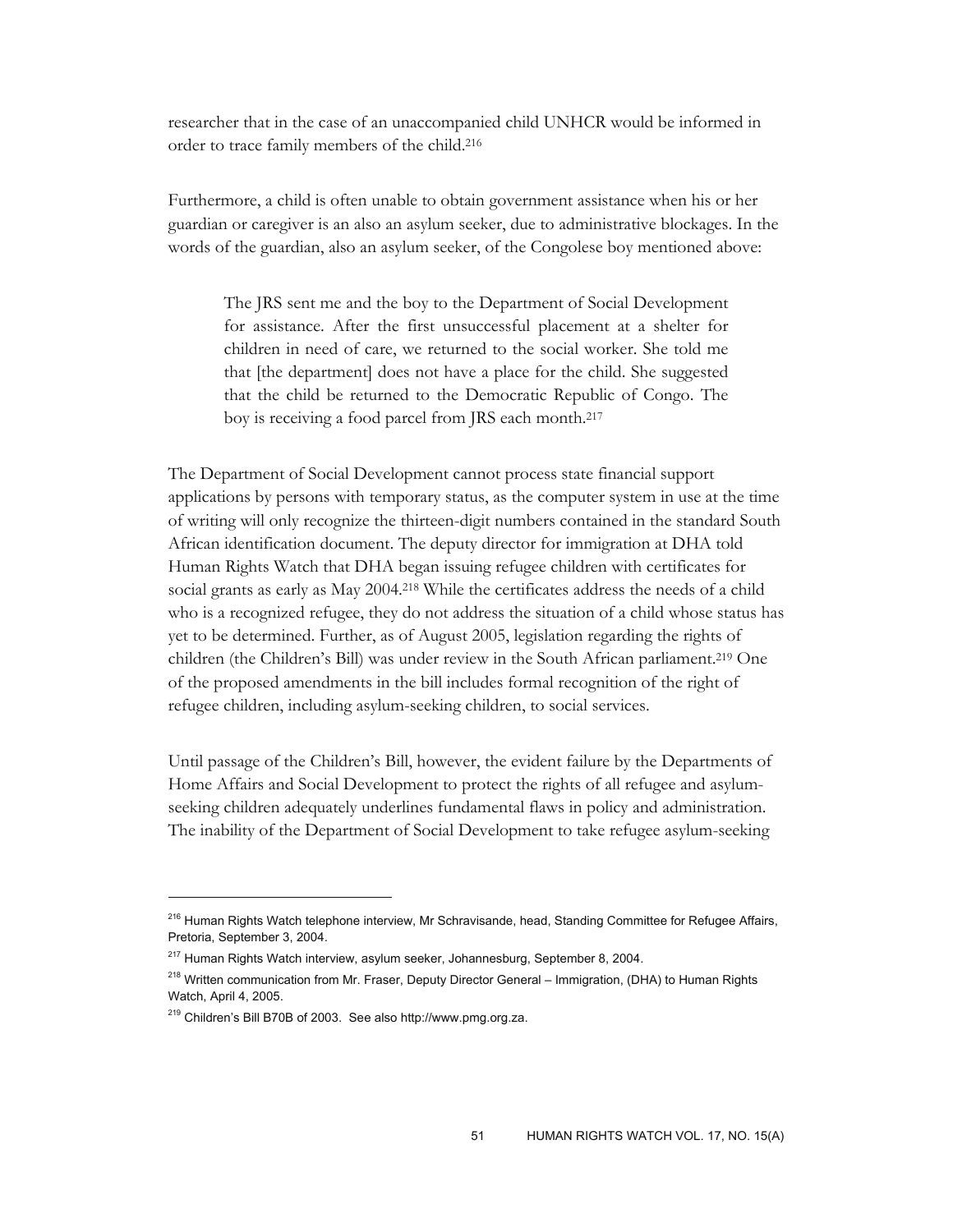children within its purview of responsibility means that these children are denied rights and benefits to which they are entitled.

### *Social assistance for refugees and asylum seekers in Johannesburg*

"Assistance is a big lacuna [in the government system]. Without [social] assistance, protection becomes less useful…What is a paper with an empty stomach?"

*- UNHCR, Pretoria, February 18, 2005* 

### *Legal standards*

 $\overline{a}$ 

Beyond the problems associated with access to refugee status determination procedures and the inadequate protection such individuals often receive, refugees and asylum seekers in South Africa also have difficulties gaining access to work, education, basic health care services, public relief and assistance, education beyond the primary levels, housing, and permission to practice their professions.

The ability of refugees and asylum seekers to secure such social and economic rights is particularly complex in countries like South Africa that face challenges in providing these rights to their own nationals. The insecure legal status of asylum seekers (and occasionally, due to administrative failures, of refugees), the lack of recognition of refugee and asylum seeker documentation by some of those charged with granting access to benefits and rights, as well as racial or ethnic discrimination and xenophobia, place this group in an especially vulnerable position. As an asylum seeker told Human Rights Watch, "They [South Africans] call us *chakarumbas* [a local derogatory term referring to other African nationals]."220

Moreover, unlike many poor nationals, refugees and asylum seekers often continue to experience the effects of the trauma of their flight from countries of origin. They may suffer from language barriers and are often without any supportive family or social networks. UNHCR has recognized these specific vulnerabilities and recommends that

<sup>&</sup>lt;sup>220</sup> Human Rights Watch interview, asylum seeker, Johannesburg, August 27, 2004. Other similar terms are "amakwerekwere" and "amagrigamba."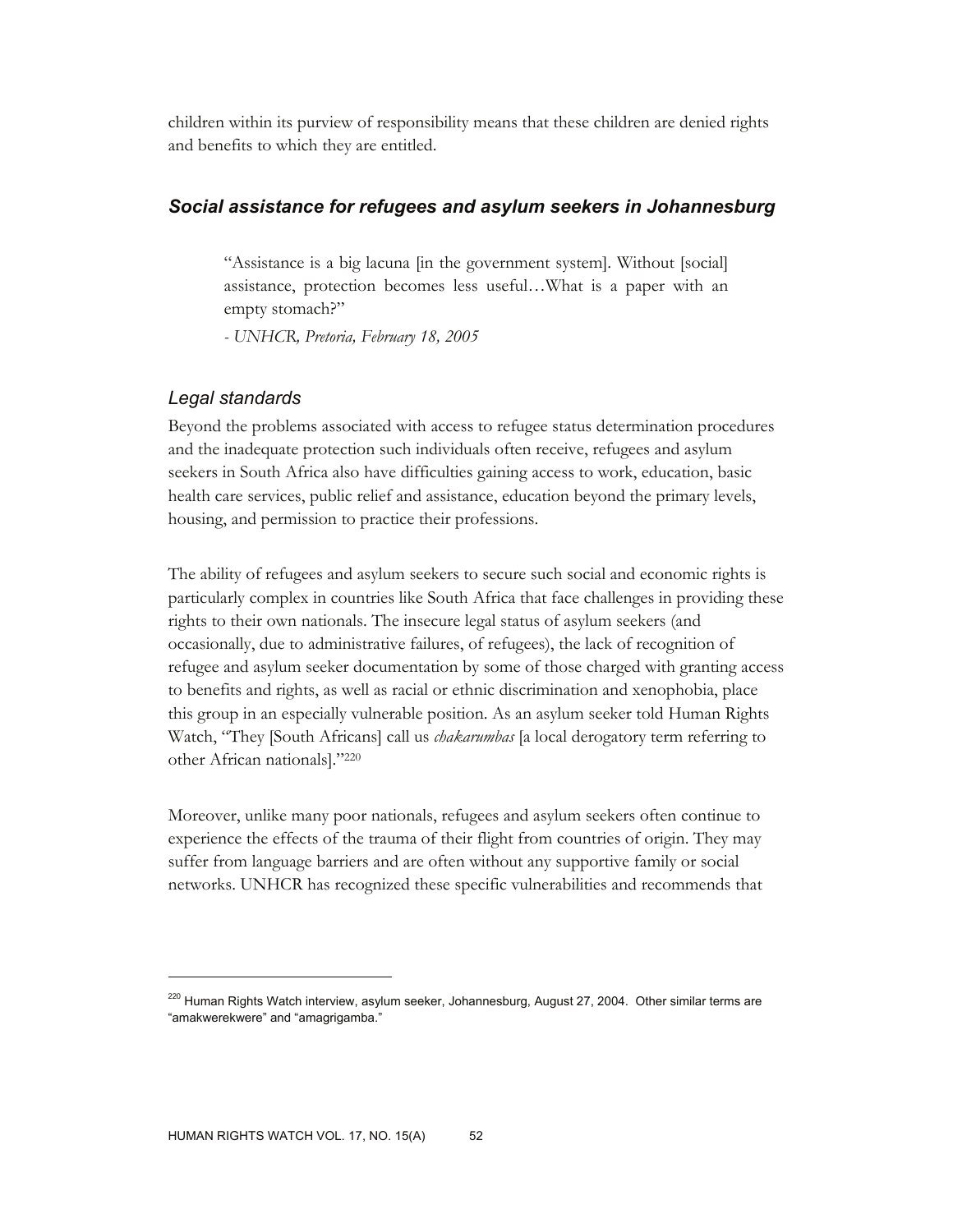refugees and asylum seekers be dealt with within a framework that understands their "particular difficulties."221

South African and international law recognize that asylum seekers are entitled to a limited range of social and economic rights. Once their status is recognized, refugees are entitled to a wider range of such rights in accordance with the South African Refugees Act and the Refugee Convention. With regard to asylum-seekers, section 22 of the Refugees Act grants individuals (adults and children) in possession of the asylum seeker permit the right to work and study. Though not binding law, UNHCR's ExCom, in recognizing an obligation on states to safeguard the welfare of the asylum seekers, explicitly concludes that, "asylum seekers should have access to the appropriate governmental and non-governmental entities when they require assistance so that their basic support needs including food, clothing, accommodation, and medical care, as well as respect for their privacy, are met."222

Once they have been recognized as such, all refugees in South Africa are entitled to the right to seek employment and to the same basic health services and primary education that inhabitants of South Africa receive.223 In accordance with South Africa's obligations under the 1951 Refugee Convention, recognized refugees must also have access comparable to other foreign nationals to public relief and social security.224

In sum, under South Africa's domestic and international legal framework the minimum social and economic rights that must be afforded to asylum seekers and refugees are the following:

• Asylum seekers in possession of a valid permit must enjoy the rights to work and study.225

<sup>221</sup> UNHCR *Handbook*, op. cit., Part 2(A), para. 190 states in part that "it should be recalled that an applicant for refugees status is normally in a particularly vulnerable position. He find himself in an alien environment and many experience serious difficulties, technical and psychological, in submitting his case to the authorities of a foreign country, often in a language not his own."

<sup>&</sup>lt;sup>222</sup> UNHCR ExCom Conclusion No. 93, op. cit., para. (b) (ii).

<sup>&</sup>lt;sup>223</sup> See Refugees Act, Art. 27 (g).

<sup>&</sup>lt;sup>224</sup> 1951 Refugee Convention, articles 17, 23, and 24.

<sup>&</sup>lt;sup>225</sup> Refugees Act, section 22.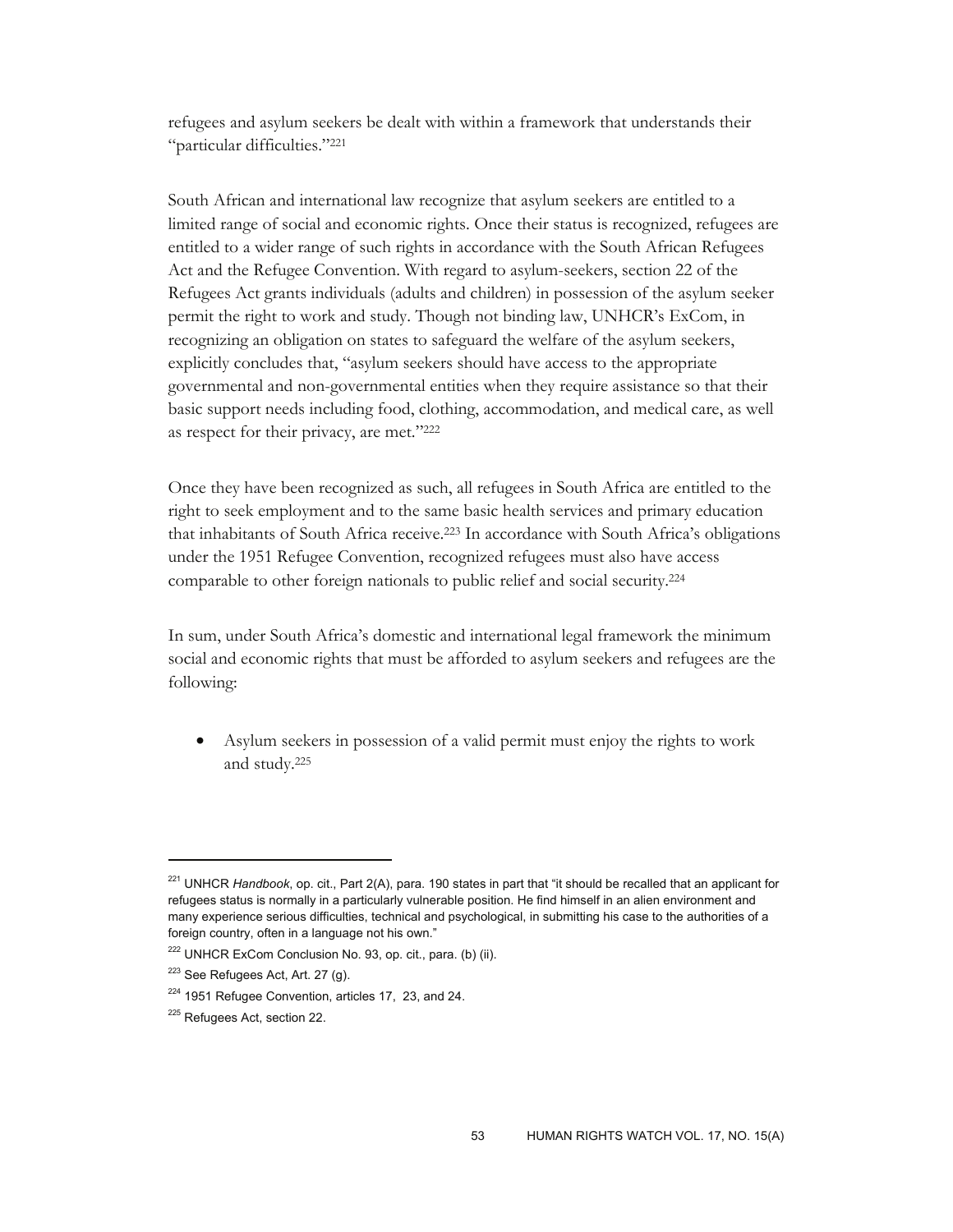- Recognized refugees (who are by definition lawfully present in South Africa) must enjoy the right to work and must enjoy the right to basic health services and basic primary education on a par with other South African inhabitants;<sup>226</sup>
- Recognized refugees must also enjoy the same rights as nationals to public relief and social security;227
- Recognized refugees must also enjoy the same access as other lawfully present non-citizens in South Africa to education beyond the primary levels, to housing, and to practice their professions.228

Despite the legal recognition of these rights, the government of South Africa is failing to meet them. Instead, NGOs, with limited resources, try to meet the basic needs of refugees and asylum seekers who approach them for assistance. While poor conditions are not unique to this category of non-nationals, they are exacerbated particularly for asylum seekers because of their uncertain legal status and fragmented welfare support networks.

# *The right to work*

According to Human Rights Watch interviews, as well as a survey commissioned by UNHCR and published in November 2003, the temporary nature of the asylum seeker permit and the lack of a generally accepted identity document (that is, the green South African identity document for citizens and permanent residents) pose a barrier for both refugees and asylum seekers in enjoying the right to work.229 As noted above, this right is recognized for both asylum seekers and refugees under international and South African domestic law. The non-compliance by some DHA officials in lifting the employment prohibition on asylum seeker permits is a further obstacle to asylum seekers accessing employment.

A number of refugees and asylum seekers must work in the informal sector to survive. JRS if this is first reference a local NGO, attempts to assist refugees and asylum seekers to become self-sufficient by giving them loans to start small businesses. In most

<sup>&</sup>lt;sup>226</sup> See Refugees Act and Refugee Convention, Articles 17 and 22.

<sup>&</sup>lt;sup>227</sup> See Refugee Convention, Article 23.

<sup>&</sup>lt;sup>228</sup> See Refugee Convention, Articles 19, 21, and 22. It should be noted that in the terminology of the Convention, these rights are to be provided to "lawfully present" refugees. Under South African law, these are those refugees who are "recognized" as such by the proper authorities.

<sup>229</sup> Human Rights Watch interview, refugees and asylum seekers, August 31, 2004; CASE, *National Refugee Baseline Survey: Final Report,* op. cit., p 133; see also Segale in Landau (ed.), op. cit., p. 52.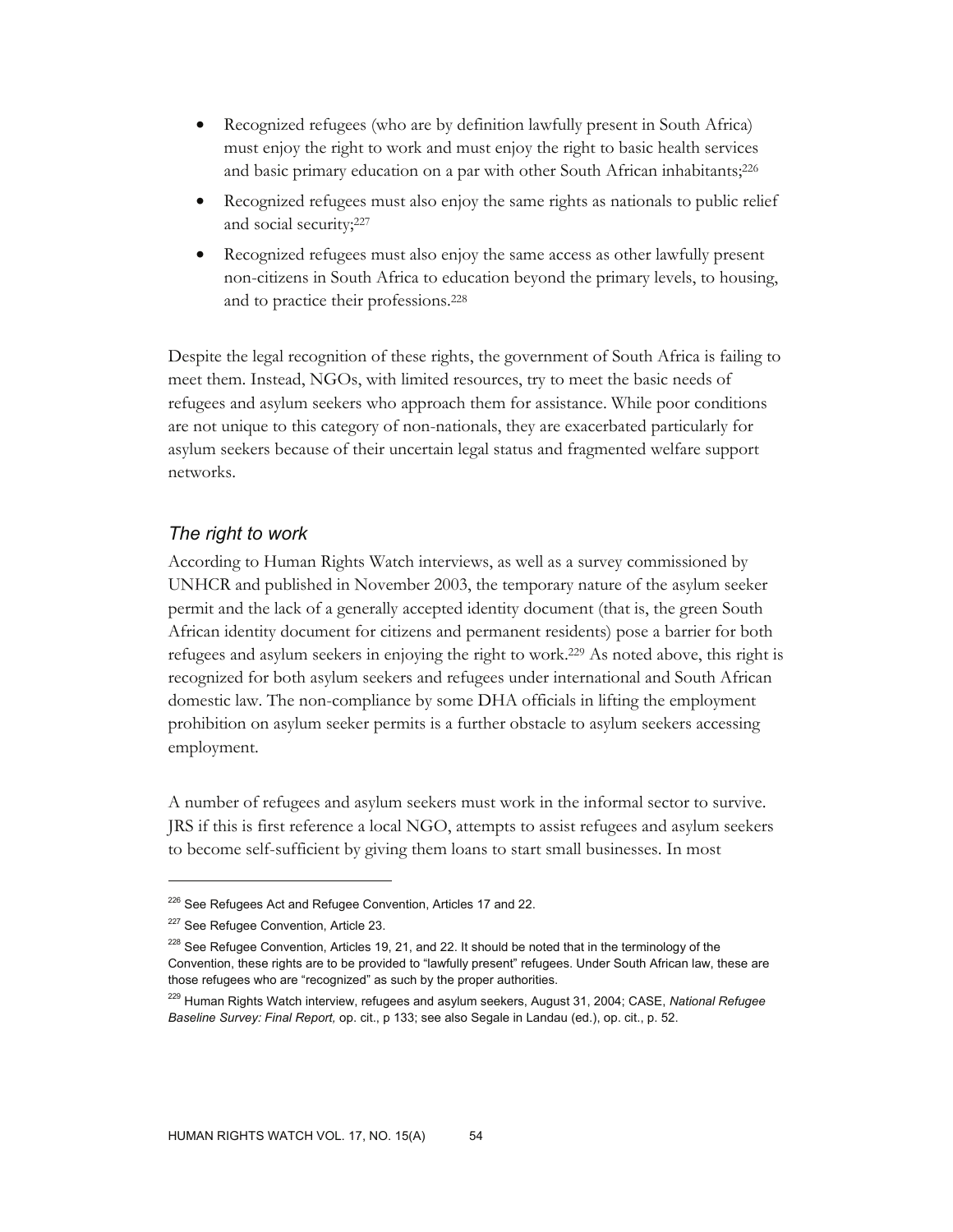instances, these businesses involve selling foodstuffs from a makeshift stall comprising a folding table. However, local law-enforcement authorities, namely the Johannesburg Metropolitan Police Department, are on a campaign to clear Johannesburg's streets of informal traders. Many NGOs interviewed by Human Rights Watch are concerned that local authorities are confiscating goods which refugees and asylum seekers are unable to reclaim because they cannot pay the penalty fee. This, in turn, has an adverse effect on their ability to secure a livelihood. 230 As an asylum seeker from Burundi explains:

I was selling sweets at my stall on the corner of Noord and Klein Street, when my goods were confiscated by the police. They told me I am not supposed to sell there. I must now pay R 315 [U.S. \$52.50] to have my goods released. I do not have this money.231

UNHCR has, in the past, directly supported small income-generating projects for refugees. The initial project was considered a failure due to insufficient training of the refugees and lack of equipment. The agency is, however, at the time of writing, considering whether to begin a new livelihoods project, focusing on vocational training and ensuring that the refugees involved have better equipment from the early stages of the project.232

#### *Access to housing*

 $\overline{a}$ 

"You will find that the shelters are 'full', even if there is space…you do not know what to do [next]."

*– Jesuit Refugee Services, August 30, 2004.* 

From interviews conducted by Human Rights Watch, the lack of adequate accommodation is the single most common concern for asylum seekers and refugees in Johannesburg. Lack of sufficient housing results in displacement, overcrowding, and ghettoization of specific nationalities.

<sup>&</sup>lt;sup>230</sup> Human Rights Watch interview, JRS, July 14, 2004; see also Cheche Selepe, "Hawkers take to the Streets," *Mail & Guardian* (South Africa), September 3-9, 2004.

<sup>&</sup>lt;sup>231</sup> Human Rights Watch interview, asylum seeker, Johannesburg, August 27, 2004.

<sup>&</sup>lt;sup>232</sup> Human Rights Watch interview, Mr Mbilinyi, UNHCR, Pretoria, op. cit.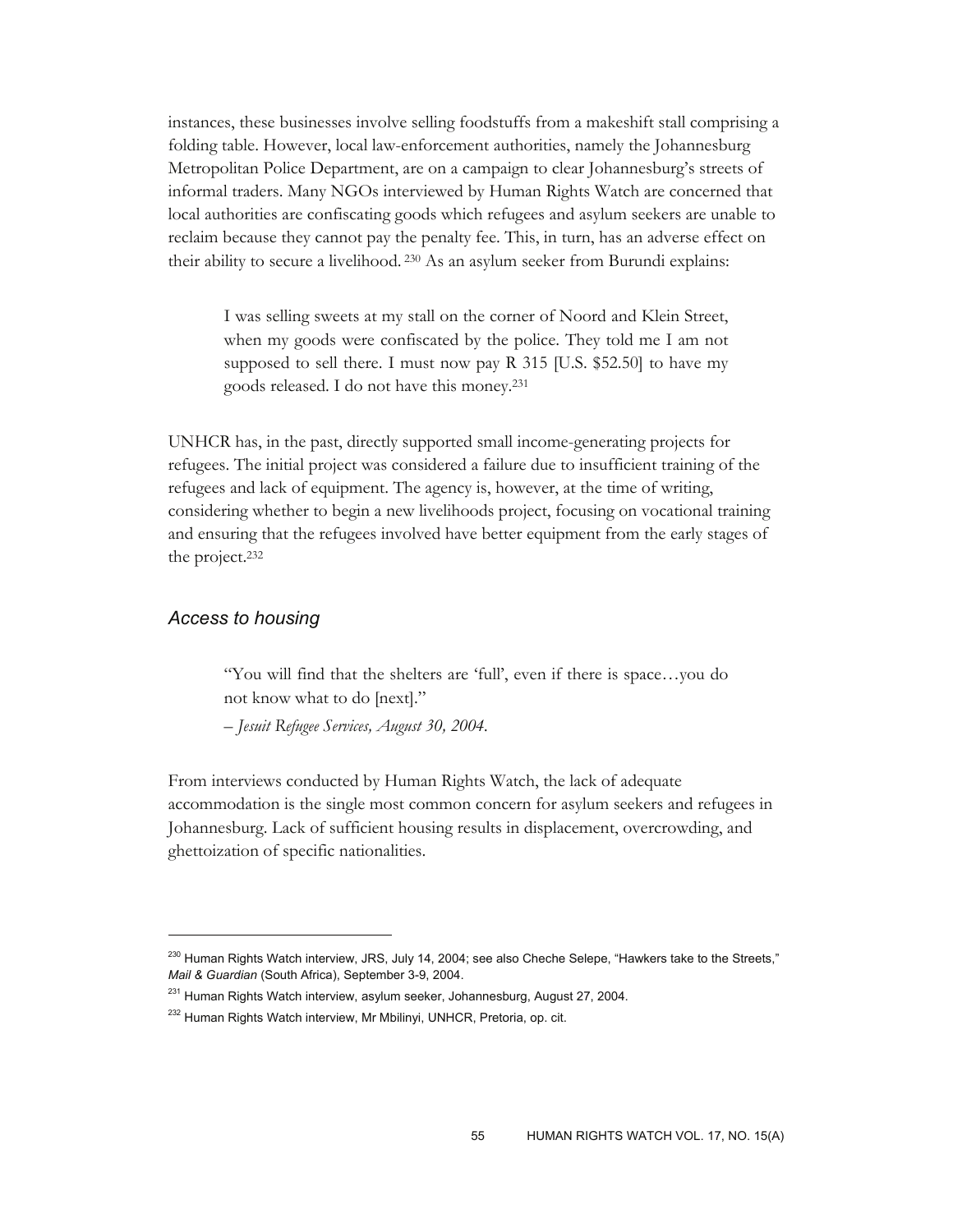With regard to asylum seekers, some new arrivals to South Africa initially live on the streets or at churches until they can find more permanent accommodation.233 Unaccompanied children seeking asylum are in a particularly vulnerable position when finding shelter. The high cost of rentals in the city force people to share rooms or flats to minimize costs, and this results in severe overcrowding and squalid conditions.234

It is especially difficult for asylum-seeking families newly arrived in South Africa to find accommodation. A Congolese woman who at the time of the interview had been in South Africa for approximately two weeks told Human Rights Watch:

I arrived in Johannesburg with my husband, two children and a fourmonth-old baby on August 14, 2004. We did not know where to stay and we had no money. We slept in the same truck that has brought us to Johannesburg. The truck driver took us to the JRS offices on the following Monday where he told us we could receive assistance. After explaining our problem to them, we were told that they would have to separate my husband from us. This is because they did not have accommodation for married couples with families. I had no choice but to understand.235

NGOs that serve refugees and asylum seekers (in some cases the implementing agents for UNHCR) provide temporary shelter for some newly arriving asylum seekers, though large numbers of new arrivals combined with insufficient space and resources limit the total numbers that can be accommodated. Given this reality, UNHCR has set up a system for ranking individual cases in most urgent need of assistance—unaccompanied minors and women with children, for instance (see below). The agency uses a network of social workers deployed from NGOs to determine need.236

Women and children recently arrived in South Africa appear to have greater access to accommodation, albeit temporary, than their single male counterparts. In Johannesburg, for example, Bienvenu shelter offers temporary accommodation for up to six months

<sup>&</sup>lt;sup>233</sup> On July 14, 2004, Human Rights Watch interviewed an Ethiopian asylum seeker who had found accommodation in a church upon his arrival in Johannesburg. See also Tebogo Segale, "Forced Migrants and Social Exclusion in Johannesburg," in Landau (ed.), op cit*.*, p. 51.

<sup>234</sup> See also CASE, *National Refugee Baseline Survey: Final Report*, op. cit., p. 135. The CASE findings were echoed by a number of Human Rights Watch interviews with refugees and asylum seekers.

<sup>&</sup>lt;sup>235</sup> Human Rights Watch interview, asylum seeker, Johannesburg, August 27, 2004.

<sup>&</sup>lt;sup>236</sup> Human Rights Watch interview, Mr Mbilinyi, UNHCR, Pretoria, op. cit.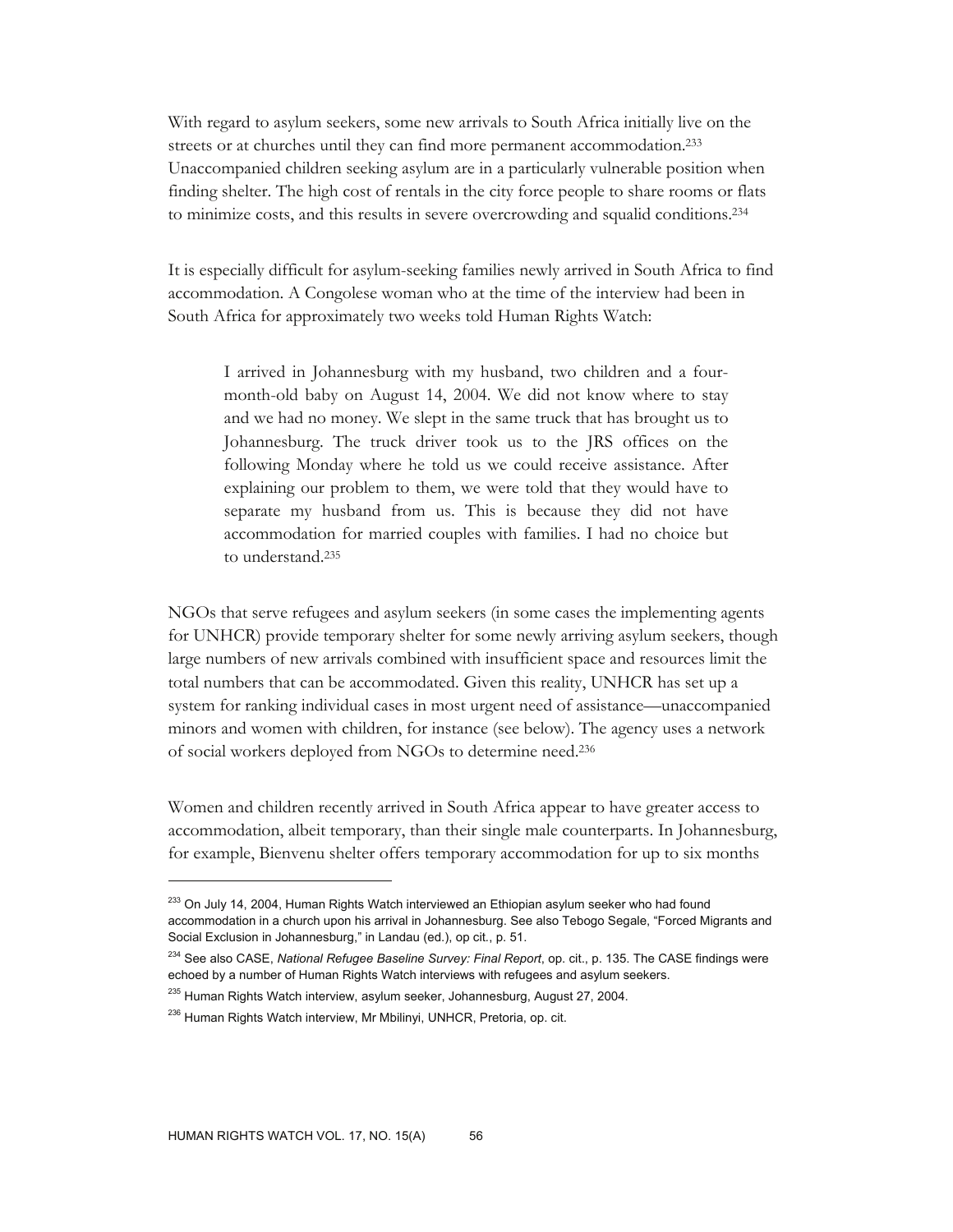for refugee and asylum-seeking women and children. This shelter, run by JRS, housed seventeen women in August 2004; fifty-four people total including their children. JRS also runs a shelter for unaccompanied children, accepting not more than fifteen at a time. The children stay until they complete schooling.237 There is no specific accommodation for newly arrived male asylum seekers.

Once asylum seekers leave this temporary accommodation, they are forced to find housing on their own. No agency exists to assist them. Women at a temporary shelter for women and children told Human Rights Watch that they did not know where they would go once they are required to vacate the shelter. One said, "I was told that Yeoville is a good place," but she did not know where the neighborhood was located.238 According to JRS, a number of refugees and asylum seekers live in inner city neighborhoods of Johannesburg city, namely Berea, Yeoville, Doornfontein, and Hillbrow.

Accommodation may also be sought from traditional establishments that provide shelter predominantly for homeless South African nationals. However, according to NGOs, these shelters sometimes decline to admit asylum seekers or refugees even if there is space available.239 This is particularly problematic from a legal perspective with regard to refugees, who have a right under international refugee law to housing subsidized or provided by the government on a par with other lawfully present non-citizens.240 This reluctance is in part due to cost, as well as concerns on the part of such shelters about attracting police raids that tend to occur wherever large numbers of non-nationals are thought to congregate. Further, most such shelters receive financial support grants based on the number of persons they are accommodating. Since refugees and asylum seekers are unable to obtain government grants, the shelters cannot reclaim expenses for them, and therefore will not receive as much funding as they would were they to be filled with South African nationals. Policies that result in less beneficial treatment to recognized refugees with regard to housing not only violate South Africa's obligations under the Refugee Convention, they also contravene recent constitutional jurisprudence in South Africa finding that distinctions should not be made between lawful permanent residents (who are akin in many ways to recognized refugees), and South African citizens.241

 $237$  Human Rights Watch, interview, asylum seekers at Bienvenu Shelter, August 27, 2004.

<sup>&</sup>lt;sup>238</sup> Human Rights Watch interview, asylum seeker, Johannesburg, August 27, 2004.

<sup>&</sup>lt;sup>239</sup> Human Rights Watch interview, JRS, Johannesburg, August 30, 2004.

<sup>240</sup> See Refugee Convention, Article 21.

<sup>241</sup> See *Khosa v. Minister of Social Development*, Constitutional Court of South Africa, Case CCT 12/03 (stating that "the Constitution vests the right to social security in 'everyone.' By excluding permanent residents from the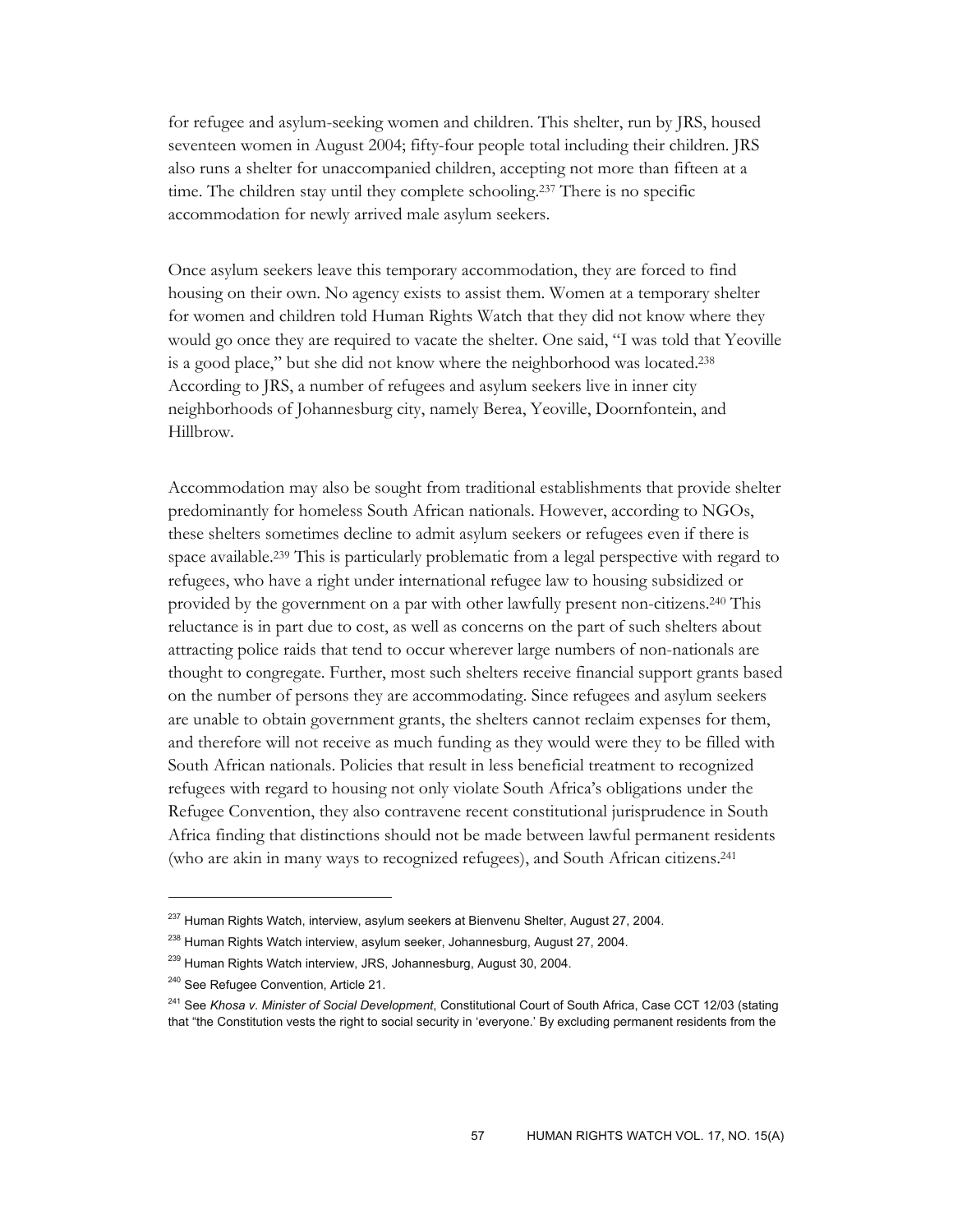Shelters predominantly for South Africans charge daily rates of between R 3 (U.S. \$0.50) and R 10 (U.S.  $$1.67$ ).<sup>242</sup> In most cases, these are overnight shelters where lodgers have to vacate the premises during the day. Also, there is a limited period for which a lodger can stay—normally three months.

#### *Access to health care and medical treatment*

Refugees and asylum seekers also experience difficulties in access to health care and medical treatment for chronic diseases including HIV and AIDS in South Africa, particularly in the state hospitals. Access is often hindered owing to poverty, language barriers, and the failure of hospital staff to recognize refugee or asylum seeker documentation. In the words of a Congolese asylum seeker who was yet to be issued with an asylum seeker permit: "I cannot go anywhere if I am sick. I went to Hillbrow hospital in March 2004. They did not take me in because I did not have a permit."243

The state hospitals require a fee and generally ask for national identification documents in order to receive medical attention and treatment. Clinics, on the other hand, provide free medical attention or primary health care.244

Johannesburg General Hospital—the closest hospital to many neighborhoods in which non-nationals live—instituted a policy of levying a fee of R 1,800 (U.S. \$300) for medical attention for non-nationals. The hospital instituted the fee because of resource pressures, in part caused by the large number of non-nationals seeking services there. However, the fee affects refugees and asylum seekers more than other immigrants, as they generally

scheme for social security, the legislation limits their rights in a manner that affects their dignity and equality in material respects. . . .Sufficient reason for such invasive treatment of the rights of permanent residents has not been established. The exclusion of permanent residents is therefore inconsistent with section 27 of the Constitution."). While recognized refugees in South Africa are only granted the right to apply for permanent residency after five years, reading this Constitutional decision together with South Africa's obligations under the Refugee Convention, recognized refugees should be considered to be in a similar position to permanent residents. Even the narrowest reading of these provisions argues for affording certain social and economic rights to recognized refugees who have been "certified" by the standing committee for refugee affairs as remaining a refugee "indefinitely."

<sup>&</sup>lt;sup>242</sup> At the time of writing, a loaf of bread or a half pint of milk in the Johannesburg area cost approximately R4.50 (U.S.\$0.75); a taxi fare in or around Johannesburg (to access a hospital or health clinic, for example), cost approximately R4.00 (U.S.\$0.67). Therefore, if the asylum seeker is not working and must pay these costs (shelter, food and transportation) all in one day, it can become expensive.

<sup>&</sup>lt;sup>243</sup> Human Rights Watch interview, asylum seeker, Johannesburg, July 14, 2004.

<sup>&</sup>lt;sup>244</sup> Rebecca Pursell, "Accessing Health Services at Johannesburg Clinics and Hospitals," in Landau (ed.), op. cit., p 95.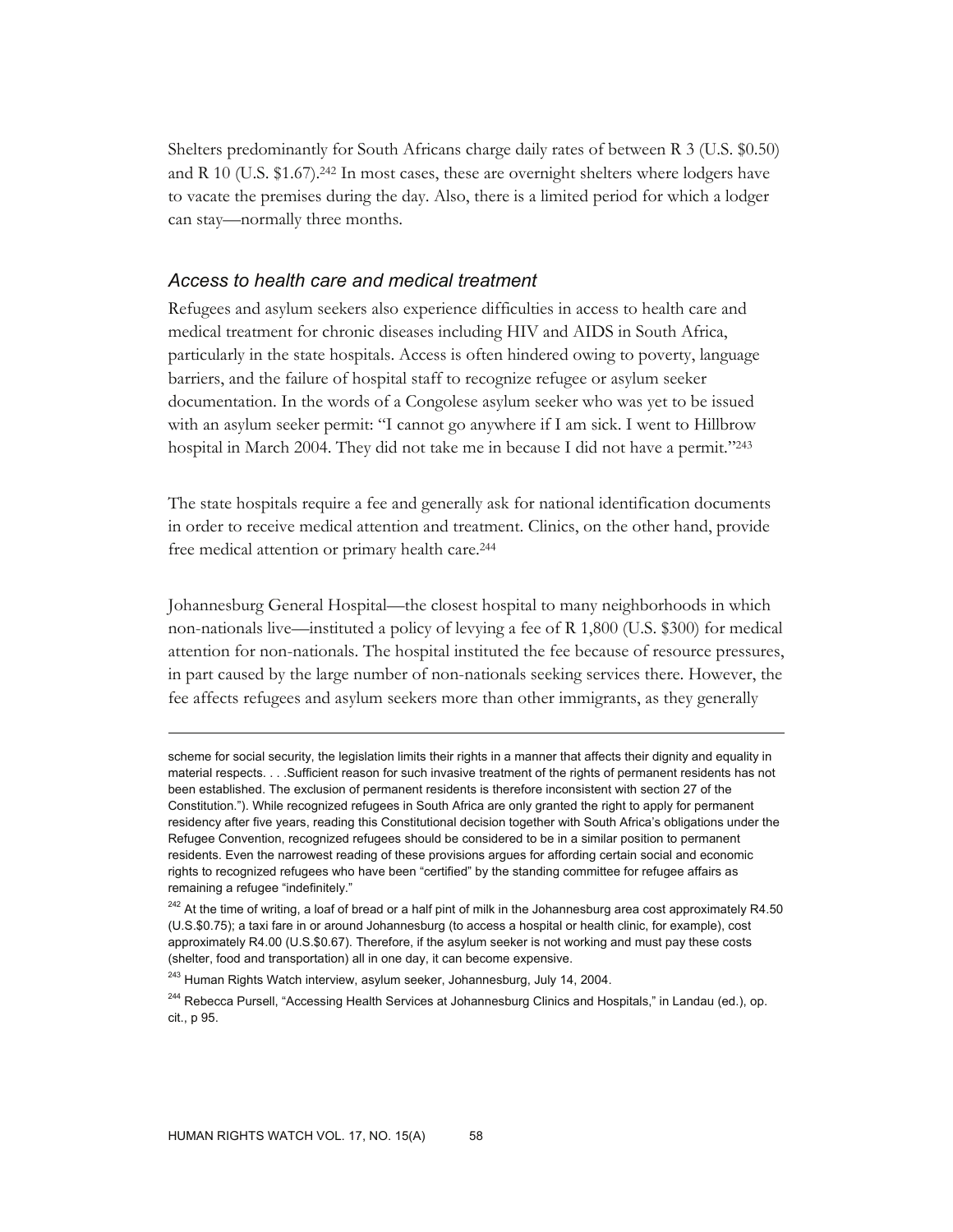have fewer alternative options.245 An asylum seeker from Burundi told a Human Rights Watch: "Once my baby was sick, I went to JHB General Hospital. They told me they cannot help me unless I pay R 1,800."246

Several NGOs have engaged public health care officials to ensure that health care is accessible to all migrants, refugees and asylum seekers, at all state hospitals. In response, the Gauteng Department of Health issued a circular in May 2004 that allows the following categories of non-nationals to receive medical treatment at public hospitals in the province:

- An immigrant permanently resident in the Republic of South Africa, but who has not attained citizenship;
- A foreigner with a temporary residence or work permit, and
- A citizen of a member country of the Southern African Development Community namely Angola, Botswana, Democratic Republic of the Congo, Lesotho, Malawi, Mauritius, Mozambique, Namibia, Seychelles, Swaziland, Tanzania, Zambia and Zimbabwe, who enters the Republic of South Africa illegally.247

As asylum seeker and refugee status permits are by law temporary residence permits,248 this circular should allow access to health care for both groups. Moreover, under South Africa's Refugees Act, recognized refugees should enjoy access to basic health services on a par with other South Africans.

# **VII. The Role of UNHCR**

UNHCR has been active in South Africa for over a decade, following the "Basic Agreement" on the role of the agency in the country, signed by UNHCR and the South African government in 1993. Since then, South Africa has acceded to the 1951 Refugee Convention. As elsewhere, the agency has identified voluntary repatriation, local

<sup>&</sup>lt;sup>245</sup> Accordina to UNHCR, Johannesburg General Hospital will now waive the fee if individual refugees and asylum seekers present a letter from JRS explaining their situation.

<sup>&</sup>lt;sup>246</sup> Human Rights Watch interview, asylum seeker, Johannesburg, July 17, 2004.

<sup>&</sup>lt;sup>247</sup> Gauteng Department of Health, Circular No. 18 of 2004, May 3, 2004.

 $248$  Immigration Regulations No 487 under the Immigration Act, regulation 18.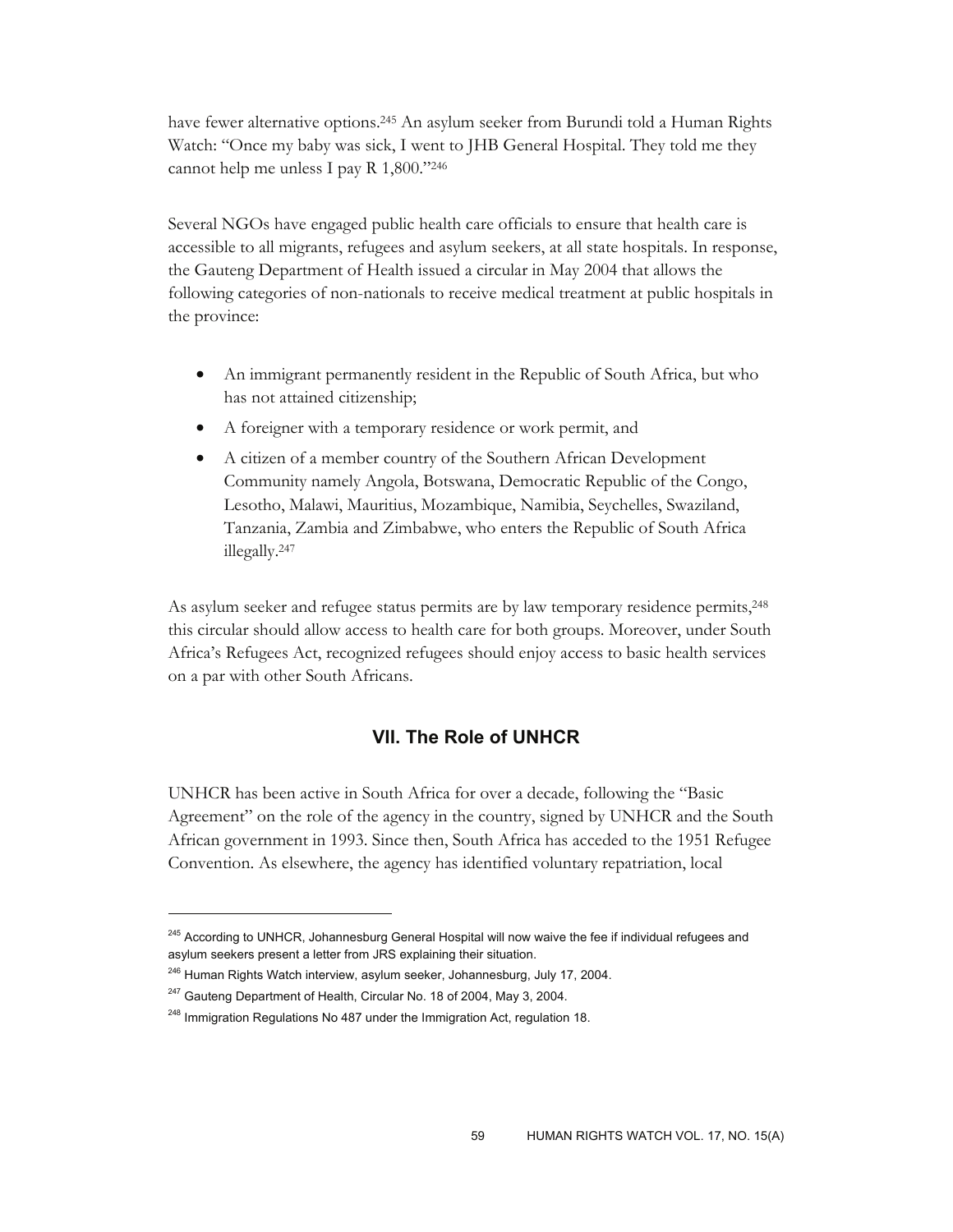integration, and resettlement to another country as "durable solutions" to the problems of refugees and asylum seekers in South Africa, including those based in urban areas.249

Unlike many other African countries (where UNHCR, under its mandate, takes a leading role in the absence of a national framework to meet obligations to protect refugees $250$ , the South African government has a sufficient legal framework to manage its own refugee and asylum system.251 Recognizing, however, that the capacity of South Africa's refugee and asylum system is severely lacking in many respects, UNHCR directs the bulk of its activities toward building capacity within government (as well as among its implementation partners, service-providing NGOs). The agency particularly focuses on improving equipment and human resources, including training and "professionalisation" of refugee and asylum services.252 As a follow-up to the first Backlog Project of 2000- 2001,253 UNHCR has further assisted DHA by providing it with additional computers to manage the backlog of asylum applications yet to be finalized. The UNHCR began implementing a training program for approximately two hundred persons, including immigration officers, law graduates and researchers from all areas of the country on recognizing refugees, to avoid problems of unlawful and arbitrary detention and *refoulement* to tackle the backlog of cases.<sup>254</sup> As noted earlier, the agency believes that cases of *refoulement*, as well as the detention of refugees and asylum seekers at Lindela, are largely a consequence of ignorance and lack of training rather than deliberate policy.255 The net effect of UNHCR's previous training programs, however, is unclear, as there has been no post-training evaluation.

UNHCR also seeks to provide refugees and asylum seekers access to services and public relief, and to promote the local integration of refugees into South African society. On a limited scale, therefore, the agency provides short term, emergency assistance to some

<sup>&</sup>lt;sup>249</sup> Groot in Landau (ed.), op. cit., p. 41.

<sup>&</sup>lt;sup>250</sup> In Kenya, for example, UNHCR manages the refugee status determination procedures. See Human Rights Watch, *Hidden in Plain View: Refugees Living without Protection in Kampala and Nairobi* (New York: Human Rights Watch), 2002.

<sup>&</sup>lt;sup>251</sup> Human Rights Watch interview, Mr Mbilinyi, UNHCR, Pretoria, op. cit.

<sup>&</sup>lt;sup>252</sup> Human Rights Watch interview, Mr Mbilinyi, UNHCR, Pretoria, op. cit.

<sup>&</sup>lt;sup>253</sup> The project is aimed at reducing the tens of thousands of asylum applications then pending—many for years—in the system. UNHCR believes that many of the "new" cases are in fact individuals who had merely recycled back into South Africa.

<sup>254</sup> UNHCR Press Release, *UN Agency Trains More South Africans in Refugee Registration,* September 27, 2005 at HTTp://www.unhcr.ch/cgi-bin/texis/vtx/news/opendoc.htm.

<sup>&</sup>lt;sup>255</sup> Human Rights Watch interview, Mr Mbilinyi, UNHCR, Pretoria, op. cit.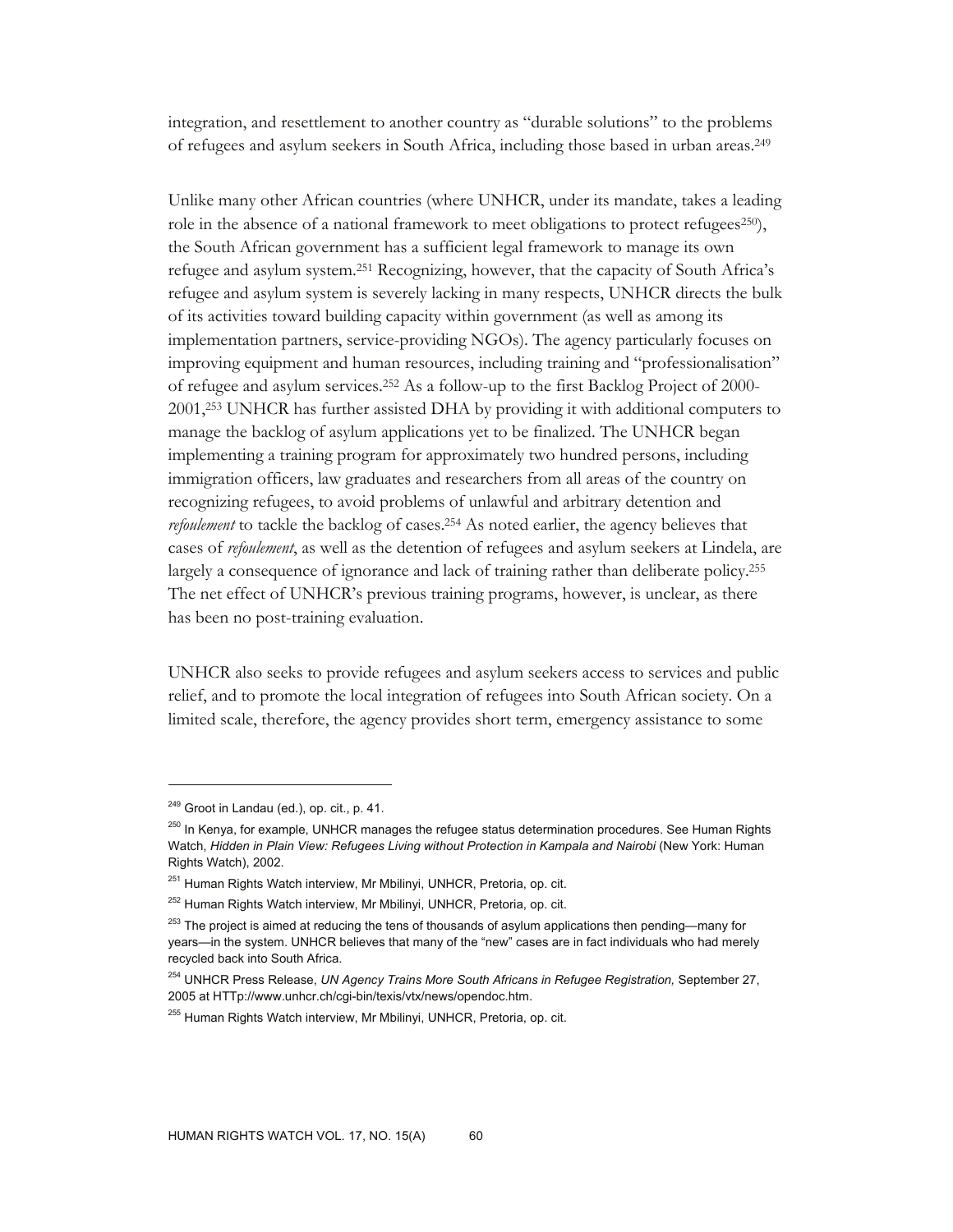refugees and asylum seekers, including assistance to new arrivals for a maximum of six months.

The bulk of UNHCR's financial assistance for refugees and asylum seekers in South Africa is channeled through a few key NGOs—the agency's implementing partners. In Johannesburg these are Jesuit Refugee Services (JRS) for service provision and, at the time of writing, the Wits Law Clinic for legal protection.256 Thus education for children, vocational skills courses, accommodation, and legal advice are some of the services to which refugees and asylum seekers with documents do have access.

While this is an important contribution towards the welfare of refugees and asylum seekers, many NGOs with whom Human Rights Watch spoke believe that UNHCR's funding of services is insufficient to meet the overwhelming need, particularly since nearly all refugees and asylum seekers in South Africa live in costly urban areas such as Johannesburg.257 It would appear that certain restrictions formulated by UNHCR on access to assistance, particularly the six-month time limit, do not take into account the amount of time it takes to gain access to the refugee reception office and acquire proper documents, as well as the inability of refugees to benefit fully from the rights to which they are entitled. Therefore, emergency funding for accommodation is in practice limited to a maximum of three months for new arrivals, to benefit the largest number of those in need. Thereafter, the majority of asylum seekers must fend for themselves. Refugees told Human Rights Watch that UNHCR's assistance was insufficient; they believed that the role of the agency was "to assist refugees and asylum seekers as a humanitarian organization."258 UNHCR's 2005 Global Appeal report on South Africa says:

Funding constraints oblige UNHCR to apply extremely restrictive criteria to ensure that assistance is provided only to those in greatest need. As a consequence, many vulnerable refugees who would in the past have qualified for assistance now remain without support. This problem is compounded by the increasing impact of HIV/AIDS on refugees and asylum-seekers, further stretching the capacity of UNHCR and its partners to provide adequate assistance.259

<sup>&</sup>lt;sup>256</sup> Human Rights Watch was informed by the Wits Law Clinic that, as of 2006, UNHCR funding for refugee and asylum seeker legal services would be directed to Lawyers for Human Rights rather than the Wits Law Clinic. Human Rights Watch interview, Wits Law Clinic, Johannesburg, February 22, 2005.

<sup>&</sup>lt;sup>257</sup> Human Rights Watch interview, JRS, Johannesburg, August 17, 2004.

<sup>&</sup>lt;sup>258</sup> Human Rights Watch interview, refugees, Johannesburg, July 9, 2004.

<sup>259</sup> UNHCR *Global Report 2005*, p. 191.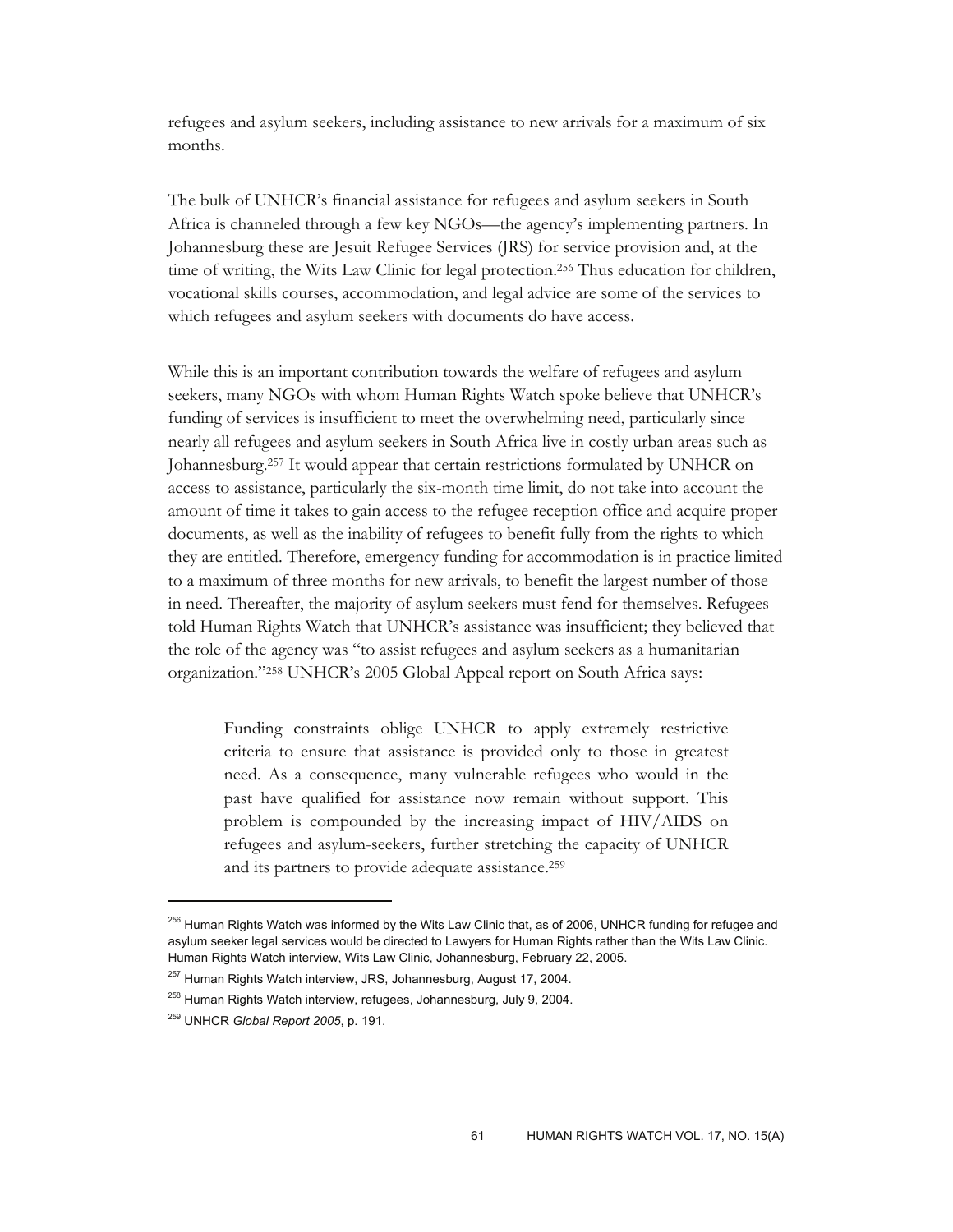UNHCR has recognized some problems inherent to refugee status determination procedures in South Africa. According to the UN agency, the key concerns are how quickly determinations are made, and how the most vulnerable cases are addressed. In an attempt to assist asylum seekers in gaining access to refugee reception offices, UNHCR has helped to expedite asylum applications where medical treatment is urgently required.260 However, given the once again increasing backlog and continual delays, UNHCR will need to do more in concert with DHA (such as further trainings, for example) if the refugee status determination process is to become part of a system of effective protection in South Africa. UNHCR has also rightly recommended to DHA that it employ more staff to increase effectiveness and efficiency in refugee reception offices.

UNHCR also plays an advocacy role, engaging in awareness-raising campaigns through which it works to inform relevant government departments of their roles and responsibilities in relation to refugees and asylum seekers. For example, a manual on the rights of the refugee child, geared toward social workers, was launched in March 2004.261 The manual discusses international and domestic laws pertaining to the rights of foreign children (including refugees and asylum seekers) as well as the various issues that arise specific to this particularly vulnerable group, and then presents the most appropriate ways for social workers to assist them. UNHCR envisages that, through such campaigns, the various South African government departments addressing welfare issues will begin to ensure that refugees and asylum seekers, including children, are included in accessing the services to which they are entitled.262

During 2004-2005, UNHCR is also assisting with voluntary repatriation of Angolan, Congolese and Rwandan refugees from South Africa and with the processing of a limited number of emergency resettlement cases from South Africa to third countries.

A number of refugees and asylum seekers interviewed by Human Rights Watch were aware of the presence of UNHCR in South Africa, but were not sure where the agency's offices were located and were unclear about the limited service-provision role of the agency in the country. The agency has only one office in the whole of the country, the regional office for the Southern Africa region, located in Pretoria, the administrative

<sup>&</sup>lt;sup>260</sup> Human Rights Watch interview, Wits Law Clinic, Johannesburg, September 8, 2004.

<sup>261</sup> JRS, LHR, UNHCR and NCRA, *Working with Foreign Children: A Social Worker's Guide*. 2003.

 $262$  Groot, in Landau (ed.), op. cit., p. 41.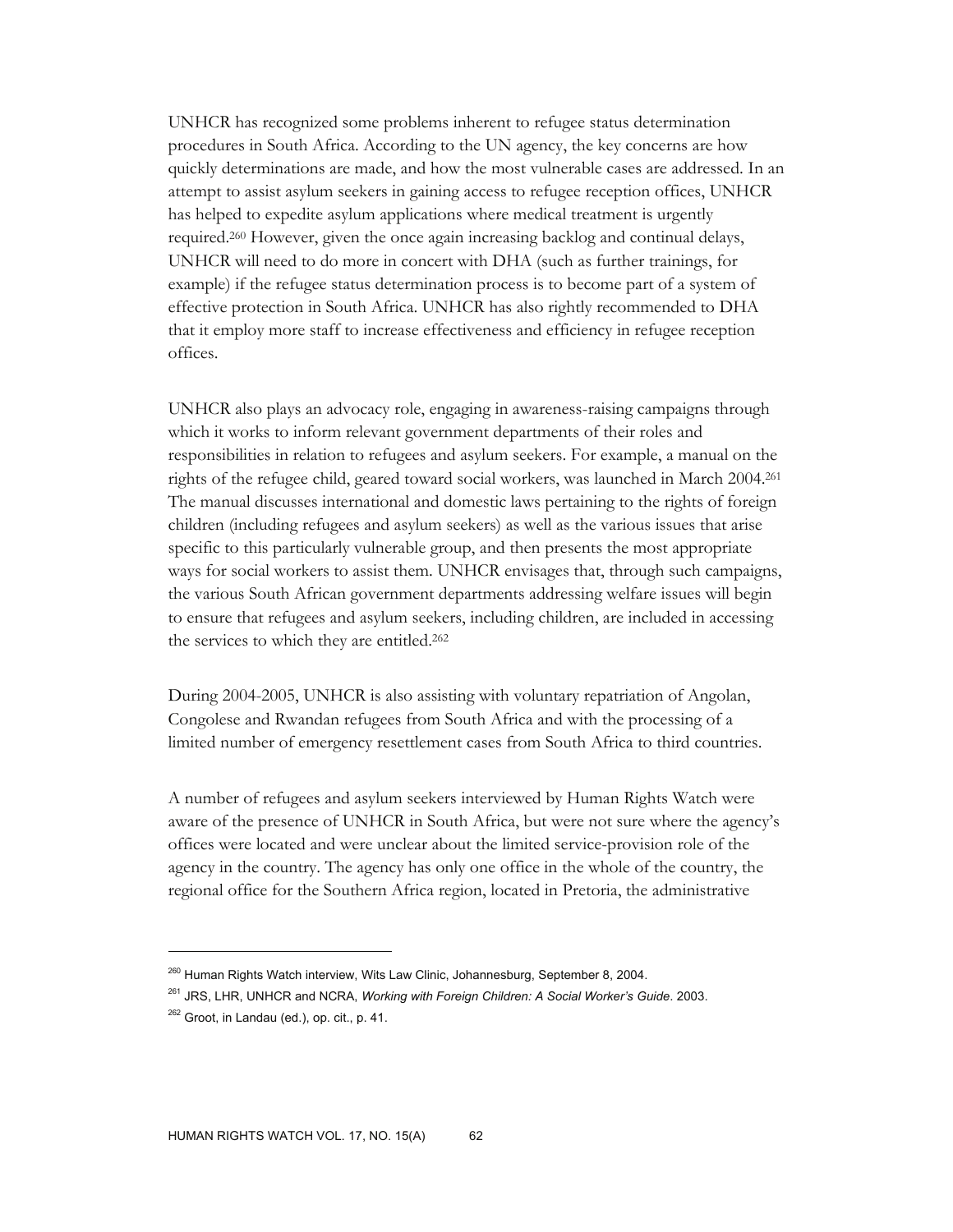capital of South Africa. It maintains a staff of thirty.263 As one refugee observed, "I know they [UNHCR] help people, but it is difficult to find them."264

### **VIII. Conclusion**

The Refugees Act is a vast improvement over previous legislation in South Africa. It formally recognizes refugees and asylum seekers as a group entitled to international protection. The Refugees Act outlines the rights and obligations of refugees and asylum seekers and creates relevant institutional bodies such as the Standing Committee for Refugee Affairs and the Refugee Appeals Board, as well as formalizing procedures for refugee status determination, documentation, appeals, and judicial review.

However, in practice there are significant disparities between the law as it is outlined in the Refugees Act and its regulations (as well as in the South African constitution and the various international refugee and human rights conventions to which South Africa is a party), and its implementation.

In Johannesburg, asylum seekers encounter significant obstacles in attempting to gain access to asylum procedures. This impedes their ability to enjoy protection through the possession of asylum seeker and refugee documents. It further hurts their ability to earn a livelihood through their legal right to work. Even with the relevant documents in hand, many asylum seekers face the constant threat of harassment, mistreatment, and unlawful arrest and detention.

The government's obligations under international refugee and human rights law and the South African constitution, founded on the principles of non-discrimination and dignity, place a duty on the state to create an enabling environment that allows all persons, including refugees and asylum seekers, to have access to services. The state has a duty to protect the rights of children, particularly unaccompanied children seeking asylum, which includes providing special assistance at the refugee reception offices and access to services such as education and suitable accommodation. UNHCR, which is charged under its mandate with protecting refugees and asylum seekers, should increase its assistance to the South African government to better coordinate policy and administration throughout its various government agencies, (such as the Departments of

<sup>&</sup>lt;sup>263</sup> UNHCR, South Africa country profile, op. cit.

<sup>&</sup>lt;sup>264</sup> Human Rights Watch interview, refugee, Johannesburg, September 1, 2004.